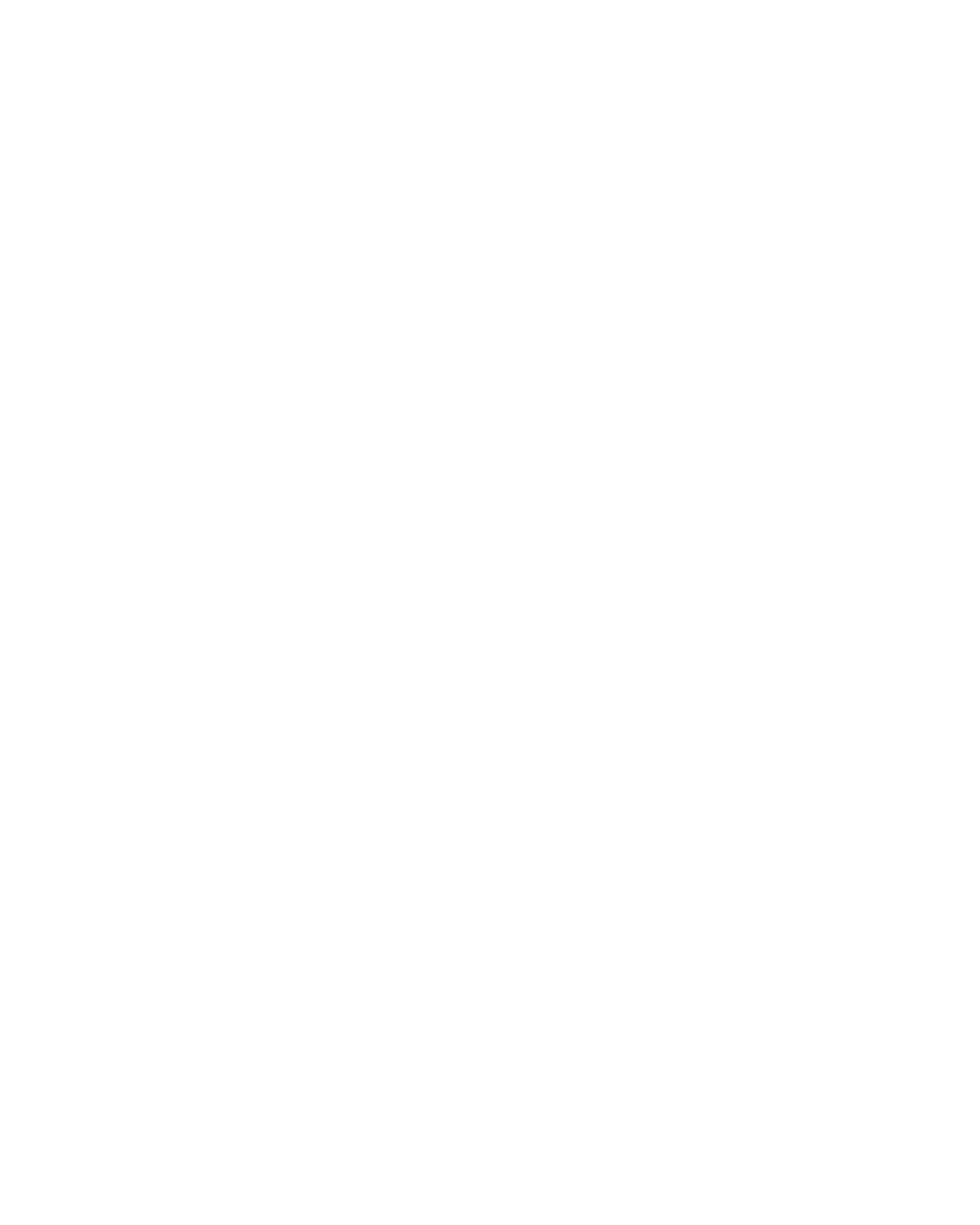# **Table of Contents**

| Overview: Japan's Investment in Human Capital in Partnership with the World Bank       |  |
|----------------------------------------------------------------------------------------|--|
|                                                                                        |  |
|                                                                                        |  |
|                                                                                        |  |
|                                                                                        |  |
|                                                                                        |  |
|                                                                                        |  |
|                                                                                        |  |
|                                                                                        |  |
|                                                                                        |  |
|                                                                                        |  |
|                                                                                        |  |
|                                                                                        |  |
| Administration of the Scholarship Program: Improved Operational Efficiency and Quality |  |
|                                                                                        |  |
|                                                                                        |  |
|                                                                                        |  |
|                                                                                        |  |
|                                                                                        |  |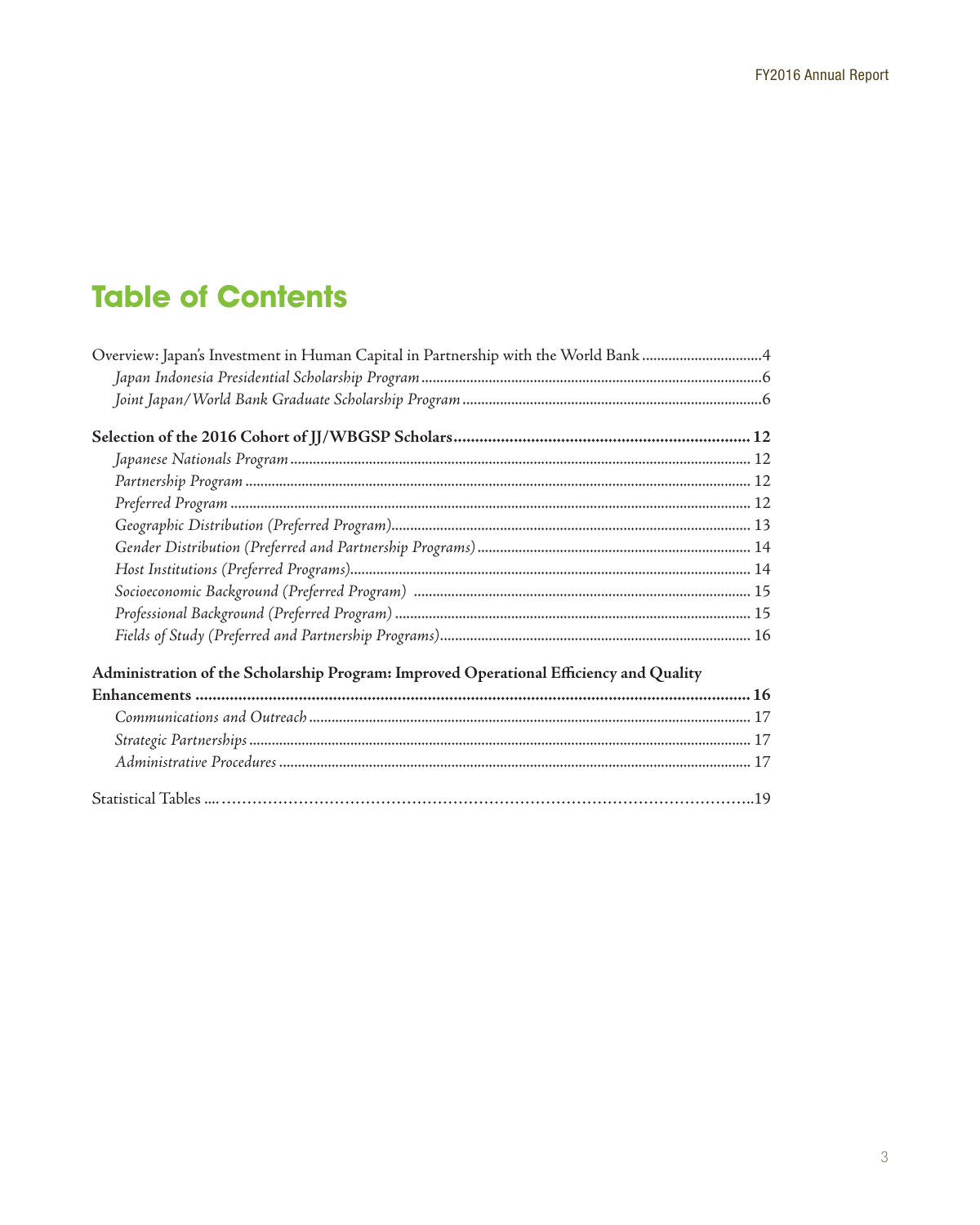# <span id="page-3-0"></span>**Overview: Japan's Investment in Human Capital in Partnership with the World Bank**

Japan's commitment to invest in human resources in developing countries is rooted in its own experiences after World War II. The country's startling postwar economic growth and its fundamental transformation from World Bank recipient to major World Bank donor were grounded in the rapid growth of its broad human resource base. This distinct development pathway has led Japan in its desire to support the poorest countries in their endeavors to enhance the expertise and skill levels of aspiring practitioners and leaders and to contribute to policy reform for economic growth and social development.

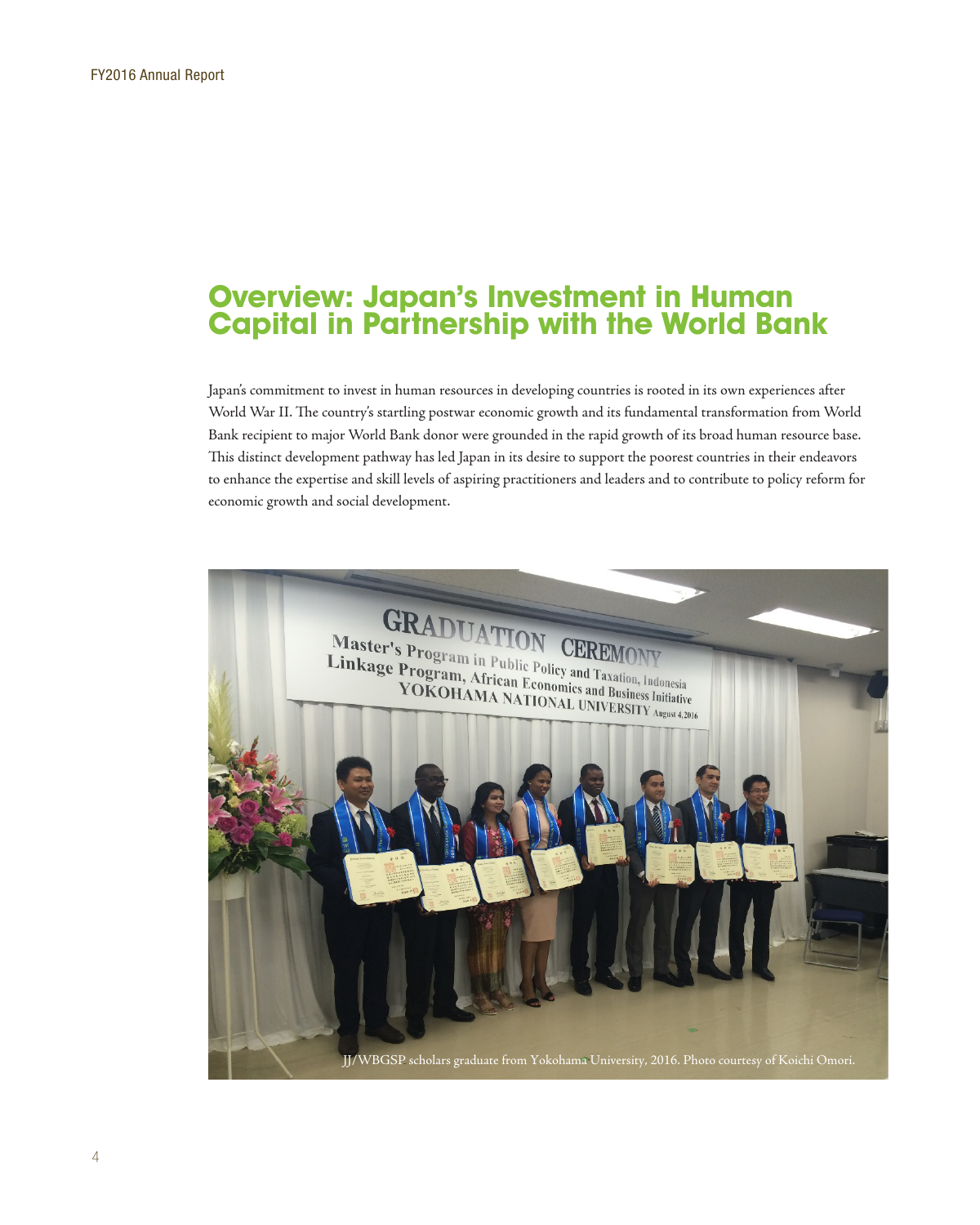Japan has partnered with the World Bank in support of this development objective over the years, including through two programs administered under the Japan-funded and World Bank–administered Policy and Human Resources Development Fund (PHRD): (a) the Japan Indonesia Presidential Scholarship Program ( JIPS) and (b) the Joint Japan/World Bank Graduate Scholarship Program ( JJ/WBGSP).

Although they are distinct in country coverage, both programs share the broad objective of transferring skills and knowledge through graduate studies, with the goal of encouraging and strengthening the development of human resources in developing countries. And in both programs, scholars from developing countries commit to return to their home countries to work after completion of their studies, which ensures that developing countries benefit from the scholars' newly acquired knowledge and skills. Program achievements in 2016 are highlighted in box 1.

#### BOX 1. JOINT JAPAN/WORLD BANK GRADUATE SCHOLARSHIP PROGRAM HIGHLIGHTS AND ACHIEVEMENTS, 2016

#### **Implementation of enhanced communication strategy, leading to an increase in the number of qualified applicants, both women and men**

There was a 29 percent increase in eligible applications since 2015.

#### **Revamped results framework**

The new framework includes indicators of the public benefits from the scholarships provided and improved indicators of the benefits to the individual scholar. The framework was peer reviewed by a staff member of the World Bank's Evaluation Department (IEG), and considered good practice.

#### **Stronger Partnerships**

Partnership agreements between the World Bank and the eight partner master programs in the U.S. and Japan signed.

#### **Greater Connection to Alumni**

100 new alumni members joined our alumni LinkedIn group, which now has 1,756 members.

#### **Process reforms and administrative improvements**

- Switching to an online system for intake and review of applications for the partner university programs.
- Improving the use of the FileMaker database, which makes it easier for the JJ/WBGSP Secretariat to track both scholars and financial commitments and expenditures by cohort.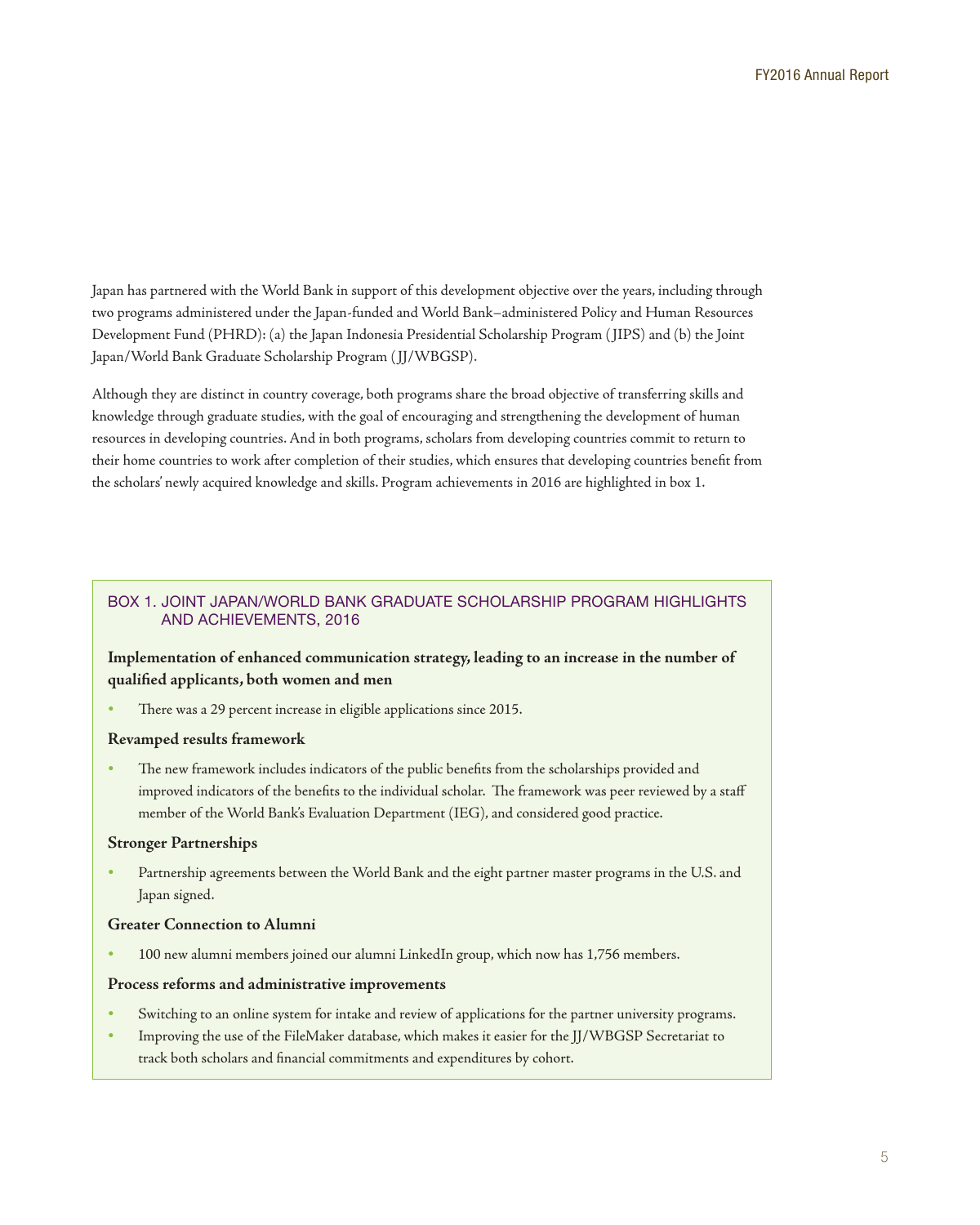# <span id="page-5-0"></span>Japan Indonesia Presidential Scholarship Program

As part of the international effort to support Indonesia's higher education system, in 2008 the government of Japan gave a one-time grant of \$10 million through the Japan Policy and Human Resources Development Fund (PHRD) for scholarships specifically designated for Indonesian fellows. Through this grant, Japan has supported three cohorts from 2008 to 10 (a total of 43 Indonesian scholars) in undertaking doctoral studies abroad. Each scholar is sponsored by one of the program's nine partner Centers of Excellence, which are located at Indonesian universities and higher education institutes. The Centers of Excellence are listed in box 2. After graduating, scholars return to work for the Indonesian university partner that sponsored their study and help to forge a relationship between the Indonesian university and the foreign university. As of June 2016, JIPS has seen 42 scholars graduate, leaving 1 active scholar in the program. This program has been actively disbursing its funds and is no longer accepting new applicants.

# Joint Japan/World Bank Graduate Scholarship Program

JJ/WBGSP, which started in 1987, targets mid-career professionals working in development fields. The program provides financing for professionals to study abroad for 12–24 months. To date, there are almost 5900 alumni from 153 countries. Many join the JJ/WBGSP Alumni and Scholars Network on LinkedIn, *Joint Japan/World Bank Graduate Program ( JJ/WBGSP) Scholars,* where they can network with each other. In fiscal 2016, the membership of this group rose to 1,756 an increase of more than 50 new members over the preceding year. Approximately every

#### BOX 2. JAPAN INDONESIA PRESIDENTIAL SCHOLARSHIP PROGRAM CENTERS OF **EXCELLENCE**

Bandung Institute of Technology (biotechnology) Bogor Agricultural University (bioenergy) Bogor Agricultural University (bioindustry and business) Gadjah Mada University (good corporate governance) Indonesia University of Education (special needs education) Open University (distance learning) Parahyangan Catholic University (infrastructure and urban development) Parahyangan Catholic University (development of small and medium enterprises) University of Indonesia (reproductive health)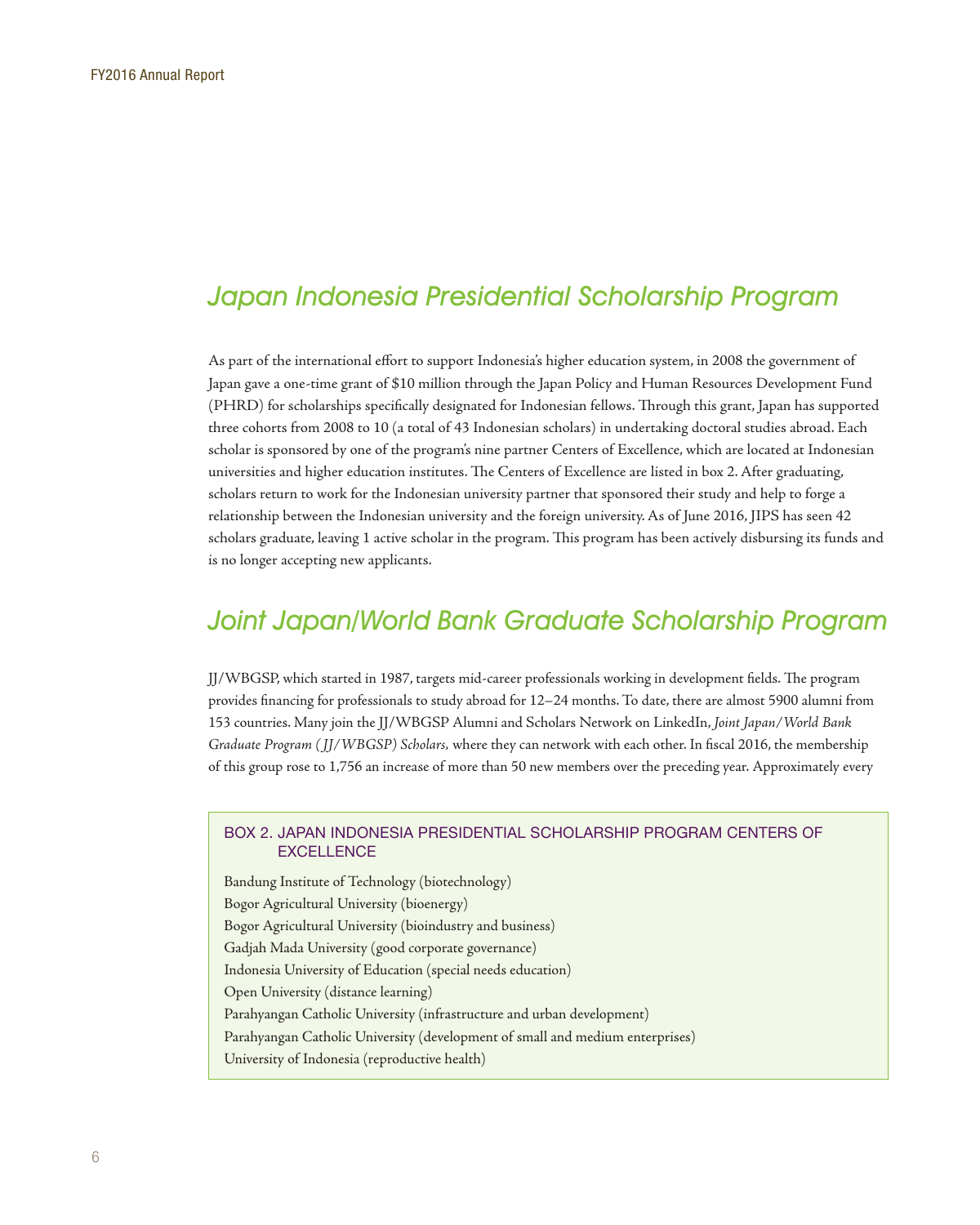three years, the World Bank administers a survey of alumni to track their professional achievements and development impact after they complete their JJ/WBGSP-funded studies. The tracer study has been conducted in 2016, and the results will be shared in separate detailed report by the end of calendar year 2016.

The JJ/WBGSP awards scholarships through three subprograms**:** (a) the Preferred Program, (b) the Partnership Program, and (c) the Japanese Nationals Program*.* In 2016, the Preferred Program is the largest subprogram, with 60 percent of all scholarships awarded under the program. The Partnership Program is the second-largest subprogram, with 32 percent of the scholarships awarded since 1987. The Japanese Nationals Program is the smallest subprogram, awarding about 15 scholarships per year and representing 8 percent of all scholarship awardees. Figure 1 and Table 1 provide more detailed time-series data.

Currently there are 231 preferred master's degree programs for which JJWNGSP scholarships are available. Typically, fewer than 150 scholarships are offered through this subprogram each year, so a preferred program is not guaranteed to educate one or more scholars each year. Annex table A.19 provides a complete list of the preferred programs.

There are 14 partnership master degree programs for which JJWBGSP scholarships are available. These programs are located in 13 universities, which include five in Japan—the University of Tokyo, Yokohama National University, the University of Tsukuba, Keio University, and the Graduate Institute for Policy Studies; two in the United States— Harvard University and Columbia University; and six in Africa—the University of Yaoundé II in Cameroon, the University of Cocody–Abidjan in Côte d'Ivoire, the University of Ghana, Makerere University in Uganda, the University of Zambia, and the University of Kinshasa in the Democratic Republic of Congo.



#### FIGURE 1. JJWBGSP PREFERRED AND PARTNERSHIPS AWARDS, 1987–2016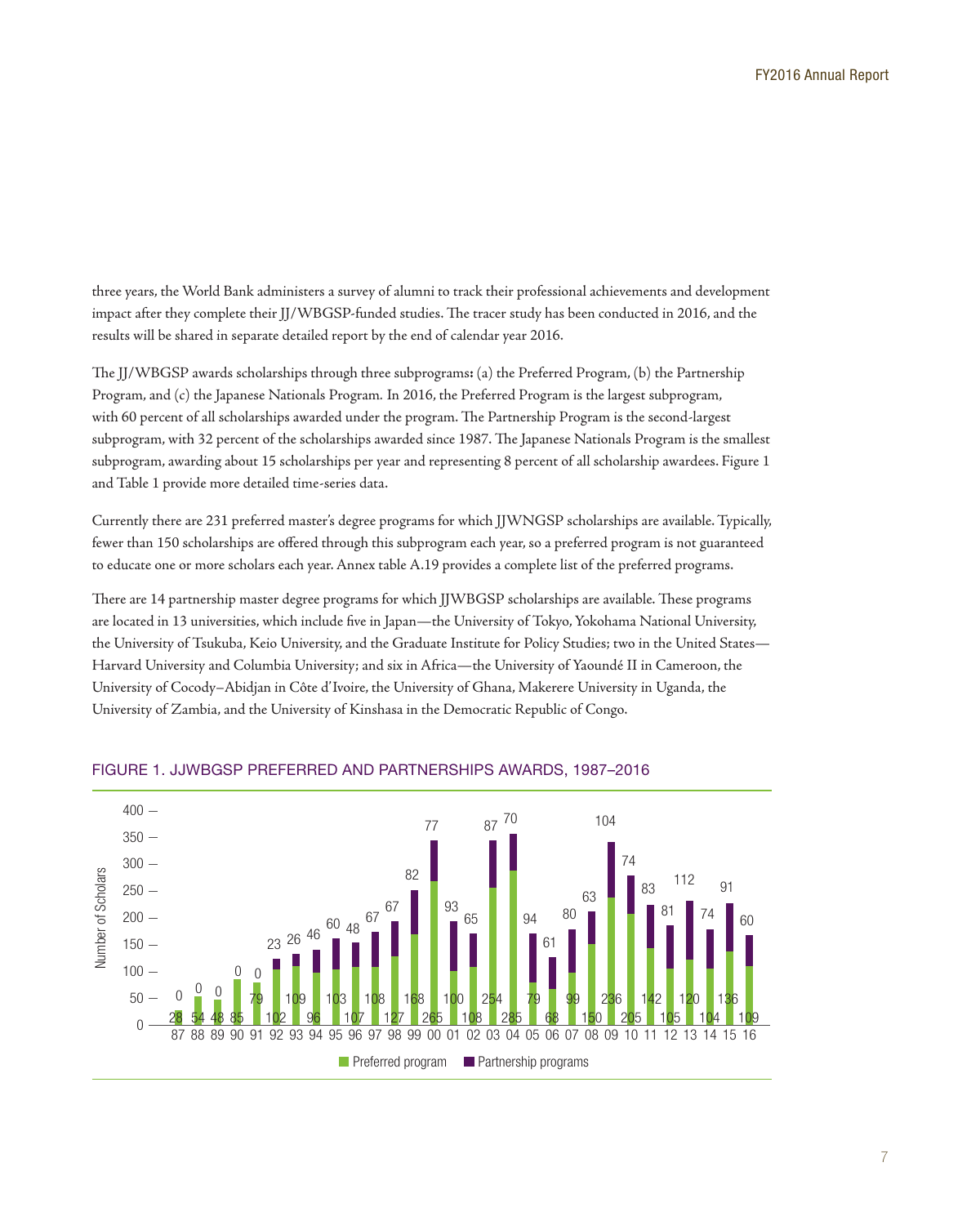

#### FIGURE 2. PREFERRED PROGRAM APPLICANTS AND SCHOLARS, 2007–2016

Japanese nationals are permitted to get a scholarship for up to 2 years of financing a masters or PhD degree, and there is no restriction on their choice of university, as long as the graduate program focuses on a development topic.

## Application and Selection Process

Applicants wishing to apply for scholarships through the Partner and Preferred Programs must meet the JJ/WBGSP eligibility criteria:

- Be a national of a World Bank member country
- Not hold dual citizenship with a developed country
- Be under the age of 45 on the application deadline
- Be in good health
- Hold a bachelor's (or equivalent) degree earned at least three years prior to the application deadline
- Have three years or more of recent development-related experience after earning a bachelor's (or equivalent) degree
- Be accepted unconditionally to enroll in the upcoming academic year for a master's degree in at least one of the JJ/WBGSP Preferred or Partner Programs
- Not be an executive director or alternate, a staff member under any type of appointment of the World Bank Group, or a close relative of the aforementioned by blood or adoption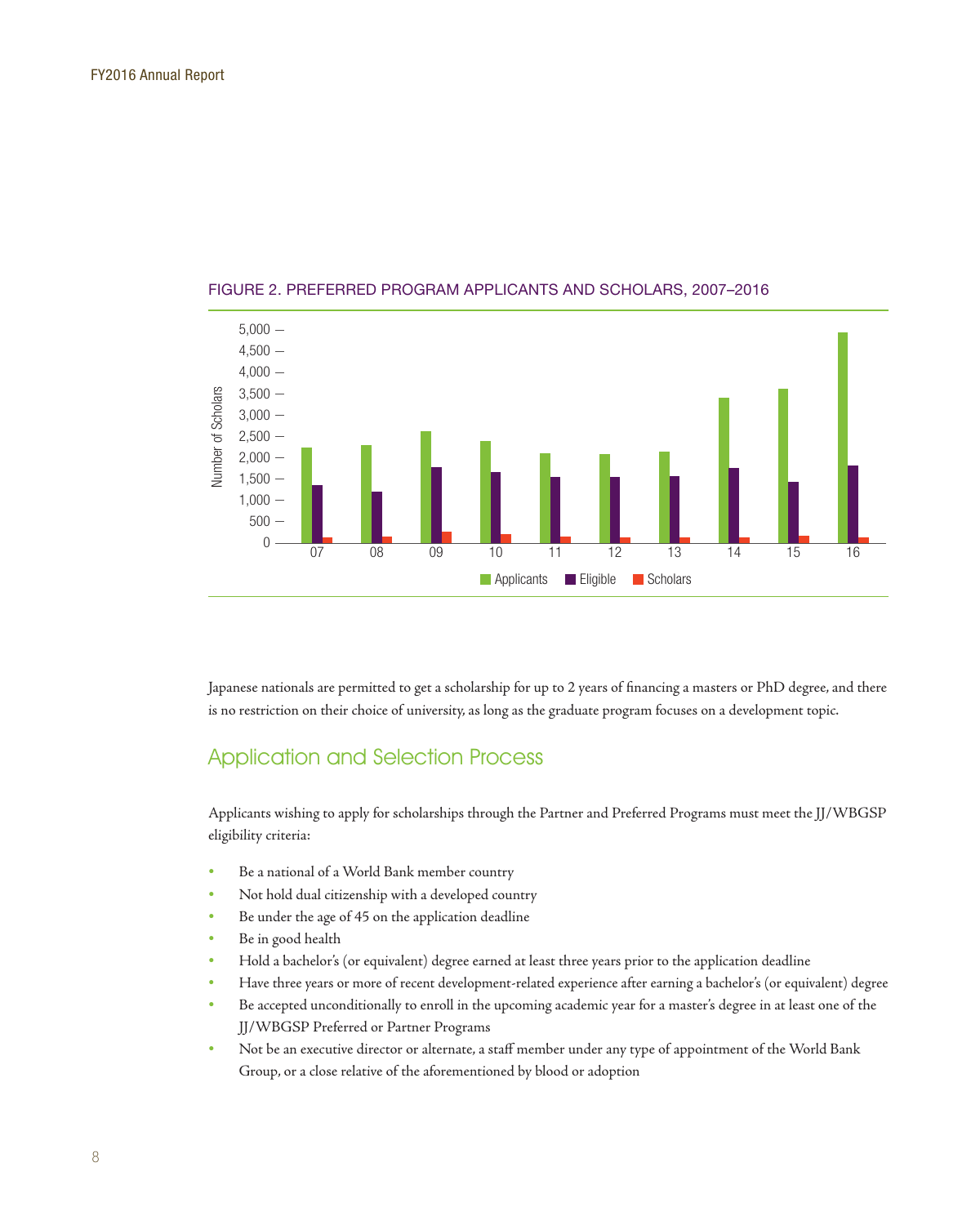|                                                         |                      | <b>Grand Total</b>                       | 32                                    | 58                             | 54                       | 80           | 87             | 129                            | 143                                   | 148                      | 170                            | 164            | 189                            | 213                                   | 259                      | 351                      | 201                      | 183                      | 358                      |                          |
|---------------------------------------------------------|----------------------|------------------------------------------|---------------------------------------|--------------------------------|--------------------------|--------------|----------------|--------------------------------|---------------------------------------|--------------------------|--------------------------------|----------------|--------------------------------|---------------------------------------|--------------------------|--------------------------|--------------------------|--------------------------|--------------------------|--------------------------|
|                                                         |                      | <b>Subtotal by Year</b>                  | $\circ$                               | $\circ$                        | $\circ$                  | $\circ$      | $\circ$        | 23                             | 82                                    | 46                       | 8                              | $\frac{8}{4}$  | 67                             | 52                                    | $\approx$                | $\overline{7}$           | 88                       | 65                       | 87                       |                          |
|                                                         |                      | <b>Tokyo</b>                             | $\mathbf{I}$                          | $\overline{\phantom{a}}$       | I                        | $\mathbf{I}$ | $\overline{1}$ | $\overline{1}$                 | $\mathbf{I}$                          | $\mathbf{I}$             | $\overline{1}$                 | $\mathbf{I}$   | $\overline{1}$                 | $\overline{1}$                        | $\overline{1}$           | $\overline{1}$           | $\mathbf{I}$             | $\mathbf{I}$             | I                        | (continued on next page) |
|                                                         |                      | <b>Zambia</b>                            | $\overline{1}$                        | $\begin{array}{c} \end{array}$ | I                        | $\mathbf{I}$ | $\overline{1}$ | $\overline{1}$                 | $\overline{1}$                        | $\overline{\phantom{a}}$ | $\overline{1}$                 | $\overline{1}$ | $\overline{1}$                 | $\overline{1}$                        | $\overline{1}$           | $\overline{\phantom{a}}$ | $\overline{\phantom{a}}$ | $\overline{1}$           | I.                       |                          |
|                                                         |                      | <b>Kinshasa</b>                          | $\overline{\phantom{a}}$              | $\overline{\phantom{a}}$       |                          | Ť            |                | $\overline{1}$                 | $\overline{1}$                        | $\overline{1}$           | $\overline{1}$                 | $\overline{1}$ | $\overline{1}$                 | $\overline{1}$                        | $\overline{1}$           | $\overline{\phantom{a}}$ | $\overline{\phantom{a}}$ | $\overline{1}$           | I                        |                          |
|                                                         |                      | <b>Harvard</b>                           | $\begin{array}{c} \hline \end{array}$ | $\begin{array}{c} \end{array}$ | $\overline{\phantom{a}}$ | т            | $\overline{1}$ | $\overline{1}$                 | $\overline{1}$                        | $\overline{\phantom{a}}$ | $\overline{1}$                 | $\overline{1}$ | $\overline{1}$                 | $\overline{1}$                        | $\approx$                | $\overline{4}$           | $\frac{5}{1}$            | $\circ$                  | $\overline{4}$           |                          |
| Awardees in Regular and Partnership Programs, 1987-2016 |                      | Ghana                                    | $\mathbf{I}$                          | $\begin{array}{c} \end{array}$ | $\overline{\phantom{a}}$ | $\mathbf{I}$ | $\overline{1}$ | $\mathsf{I}$                   | $\overline{1}$                        | $\mathsf I$              | $\overline{1}$                 | $\overline{1}$ | $\overline{1}$                 | 5                                     | $\circ$                  | $\sim$                   | $\overline{ }$           | $\sim$                   | $\overline{1}$           |                          |
|                                                         |                      | <b>Makerere</b>                          | $\mathbf{I}$                          | $\overline{\phantom{a}}$       | I                        | T            | I              | $\overline{1}$                 | $\mathbf{I}$                          | $\mathbf{I}$             | $\mathbf{I}$                   | $\mathbf{I}$   | $\overline{1}$                 | ဖ                                     | $\overline{\phantom{0}}$ | $\overline{\phantom{0}}$ | $\overline{\phantom{0}}$ | $\overline{\phantom{0}}$ | $\overline{ }$           |                          |
|                                                         |                      | <b>Yaoundé II</b>                        | $\mathbf{I}$                          | $\overline{\phantom{a}}$       | I                        | T            | I              | $\overline{1}$                 | $\mathbf{I}$                          | $\overline{\phantom{a}}$ | $\mathsf{I}$                   | $\mathbf{I}$   | $\overline{1}$                 | $\sim$                                | $\overline{\phantom{a}}$ | $\sim$                   | $\overline{\phantom{0}}$ | $\sim$                   | $\overline{\phantom{0}}$ |                          |
|                                                         |                      | <b>Abidjan-Cocody</b>                    | $\overline{1}$                        | $\overline{\phantom{a}}$       | I                        | T            | I              | $\overline{1}$                 | $\mathbf{I}$                          | $\overline{\phantom{a}}$ | $\overline{1}$                 | $\overline{1}$ | $\overline{1}$                 | 6                                     | $\overline{\phantom{a}}$ | $\overline{\phantom{0}}$ | $\overline{\phantom{0}}$ | $\overline{\phantom{0}}$ | $\overline{ }$           |                          |
|                                                         |                      | <b>Saitama</b>                           | $\overline{1}$                        | $\begin{array}{c} \end{array}$ | I                        | $\mathbf{I}$ | $\overline{1}$ | $\begin{array}{c} \end{array}$ | $\overline{1}$                        | $\overline{\phantom{a}}$ | $\overline{1}$                 | $\overline{1}$ | 5                              | 5                                     | 5                        | $\overline{\phantom{a}}$ | $\overline{1}$           | $\overline{1}$           | $\overline{1}$           |                          |
|                                                         | PARTNERSHIP PROGRAMS | <b>GRIPS</b>                             | $\overline{1}$                        | $\overline{\phantom{a}}$       | I                        | Ť            | $\overline{1}$ | $\overline{1}$                 | $\mathbf{I}$                          | $\overline{\phantom{a}}$ | $\overline{1}$                 | $\overline{1}$ | $\begin{array}{c} \end{array}$ | $\overline{\phantom{a}}$              | $\overline{1}$           | $\overline{5}$           | 5                        | $\overline{5}$           | $\overline{5}$           |                          |
|                                                         |                      | <b>YNU-Tax</b>                           | $\begin{array}{c} \hline \end{array}$ | $\begin{array}{c} \end{array}$ | $\overline{\phantom{a}}$ | $\mathbf{I}$ | $\overline{1}$ | $\begin{array}{c} \end{array}$ | $\overline{1}$                        | $\mathsf I$              | $\overline{1}$                 | $\supseteq$    | $\overline{\phantom{a}}$       | $\supseteq$                           | $\overline{1}$           | $\overline{10}$          | $\overline{\phantom{a}}$ | 4                        | 5                        |                          |
|                                                         |                      | <b>Keio</b>                              | $\overline{1}$                        | $\begin{array}{c} \end{array}$ | I                        | $\mathbf{I}$ | $\overline{1}$ | $\begin{array}{c} \end{array}$ | $\overline{1}$                        | $\mathsf I$              | $\begin{array}{c} \end{array}$ | 5              | 5                              | 5                                     | 5                        | LO                       | 5                        | 5                        | 5                        |                          |
|                                                         |                      | <b>YNU-Infra</b>                         | $\overline{1}$                        | $\overline{\phantom{a}}$       | I                        | T            | I              | $\overline{1}$                 | $\mathbf{I}$                          | $\overline{\phantom{a}}$ | တ                              | $\overline{1}$ | $\frac{5}{1}$                  | $\overline{1}$                        | $\frac{5}{1}$            | $\mathbf{I}$             | $\frac{5}{1}$            | $\overline{1}$           | $\frac{4}{1}$            |                          |
|                                                         |                      | <b>Tsukuba</b>                           | $\mathbf{I}$                          | $\overline{\phantom{a}}$       | $\overline{1}$           | $\mathbf{I}$ | $\overline{1}$ | $\mathsf{I}$                   | $\overline{1}$                        | $\overline{1}$           | တ                              | $\overline{1}$ | $\supseteq$                    | $\overline{1}$                        | $\supseteq$              | $\mathbf{I}$             | $\supseteq$              | $\overline{1}$           | $\overline{C}$           |                          |
|                                                         |                      | <b>CERDI</b>                             | $\overline{1}$                        | $\overline{\phantom{a}}$       | $\overline{1}$           | Ť            | $\overline{1}$ |                                |                                       | Ξ                        | $\infty$                       | $\infty$       | $\overline{1}$                 | $\overline{1}$                        | $\overline{1}$           | $\overline{\phantom{a}}$ | $\overline{1}$           | $\overline{1}$           | I.                       |                          |
|                                                         |                      | <b>McGill</b>                            | $\overline{1}$                        | $\mathsf I$                    | $\overline{1}$           | $\mathbf{I}$ | $\overline{1}$ | $\begin{array}{c} \end{array}$ | $\begin{array}{c} \hline \end{array}$ | $\overline{a}$           | $\infty$                       | $\overline{1}$ | $\infty$                       | $\begin{array}{c} \hline \end{array}$ | $\overline{1}$           | $\overline{\phantom{a}}$ | $\overline{\phantom{a}}$ | $\mathbf{I}$             | T                        |                          |
|                                                         |                      | <b>Columbia</b>                          | $\begin{array}{c} \hline \end{array}$ | $\overline{\phantom{a}}$       | $\overline{\phantom{a}}$ | Ť            | $\overline{1}$ | 23                             | 26                                    | 24                       | 26                             | 25             | 24                             | 23                                    | 22                       | $\frac{5}{1}$            | $\frac{5}{1}$            | $\overline{4}$           | $\frac{1}{2}$            |                          |
|                                                         |                      | <b>Preferred Program</b><br>and Japanese | 32                                    | 58                             | 54                       | 80           | 87             | 106                            | 117                                   | 102                      | 110                            | 116            | 122                            | 146                                   | 177                      | 274                      | 108                      | 118                      | 271                      |                          |
|                                                         |                      | Year                                     | 1987                                  | 1988                           | 1989                     | 1990         | 1991           | 1992                           | 1993                                  | 1994                     | 1995                           | 1996           | 1997                           | 1998                                  | 1999                     | 2000                     | 2001                     | 2002                     | 2003                     |                          |

TABLE 1. AWARDEES IN REGULAR AND PARTNERSHIP PROGRAMS, 1987-2016 TABLE 1. AWARDEES IN REGULAR AND PARTNERSHIP PROGRAMS, 1987–2016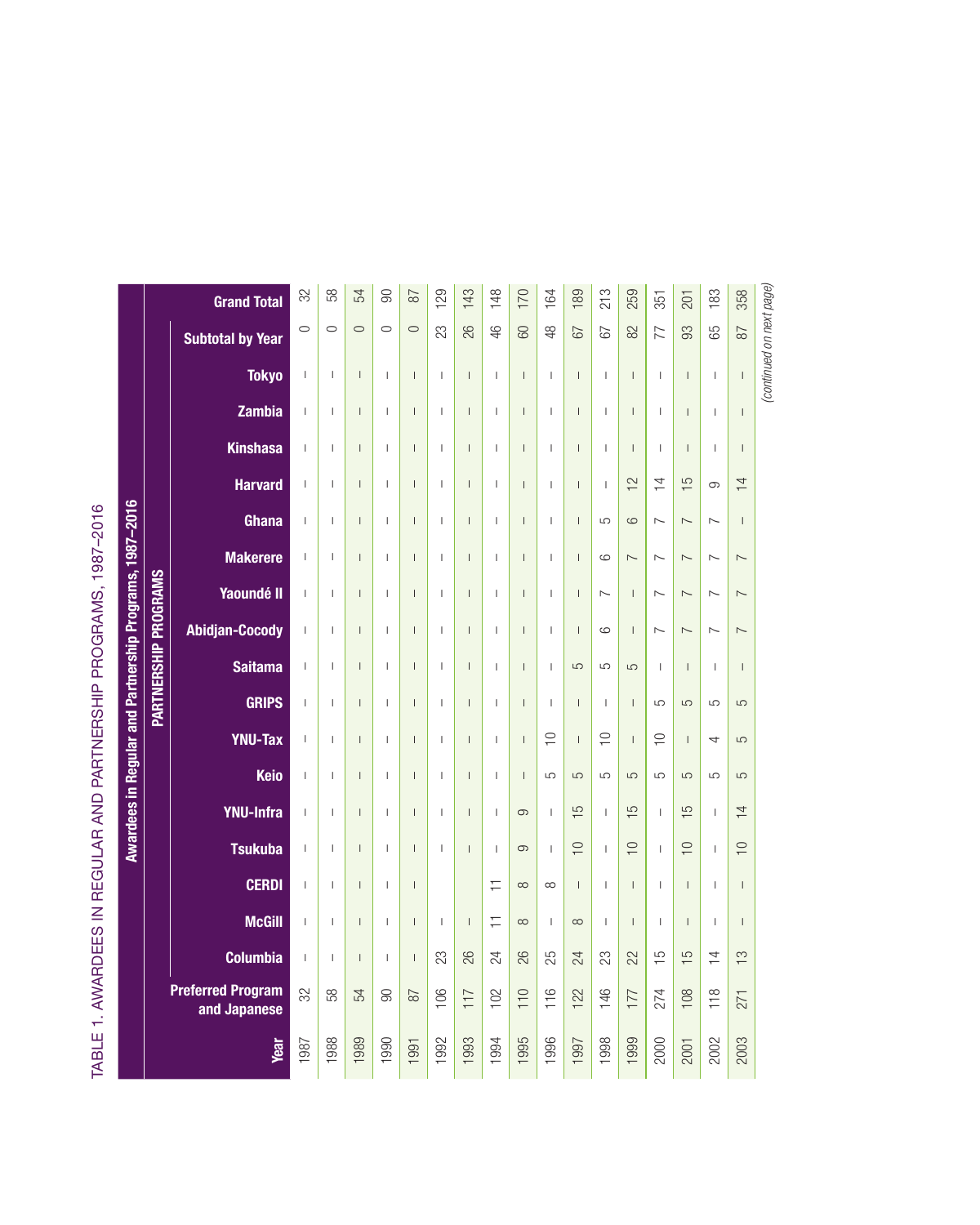|                                                         |                      | <b>Grand Total</b>                       | 370                      | 188                            | 143                            | 195                            | 228                            | 355                      | 292                            | 236                      | 199                      | 246                      | 193                      | 239            | 184                                                                                                                                                                                                                                                                                                                                                                              | 5897                          |                                                                                                                                                                                   |
|---------------------------------------------------------|----------------------|------------------------------------------|--------------------------|--------------------------------|--------------------------------|--------------------------------|--------------------------------|--------------------------|--------------------------------|--------------------------|--------------------------|--------------------------|--------------------------|----------------|----------------------------------------------------------------------------------------------------------------------------------------------------------------------------------------------------------------------------------------------------------------------------------------------------------------------------------------------------------------------------------|-------------------------------|-----------------------------------------------------------------------------------------------------------------------------------------------------------------------------------|
|                                                         |                      | <b>Subtotal by Year</b>                  | 70                       | 34                             | $\overline{6}$                 | 80                             | 83                             | 104                      | $\overline{7}$                 | 83                       | $\overline{5}$           | 112                      | 74                       | 5              | 8                                                                                                                                                                                                                                                                                                                                                                                | 1788                          |                                                                                                                                                                                   |
|                                                         |                      | <b>Tokyo</b>                             | $\overline{\phantom{a}}$ | $\overline{1}$                 | $\overline{1}$                 | $\overline{1}$                 | $\overline{1}$                 | $\overline{1}$           | $\sim$                         | $\infty$                 | $\infty$                 | $\infty$                 | $\circ$                  | $\circ$        | $\overline{ }$                                                                                                                                                                                                                                                                                                                                                                   | 50                            |                                                                                                                                                                                   |
|                                                         |                      | <b>Zambia</b>                            | $\overline{\phantom{a}}$ | $\overline{1}$                 | $\mathbf{I}$                   | $\begin{array}{c} \end{array}$ | $\sim$                         | $\overline{ }$           | $\circ$                        | $\overline{ }$           | $\sim$                   | $\overline{\phantom{0}}$ | $\overline{5}$           | $\circ$        | $\begin{array}{c} \end{array}$                                                                                                                                                                                                                                                                                                                                                   | 52                            |                                                                                                                                                                                   |
|                                                         |                      | <b>Kinshasa</b>                          | $\overline{1}$           | $\overline{1}$                 | $\mathbf{I}$                   | $\mathbf{I}$                   | $\mathbf{I}$                   | $\sim$                   | $\circ$                        |                          | $\sim$                   | $\overline{\phantom{0}}$ | $\sim$                   | $\overline{ }$ | $\begin{array}{c} \end{array}$                                                                                                                                                                                                                                                                                                                                                   | $\overline{4}$                | 2015 has changed from 229 to 239 because of the following reasons; More Partnerships Scholars were selected: 36.                                                                  |
|                                                         |                      | <b>Harvard</b>                           | $\frac{5}{1}$            | $\frac{5}{1}$                  | $\infty$                       | $\circ$                        | $\sim$                         | $\circ$                  | $\infty$                       | $\infty$                 | $\circ$                  | $\infty$                 | 5                        | $\circ$        | $\infty$                                                                                                                                                                                                                                                                                                                                                                         | 173                           |                                                                                                                                                                                   |
| Awardees in Regular and Partnership Programs, 1987-2016 |                      | Ghana                                    | $\sim$                   | $\overline{\phantom{0}}$       | $\overline{\phantom{0}}$       | $\sim$                         | $\overline{}$                  | 5                        | $\sim$                         | $\overline{\phantom{0}}$ | $\circ$                  | $\circ$                  | $\overline{5}$           | $\circ$        | $\mathsf{I}$                                                                                                                                                                                                                                                                                                                                                                     | 109                           |                                                                                                                                                                                   |
|                                                         |                      | <b>Makerere</b>                          | $\circ$                  | 6                              | $\sim$                         | 5                              | 4                              | $\circ$                  | $\mathbf{I}$                   | $\overline{\phantom{a}}$ | $\sim$                   | $\sim$                   | $\sim$                   | $\overline{ }$ | $\overline{1}$                                                                                                                                                                                                                                                                                                                                                                   | 103                           |                                                                                                                                                                                   |
|                                                         | PARTNERSHIP PROGRAMS | <b>Yaoundé II</b>                        | $\overline{ }$           | $\sim$                         | $\circ$                        | $\sim$                         | $\sim$                         | $\overline{ }$           | $\circ$                        | $\overline{1}$           | $\circ$                  | $\overline{ }$           | $\overline{\phantom{0}}$ | $\overline{ }$ | $\begin{array}{c} \end{array}$                                                                                                                                                                                                                                                                                                                                                   | 109                           |                                                                                                                                                                                   |
|                                                         |                      | <b>Abidjan-Cocody</b>                    | $\sim$                   | $\sim$                         | $\overline{ }$                 | $\overline{\phantom{0}}$       | $\overline{}$                  | $\infty$                 | $\sim$                         | $\overline{1}$           | $\overline{\phantom{0}}$ | $\overline{\phantom{0}}$ | $\sim$                   | $\circ$        | $\mathbf{I}$                                                                                                                                                                                                                                                                                                                                                                     | $\overline{11}$               |                                                                                                                                                                                   |
|                                                         |                      | <b>Saitama</b>                           | $\overline{1}$           | $\overline{1}$                 | $\mathbf{I}$                   | $\mathbf{I}$                   | т                              | $\overline{\phantom{a}}$ | $\mathsf{I}$                   | $\mathsf{l}$             | $\overline{\phantom{a}}$ | $\mathbf{I}$             | т                        | Т              | $\mathbf{I}$                                                                                                                                                                                                                                                                                                                                                                     | $\overline{5}$                |                                                                                                                                                                                   |
|                                                         |                      | <b>GRIPS</b>                             | 5                        | 5                              | 4                              | 5                              | 4                              | 5                        | ယ                              | 5                        | $\overline{5}$           | $\overline{5}$           | 5                        | 5              | $\overline{1}$                                                                                                                                                                                                                                                                                                                                                                   | $\frac{8}{2}$                 |                                                                                                                                                                                   |
|                                                         |                      | <b>YNU-Tax</b>                           | 5                        | 5                              | 5                              | 5                              | 5                              | 5                        | 5                              | 5                        | LO                       | 5                        | 5                        | 5              | 5                                                                                                                                                                                                                                                                                                                                                                                | 104                           |                                                                                                                                                                                   |
|                                                         |                      | <b>Keio</b>                              | ယ                        | $\overline{5}$                 | $\overline{5}$                 | 5                              | LO                             | $\overline{5}$           | LO                             | 5                        | $\overline{D}$           | $\overline{c}$           | $\overline{10}$          | $\overline{5}$ | ယ                                                                                                                                                                                                                                                                                                                                                                                | 105                           |                                                                                                                                                                                   |
|                                                         |                      | <b>YNU-Infra</b>                         | $\overline{\phantom{a}}$ | 5                              | $\mathbf{I}$                   | $\frac{1}{2}$                  | $\mathbf{I}$                   | $\overline{4}$           | $\overline{1}$                 | $\overline{4}$           | $\overline{\phantom{a}}$ | 5                        | $\overline{1}$           | Т              | $\supseteq$                                                                                                                                                                                                                                                                                                                                                                      | 149                           |                                                                                                                                                                                   |
|                                                         |                      | <b>Tsukuba</b>                           | $\mathbf{I}$             | $\supseteq$                    | $\overline{1}$                 | တ                              | $\overline{1}$                 | $\frac{1}{2}$            | $\begin{array}{c} \end{array}$ | $\overline{2}$           | $\overline{1}$           | $\overline{4}$           | ı                        | $\frac{3}{2}$  | $\overline{4}$                                                                                                                                                                                                                                                                                                                                                                   | 137                           |                                                                                                                                                                                   |
|                                                         |                      | <b>CERDI</b>                             | $\overline{\phantom{a}}$ | $\overline{1}$                 | $\mathbf{I}$                   | $\mathbf{I}$                   | $\overline{1}$                 | $\overline{1}$           | $\mathbf{I}$                   | $\overline{\phantom{a}}$ | $\overline{\phantom{a}}$ | $\overline{\phantom{a}}$ | $\overline{1}$           | T              | $\begin{array}{c} \rule{0pt}{2.5ex} \rule{0pt}{2.5ex} \rule{0pt}{2.5ex} \rule{0pt}{2.5ex} \rule{0pt}{2.5ex} \rule{0pt}{2.5ex} \rule{0pt}{2.5ex} \rule{0pt}{2.5ex} \rule{0pt}{2.5ex} \rule{0pt}{2.5ex} \rule{0pt}{2.5ex} \rule{0pt}{2.5ex} \rule{0pt}{2.5ex} \rule{0pt}{2.5ex} \rule{0pt}{2.5ex} \rule{0pt}{2.5ex} \rule{0pt}{2.5ex} \rule{0pt}{2.5ex} \rule{0pt}{2.5ex} \rule{0$ | 27                            |                                                                                                                                                                                   |
|                                                         |                      | <b>McGill</b>                            | $\mathsf{l}$             | $\begin{array}{c} \end{array}$ | $\begin{array}{c} \end{array}$ | $\begin{array}{c} \end{array}$ | $\begin{array}{c} \end{array}$ | $\overline{1}$           | $\mathsf{I}$                   | $\overline{\phantom{a}}$ | $\overline{\phantom{a}}$ | $\overline{1}$           | I                        | T              | $\begin{array}{c} \end{array}$                                                                                                                                                                                                                                                                                                                                                   | 27                            |                                                                                                                                                                                   |
|                                                         |                      | <b>Columbia</b>                          | $\frac{1}{2}$            | $\approx$                      | $\approx$                      | Ξ                              | $\supseteq$                    | $\supseteq$              | $\approx$                      | $\frac{2}{3}$            | $\approx$                | Ξ                        | $\supseteq$              | $\approx$      | Ξ                                                                                                                                                                                                                                                                                                                                                                                | 398                           |                                                                                                                                                                                   |
|                                                         |                      | <b>Preferred Program</b><br>and Japanese | 300                      | 94                             | 82                             | 115                            | 165                            | 251                      | 218                            | 153                      | 118                      | 134                      | 119                      | 148            | 124                                                                                                                                                                                                                                                                                                                                                                              | 4109                          |                                                                                                                                                                                   |
|                                                         |                      | Year                                     | 2004                     | 2005                           | 2006                           | 2007                           | 2008                           | 2009                     | 2010                           | 2011                     | 2012                     | 2013                     | 2014                     | 2015           | 2016                                                                                                                                                                                                                                                                                                                                                                             | Subtotal<br>Program<br>$\geq$ | * 2016 data reflect the number of scholarships awarded. All other data reflect number of scholars who are studying or have completed their degree.<br>Total # of scholars in year |

TABLE 1. AWARDEES IN REGULAR AND PARTNERSHIP PROGRAMS, 1987–2016 TABLE 1. AWARDEES IN REGULAR AND PARTNERSHIP PROGRAMS, 1987-2016 (continued)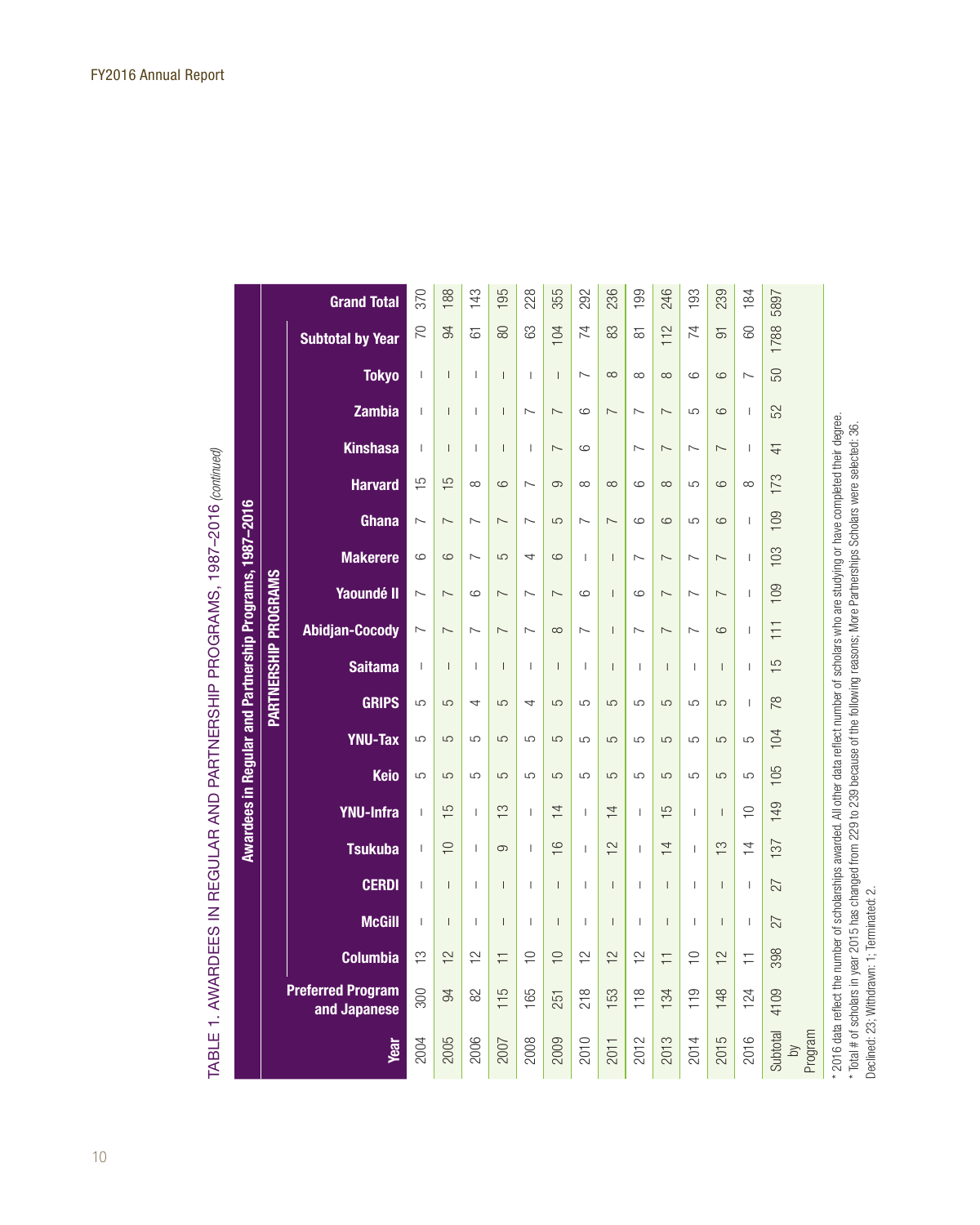Preferred Program applicants submit their applications to the university and to the scholarship program in parallel. For each partner program, the partner university first short-lists eligible candidates, who are then invited by the JJWBGSP Secretariat to apply for a scholarship.

In 2014, the program launched an online application system for the Preferred Program, which allows submission of all elements of the application, automated screening for eligibility, and review by a group of external expert reviewers based around the world. The online system is also used to score applications and select finalists. In 2016, the online application system was enhanced to include the intake, review and selection of finalists for the Partner Program.

The selection process is similar across both programs, with applications for scholarships processed through a multilevel screening process. First each application is screened to determine if it meets the eligibility criteria. Each eligible application is reviewed by two independent expert reviewers, to identify those candidates who have the highest potential to influence development after completion of their graduate studies. Geographic and gender balances are considered, as well as applicants' socioeconomic background. Once identified, the finalists from the Preferred Program are presented once per year to the JJ/WBGSP Steering Committee (composed of members of the World Bank Board of Directors and World Bank management) for final review and selection of the recipients. The finalists from the Partner program are cleared by the Executive Director for Japan on a rolling basis throughout the year and reported to the full Steering Committee at the end of each Fiscal Year.

Japan Nationals must meet the following eligibility criteria:

- Be a Japanese national
- Be under the age of 45 on the application deadline
- Be in good health
- Hold a bachelor's (or equivalent) degree earned at least three years prior to the application deadline
- Be a current graduate student or be accepted unconditionally to enroll in an upcoming academic year for a graduate degree in a development field
- Have at least 3 years of full-time paid development-related experience since earning a Bachelor's degree (or equivalent university degree) and within the past six years from the date of the Application Deadline
- Not employed by the Government of Japan or its related agencies, including local governments and the Central Bank at the time of application
- Not be an executive director or alternate, a staff member under any type of appointment of the World Bank Group, or a close relative of the aforementioned by blood or adoption,
- Have not received any scholarship funds from the Government of Japan to help finance a graduate degree

The selection of finalists from Japan is conducted in two phases. First, two highly experienced reviewers assessed the applications for eligibility and merit. The program manager creates a list of finalists based on the reviewers' inputs. The program manager shares the list of all eligible applicants and the rationale for the selection with the adviser to the Executive Director for Japan before presenting the list of finalists to the Steering Committee for approval.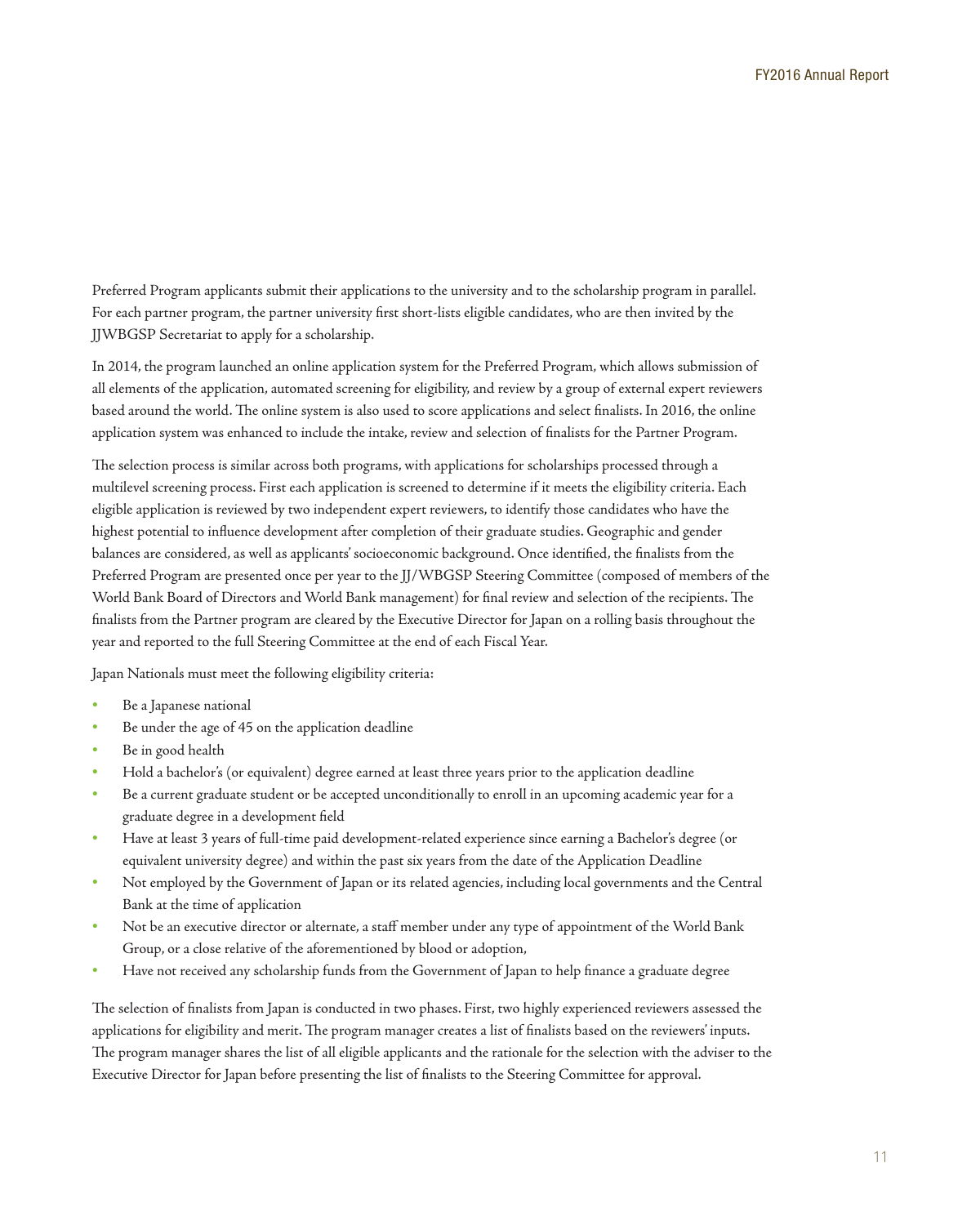# <span id="page-11-0"></span>**Selection of the 2016 Cohort of JJ/WBGSP Scholars**

# Japanese Nationals Program

The Scholarship Program enlisted the assistance of the World Bank's Tokyo office, as well as online professional networks, to recruit qualified applicants. A web page for the JJ/WBGSP's Japanese Nationals Program was hosted on the website of the World Bank's Tokyo office. Information on applications for the 2016 cycle was posted and advertised through media channels including the Tokyo office's Facebook page and Twitter.

Thirty-one Japanese nationals applied for the JJ/WBGSP in 2016. Of the applicants, 47 percent were female. Among the 15 selected, seven are female. Three finalists are studying for their PhD and the others seek a Masters Degree. The preferred fields of study chosen by the selected candidates were wide ranging, including agriculture, economics, education, environmental science, gender/conflict, health, public policy, and urban management. The host countries where the candidates wished to study were France, the Netherlands, the United Kingdom, and the United States. This distribution reflects the first choice of the host university provided by the candidates. However, many candidates applied to multiple universities, and the final distribution of the scholars in host countries could vary slightly.

# Partnership Program

Through university partnership arrangements, the JJWBGSP Secretariat received close to 120 short-listed applications, of which 60 scholars were selected and were cleared by the Executive Director for Japan on a rolling basis to attend Partner University Master Programs.

# Preferred Program

In 2016, the JJ/WBGSP received 4,896 applications for the Preferred Program, submitted through the online application system. The initial automated screening found that 2,103 applicants were ineligible. In the second screening, 17 external reviewers performed online evaluations of the remaining 2,793 applicants, identifying an additional 989 ineligible applications.

The reasons applicants were found ineligible are outlined in figure 3. Applicants can be ineligible for more than one reason. Of the 2,103 ineligible applicants, 38 percent submitted incomplete applications, mostly because the reference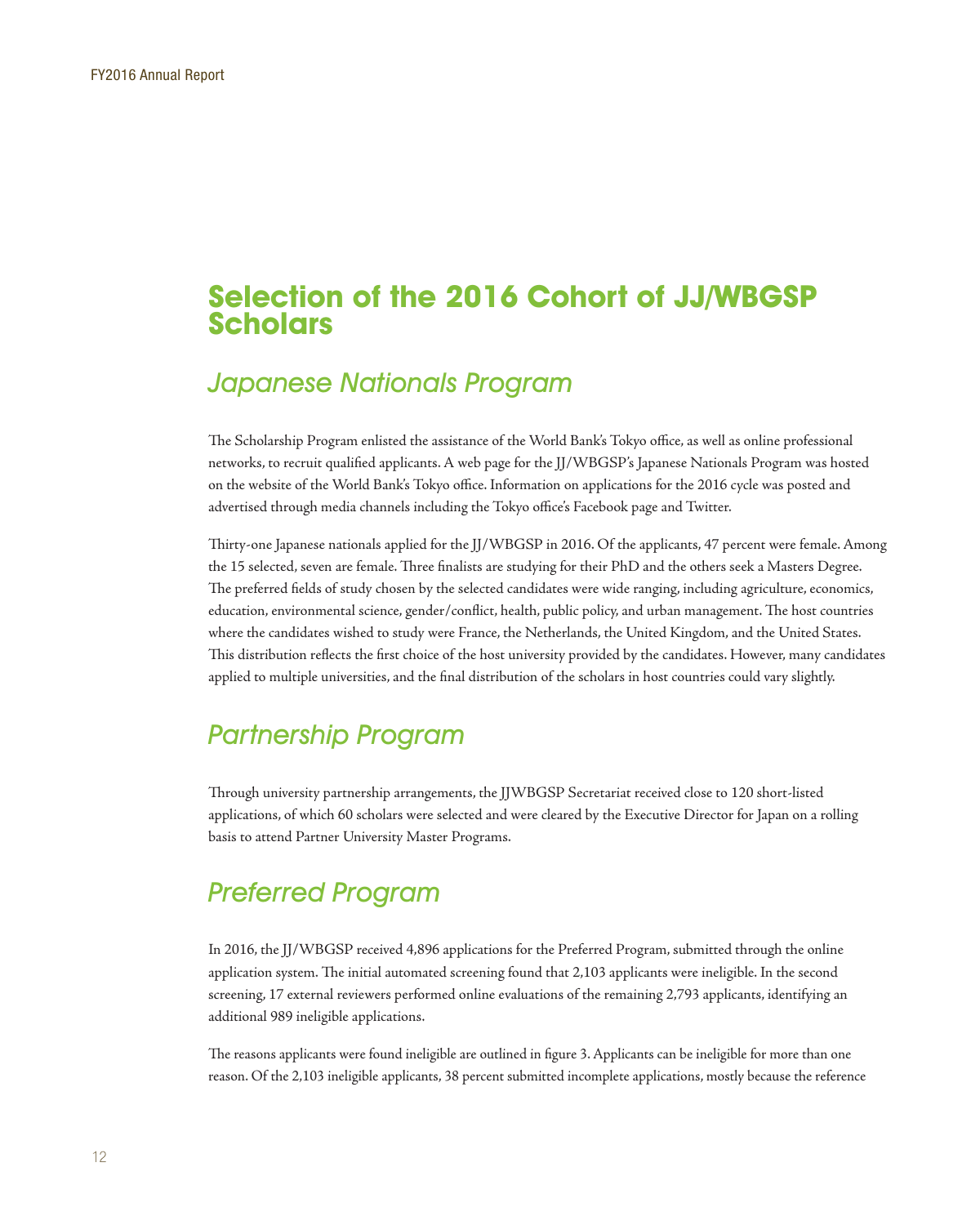## <span id="page-12-0"></span>FIGURE 3. REASONS FOR INELIGIBILITY: DATA ON THE PREFERRED PROGRAM, 2016



letters submitted were unqualified. Twenty five percent of applicants were ineligible because they did not meet the required number of years of work experience, and 23 percent of applicants lacked a bachelor's degree earned before 2013.

# Geographic Distribution (Preferred Program)

Historically, the JJ/WBGSP as a share of total eligible applications, receives a disproportionate share (60%) of applicants from Africa, compared to Africa's share of the developing country world's population. Therefore, in 2016, a significant effort was made to get the word out about this scholarship opportunity to the other regions. However, the overall effect was a rise in the number of

#### FIGURE 4. PREFERRED PROGRAM AWARDS: DISTRIBUTION BY HOME REGION, 2016 (*PERCENT*)



applications from all regions in similar proportions to those in 2015. Region-specific data that the program acquired on how applicants heard about the scholarship will be helpful in further refining the outreach strategy for next year.

Because of the skewed regional distribution of eligible applications, regional spread continued to be an important criterion in the selection of scholars this year, so as to shift toward a more balanced distribution of awards by region (figure 4).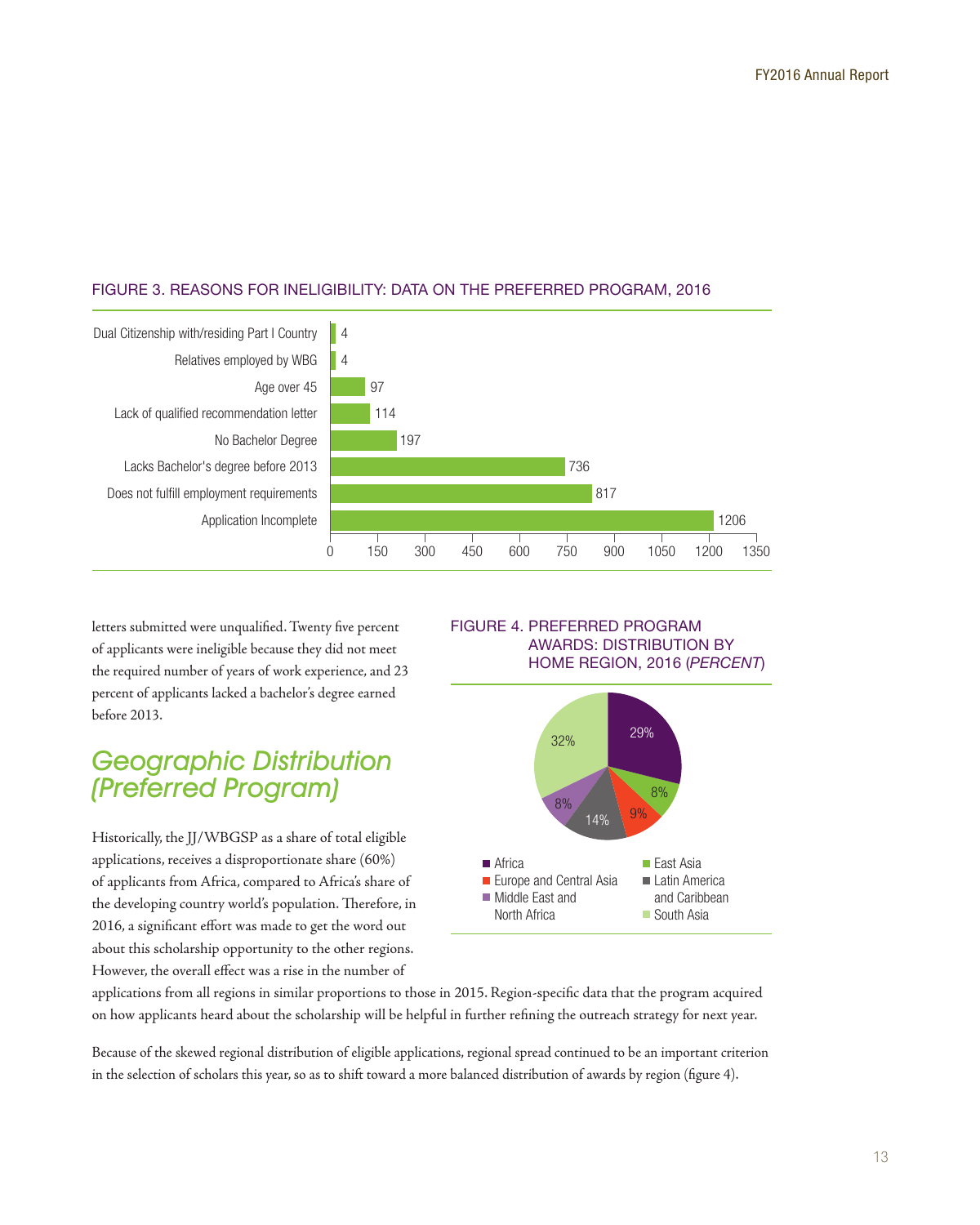# <span id="page-13-0"></span>Gender Distribution (Preferred and Partnership Programs)

As female applicants have historically been greatly outnumbered by male applicants (at about 30 percent of eligible applicants), the JJ/WBGSP targeted outreach through gender networks for this year's call. For example, the promotional flyers about the program mentioned women specifically in the text and used images of women as part of the design, with the goal of having women look at these pieces and imagine that the scholars represented could be them. Although there was a significant increase in the volume of application submitted by women, the share of eligible applications from women increased only one percentage point from 2015, at 32 percent. The program intends to continue to strengthen its outreach to women for the next call for applications, using data on the regional breakout of eligible and ineligible women applicants in 2016 and the ways they heard about the scholarship.

With women underrepresented in the pool of eligible applications, the JJ/WBGSP has given—and continues to give—priority to women in the selection of awardees. The share of women among award recipients has grown rapidly since the program's inception, from a low of 19 percent in 1988 to a high of 54 percent in 2011. Since that year there has been a gradual decline in female awardees, falling to 40 percent in 2016, but still higher than the 32% share of eligible applicants (see Table 2).

# Host Institutions (Preferred Programs)

In 2016, universities in Europe and North America received the largest shares of scholarship recipients (60, 34, percent, respectively). The high share of scholars choosing to study in Europe and North America may be explained

| Reqular and Partnership Program Awards: Distribution by Gender and Home Region, 2016 |               |                  |                                          |                                     |                                                 |                   |              |  |  |  |  |  |
|--------------------------------------------------------------------------------------|---------------|------------------|------------------------------------------|-------------------------------------|-------------------------------------------------|-------------------|--------------|--|--|--|--|--|
|                                                                                      | <b>Africa</b> | <b>East Asia</b> | <b>Europe and</b><br><b>Central Asia</b> | <b>Latin America</b><br>& Caribbean | <b>Middle East &amp;</b><br><b>North Africa</b> | <b>South Asia</b> | <b>Total</b> |  |  |  |  |  |
| # Women                                                                              | 18            |                  |                                          | h.                                  |                                                 |                   | 43           |  |  |  |  |  |
| # Men                                                                                | 13            | 5                |                                          | 10                                  |                                                 | 24                | 66           |  |  |  |  |  |
| Total                                                                                | 31            | 9                | 10                                       | 15                                  |                                                 | 35                | 109          |  |  |  |  |  |

#### TABLE 2. PREFERRED PROGRAM AWARDS: DISTRIBUTION BY GENDER AND HOME REGION, 2016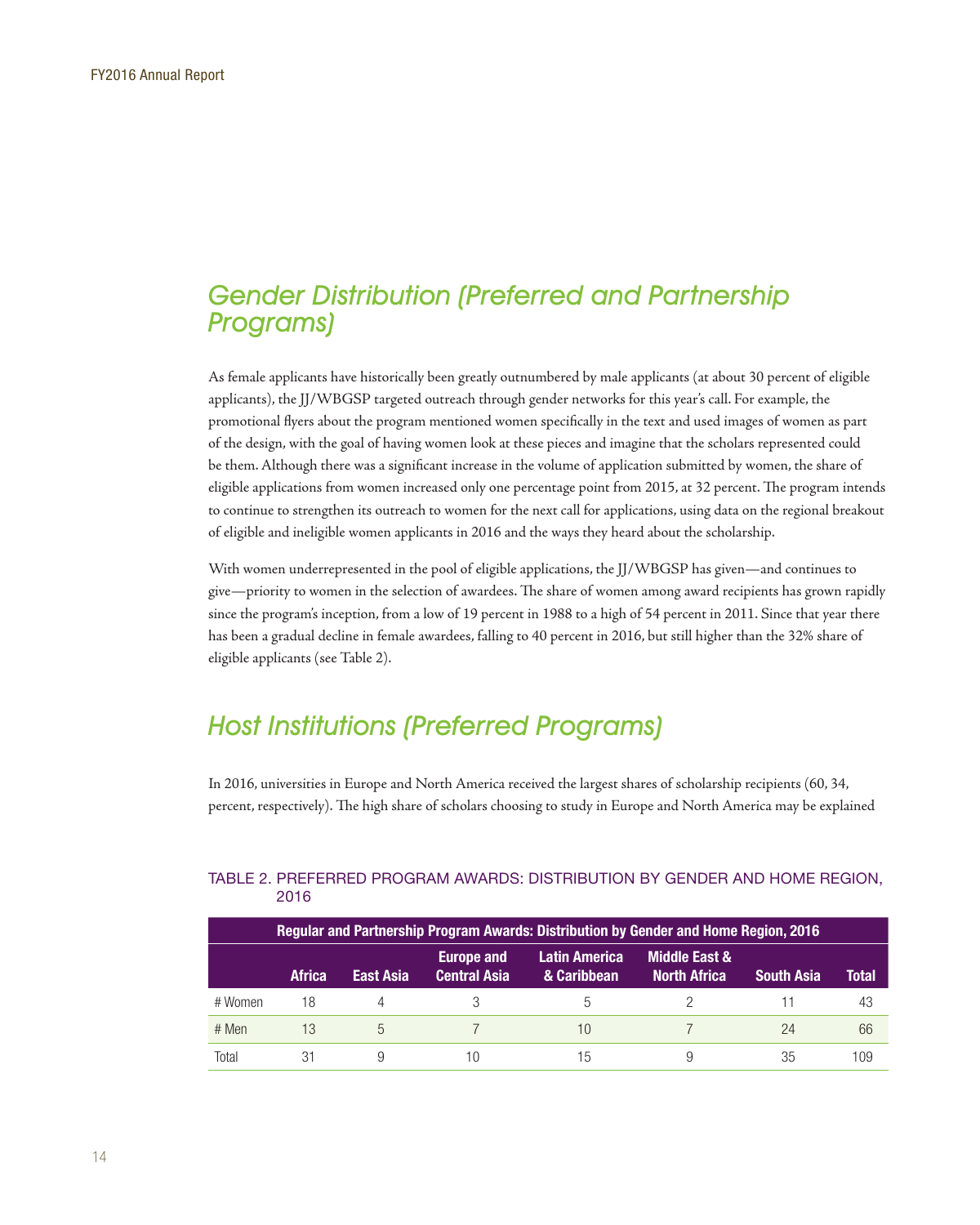<span id="page-14-0"></span>the geographic spread of the set of preferred programs offered. For instance, 60 percent of all programs on the preferred list are located in Europe. For the JJWBGSP at large, the share of all scholars studying in East Asia is bolstered by the partnership programs in Japan, which in the past year accounted for 25% of all scholarships awarded.

# Socioeconomic Background (Preferred Program)

In awarding scholarships, the JJ/WBGSP considers candidates' socioeconomic status, giving preference to scholars from more disadvantaged backgrounds. To determine this status, the program uses the highest level of education obtained by candidates' parents, which in most cases pertains to the father. In 2016, about half of the scholars came from disadvantaged backgrounds. Among the 109 scholarship recipients in the Preferred Program, 25 percent had fathers who had a secondary school education and 24 percent had fathers who had only a primary school education or no formal education at all (figure 6).

# Professional Background (Preferred Program)

#### FIGURE 5. PREFERRED PROGRAM AWARDS: DISTRIBUTION BY HOST REGION 2016



#### FIGURE 6. PREFERRED PROGRAM AWARDS: DISTRIBUTION BY FATHER'S EDUCATION LEVEL, 2016



By supporting human resource development through its academic programs, the JJ/WBGSP continues to support institutional capacity building in organizations focused on development. This is illustrated by the employment distribution of the 2016 finalists: 57 percent come from central, state, or provincial governments (excluding central banks) in their home countries, and 19 percent work for domestic or international nongovernmental organizations.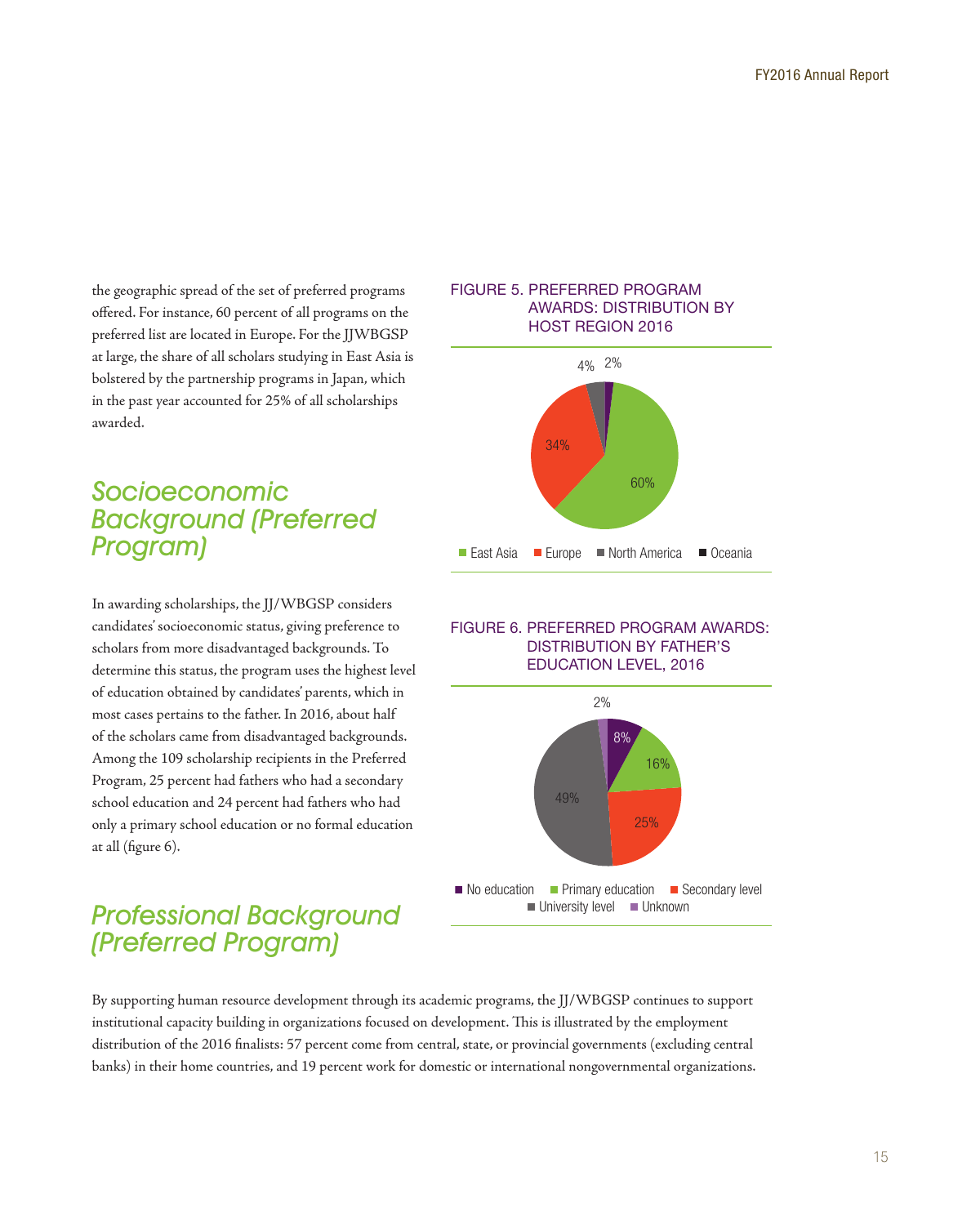#### <span id="page-15-0"></span>FIGURE 7. PREFERRED PROGRAM AWARDS: DISTRIBUTION BY WORK SECTOR, 2016



- Domestic Other Not-for-profit/NGO
- Government (excluding Central Bank)
- International/Regional Non-profit Organization
- Other Private Sector Business
- Central Bank
- **Public or private hospitals/health care units**
- Other/Not provided

#### FIGURE 8. PREFERRED PROGRAMS: FIELDS OF STUDY, 2016



In addition, 11 percent work in central banks, 4 percent in public or private hospitals or health care units, 2 percent in universities or research institutions, and 2 percent in the private sector (figure 7).

# Fields of Study (Preferred and Partnership Programs)

In 2016, reflecting the types of preferred and partner graduate programs offered, the majority of the scholars in the Preferred and Partnership Programs pursued studies in public policy and international development (43 percent), followed by economics (25 percent), environment and natural resources (7 percent), and public health (11 percent). Figure 8 provides a complete breakout of the 2016 fields of study.

# **Administration of the Scholarship Program: Improved Operational Efficiency and Quality Enhancements**

The JJ/WBGSP is funded entirely by the government of Japan, as part of its PHRD program, and effective July 1 2016, is administered by the Development Economics and Chief Economist Vice Presidency of the World Bank. Quality enhancement and efficiency gains continued in 2016 through enhanced outreach, stronger partnerships, and improved administration processes and products.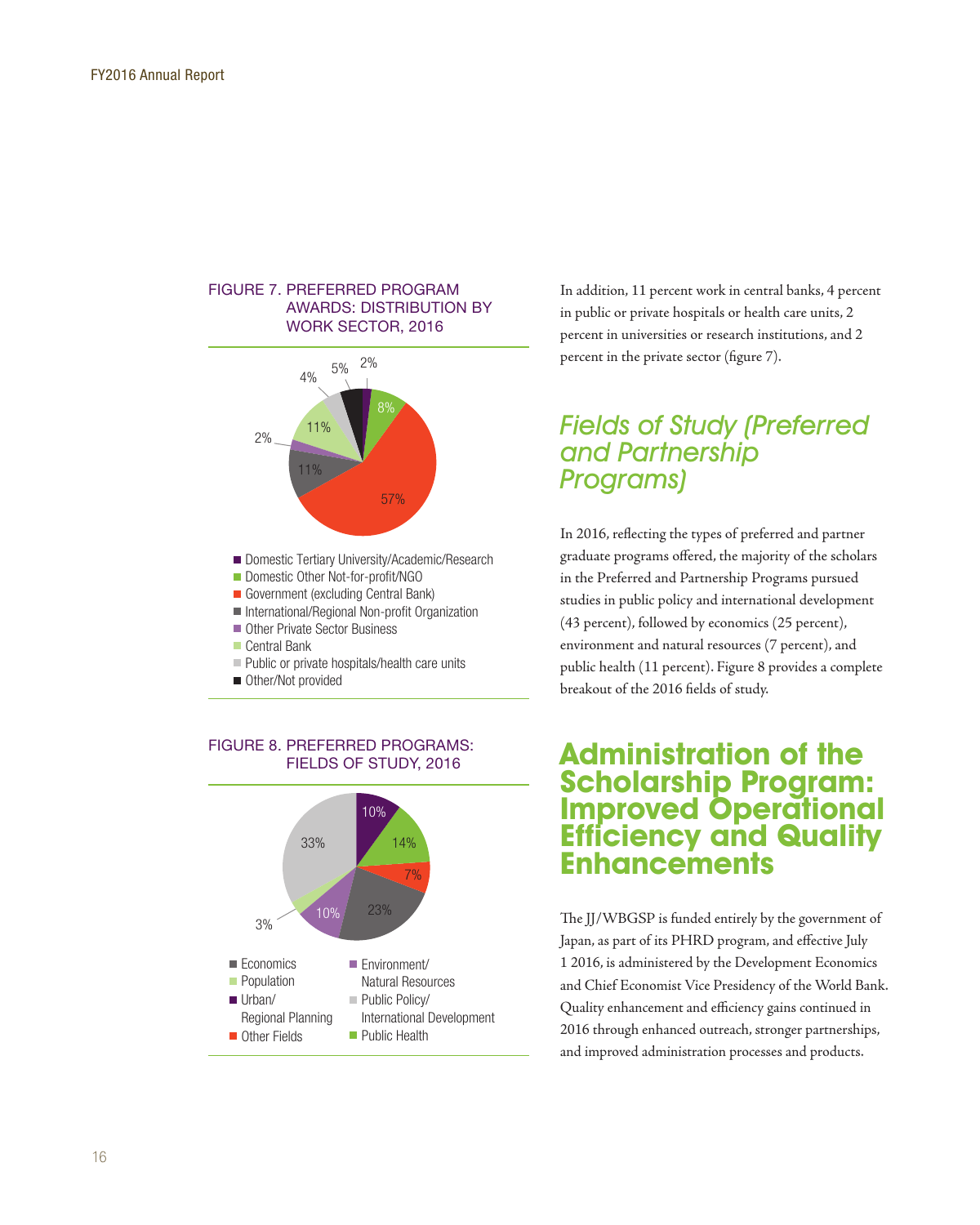# <span id="page-16-0"></span>Communications and Outreach

The 2016 call for applications was disseminated widely through the Bank's internal and external channels. Figure 9 provides a breakdown of how applicants heard about the scholarship in 2016. The external website remains an important tool (49 percent) for reaching applicants, and particular attention was given to enhancing its content and updating it to make it more user friendly. For reasons of transparency, the program also published on the website the selection process and the criteria used to assess applications. Program outreach efforts to attract quality applicants also included the following:

- Creating flyers, tweets, and website-friendly text in the six World Bank languages
- Tapping into the following outlets: (a) the Executive Directors' offices, as a conduit to recruit the most qualified public servants from developing countries; (2) gender-based (women) and regional networks that have historically been underrepresented in the diversity of applications; and (3) social media experts and social media outlets
- Clarifying the eligibility criteria and selection criteria on the website and in other outreach material

# Strategic Partnerships

The legal framework for the program was strengthened by updating the scholar award letter template. Relations with preferred universities continued, updating the list of master's degree programs associated with the JJ/WBGSP, and maintaining two-way links with the program's website. And most notably, agreements with the partner master programs in Japan and the United States were renewed this fiscal year.

# Administrative Procedures

Highlights of improved administrate procedures include:





I am applying to for a masters degree

- Through the World Bank office in my country
- Twitter/Social Media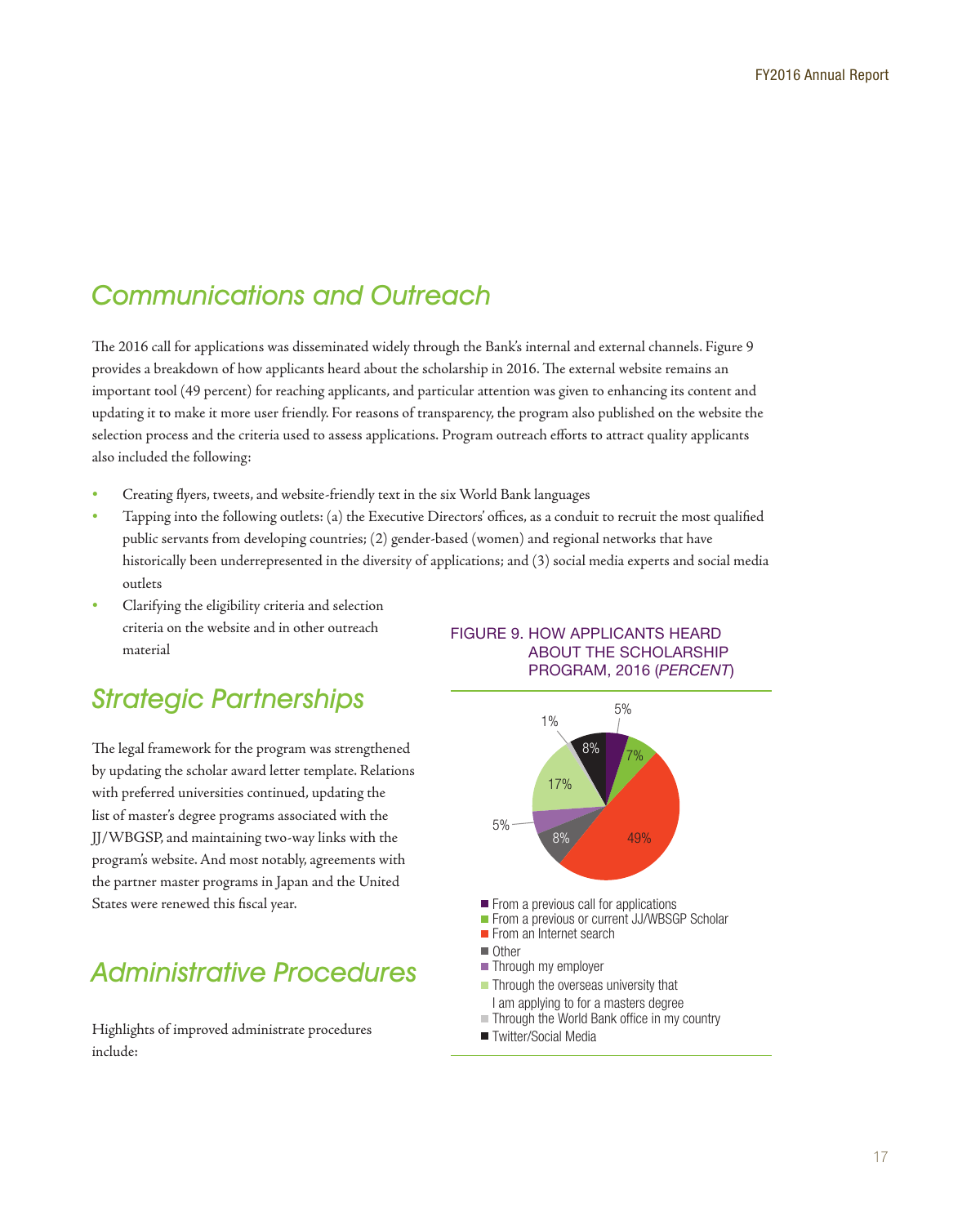"I would like to thank the World Bank and the government of Japan for financing my studies, which has given me the chance to provide unique insights in every project I have been engaged in to this date. Since my career has frequently involved giving legal advice in the areas of tax and international trade, I have been able to notice the difference my international legal knowledge makes when addressing complex laws and issues. My international knowledge is often seen as a source of inspiration by a new generation of lawyers in Brazil since the country needs people who are more open to understand law beyond the borders of their country of residence."

—Roberto Prado de Vasconcellos, Brazil

- Continuing to enhance the quality of review of applications by (a) recruiting reviewers globally (12 of the 17 reviewers were from developing countries across regions), (b) updating the application form and guidelines to improve the relevance and quality of information provided in the application, and (c) enhancing the reviewer guidelines and scoring mechanisms to ensure high quality and uniformity in the assessment of applications
- Switching to an online system for intake and review of applications for partner university programs
- Enhancing the database used to track status of scholars

To conclude, scholars often conclude their studies with an expression of thanks to the funder and the JJWBGSP Secretariat. In the words of one scholar: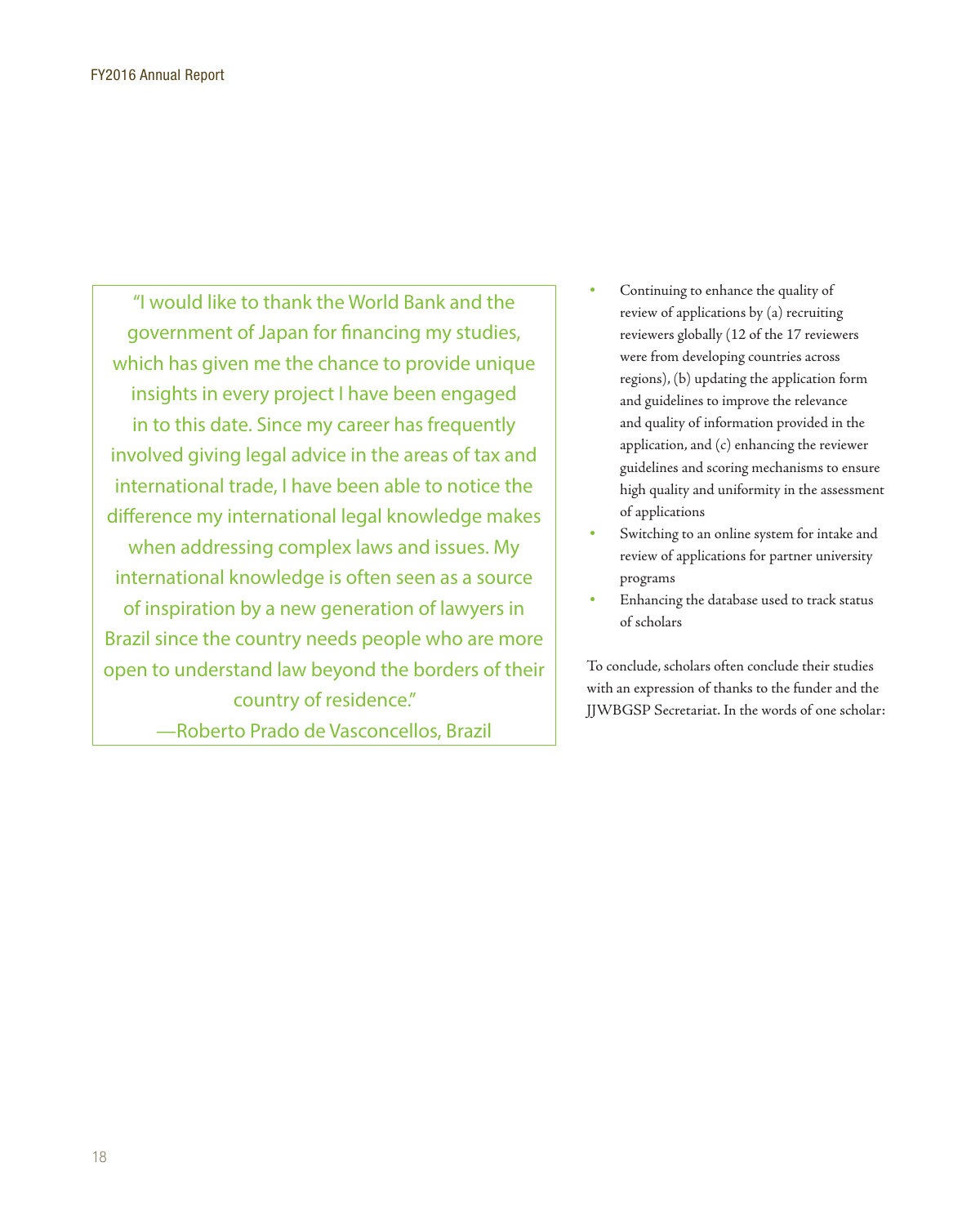## <span id="page-18-0"></span>TABLE A1. REGULAR PROGRAM APPLICANTS: DISTRIBUTION BY REGION AND GENDER, 1987–2016

| <b>Region</b>      | <b>Africa</b> | <b>East</b><br>Asia | <b>Europe</b><br>and<br><b>Central</b><br>Asia | Latin<br><b>America &amp;</b><br><b>Caribbean</b> | <b>Middle East</b><br>& North<br><b>Africa</b> | <b>South</b><br><b>Asia</b> | <b>Unknown</b>   | Part 1 | <b>Total</b> |
|--------------------|---------------|---------------------|------------------------------------------------|---------------------------------------------------|------------------------------------------------|-----------------------------|------------------|--------|--------------|
| Total<br>1987-2009 |               |                     |                                                |                                                   |                                                |                             |                  |        |              |
| Total              | 36,324        | 4,799               | 1,837                                          | 5,581                                             | 2,272                                          | 7,015                       | 18               | 1102   | 58,948       |
| # Male             | 29,798        | 2,771               | 969                                            | 3,272                                             | 1,743                                          | 5,621                       | 17               | 563    | 44,754       |
| # Female           | 6,526         | 2,028               | 868                                            | 2,309                                             | 529                                            | 1,394                       | $\mathbf{1}$     | 539    | 14,194       |
|                    |               |                     |                                                |                                                   |                                                |                             |                  |        | $\bf{0}$     |
| 2010               |               |                     |                                                |                                                   |                                                |                             |                  |        | $\pmb{0}$    |
| <b>Total</b>       | 1,511         | 152                 | 52                                             | 259                                               | 66                                             | 284                         | $\bf{0}$         | 51     | 2,375        |
| # Male             | 1,173         | 61                  | 24                                             | 120                                               | 41                                             | 206                         | $\overline{0}$   | 35     | 1,660        |
| # Female           | 338           | 91                  | 28                                             | 139                                               | 25                                             | 78                          | $\mathbf 0$      | 16     | 715          |
|                    |               |                     |                                                |                                                   |                                                |                             |                  |        | 0            |
| 2011               |               |                     |                                                |                                                   |                                                |                             |                  |        | $\pmb{0}$    |
| <b>Total</b>       | 1,310         | 132                 | 55                                             | 282                                               | 60                                             | 206                         | $\bf{0}$         | 33     | 2,078        |
| # Male             | 1,006         | 53                  | 17                                             | 127                                               | 32                                             | 126                         | $\overline{0}$   | 13     | 1,374        |
| # Female           | 304           | 79                  | 38                                             | 155                                               | 28                                             | 80                          | $\boldsymbol{0}$ | 20     | 704          |
|                    |               |                     |                                                |                                                   |                                                |                             |                  |        | $\pmb{0}$    |
| 2012               |               |                     |                                                |                                                   |                                                |                             |                  |        | 0            |
| Total              | 1,283         | 155                 | 40                                             | 259                                               | 75                                             | 211                         | $\bf{0}$         | 35     | 2,058        |
| # Male             | 1,002         | 72                  | 17                                             | 134                                               | 45                                             | 143                         | $\overline{0}$   | 16     | 1,429        |
| # Female           | 281           | 83                  | 23                                             | 125                                               | 30                                             | 68                          | $\overline{0}$   | 19     | 629          |
|                    |               |                     |                                                |                                                   |                                                |                             |                  |        | $\pmb{0}$    |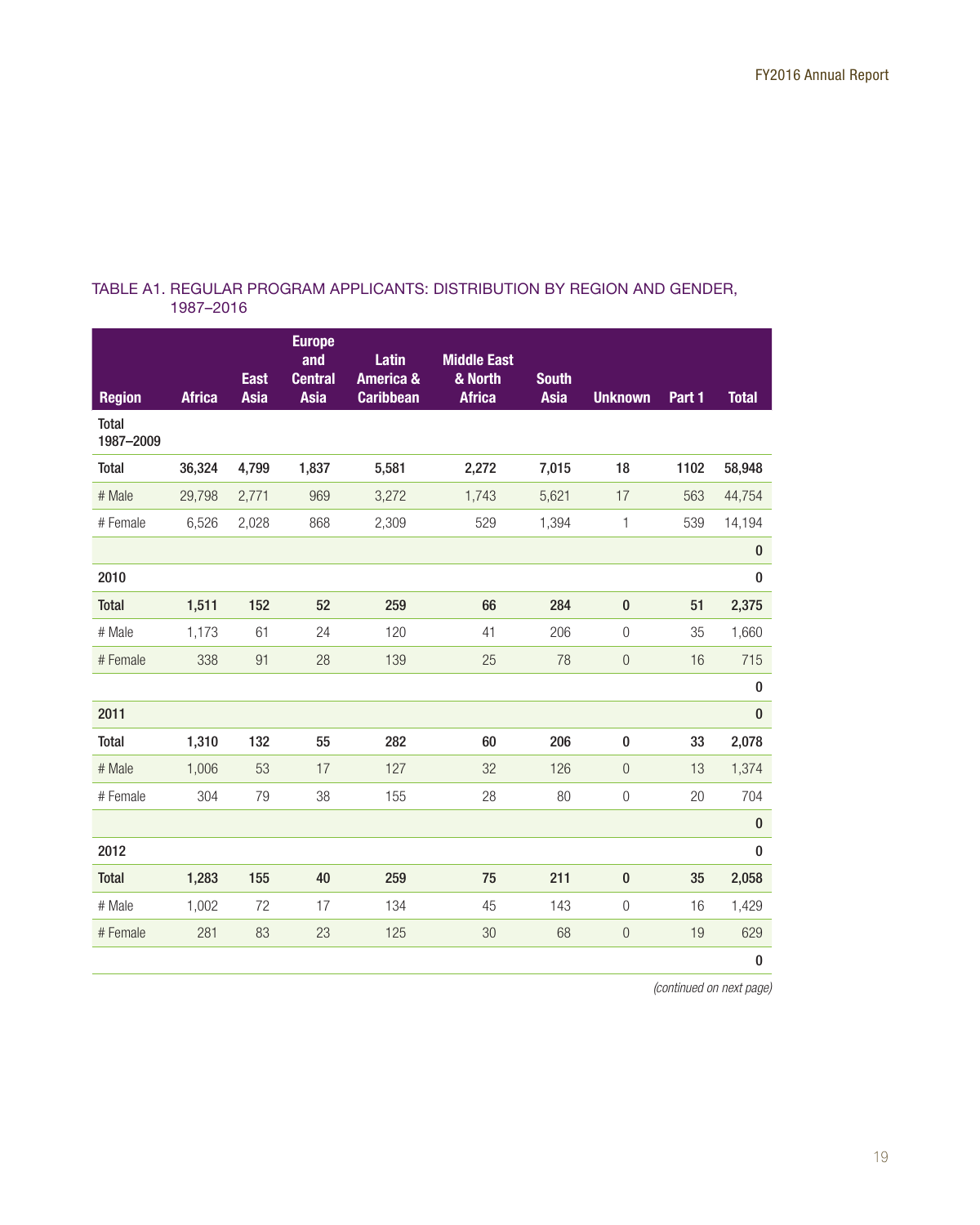| <b>Region</b>      | <b>Africa</b> | <b>East</b><br><b>Asia</b> | <b>Europe</b><br>and<br><b>Central</b><br><b>Asia</b> | Latin<br><b>America &amp;</b><br><b>Caribbean</b> | <b>Middle East</b><br>& North<br><b>Africa</b> | <b>South</b><br>Asia | <b>Unknown</b>   | Part 1         | <b>Total</b> |
|--------------------|---------------|----------------------------|-------------------------------------------------------|---------------------------------------------------|------------------------------------------------|----------------------|------------------|----------------|--------------|
| 2013               |               |                            |                                                       |                                                   |                                                |                      |                  |                | 0            |
| Total              | 1,271         | 184                        | 68                                                    | 224                                               | 72                                             | 285                  | 0                | 48             | 2,152        |
| # Male             | 956           | 69                         | 28                                                    | 99                                                | 49                                             | 178                  | $\theta$         | 16             | 1,395        |
| # Female           | 315           | 115                        | 40                                                    | 125                                               | 23                                             | 107                  | $\mathbf 0$      | 32             | 757          |
|                    |               |                            |                                                       |                                                   |                                                |                      |                  |                | $\pmb{0}$    |
| 2014               |               |                            |                                                       |                                                   |                                                |                      |                  |                | $\pmb{0}$    |
| Total              | 2,158         | 251                        | 103                                                   | 210                                               | 199                                            | 462                  | $\pmb{0}$        | 33             | 3,416        |
| # Male             | 1,724         | 115                        | 51                                                    | 100                                               | 146                                            | 344                  | $\mathbf 0$      | $\overline{7}$ | 2,487        |
| # Female           | 434           | 136                        | 52                                                    | 110                                               | 53                                             | 118                  | $\boldsymbol{0}$ | 26             | 929          |
| 2015               |               |                            |                                                       |                                                   |                                                |                      |                  |                | 0            |
| <b>Total</b>       | 2,143         | 312                        | 94                                                    | 276                                               | 206                                            | 524                  | $\bf{0}$         | 40             | 3,595        |
| # Male             | 1,640         | 121                        | 48                                                    | 161                                               | 137                                            | 376                  | $\overline{0}$   | 15             | 2,498        |
| # Female           | 503           | 191                        | 46                                                    | 115                                               | 69                                             | 148                  | $\boldsymbol{0}$ | 25             | 1,097        |
| 2016               |               |                            |                                                       |                                                   |                                                |                      |                  |                |              |
| <b>Total</b>       | 3,143         | 312                        | 121                                                   | 304                                               | 272                                            | 743                  | $\bf{0}$         | 32             | 4,927        |
| # Male             | 2,438         | 147                        | 68                                                    | 165                                               | 179                                            | 502                  | $\overline{0}$   | 18             | 3,517        |
| # Female           | 705           | 165                        | 53                                                    | 139                                               | 93                                             | 241                  | $\theta$         | 14             | 1,410        |
| <b>Grand Total</b> |               |                            |                                                       |                                                   |                                                |                      |                  |                |              |
| Total              | 49,143        | 6,297                      | 2,370                                                 | 7,395                                             | 3,222                                          | 9,730                | 18               | 1,374          | 79,549       |
| # Male             | 38,097        | 3,288                      | 1,174                                                 | 4,017                                             | 2,235                                          | 7,120                | 17               | 668            | 59,114       |
| # Female           | 8,903         | 2,697                      | 1,102                                                 | 3,102                                             | 781                                            | 2,086                | $\mathbf{1}$     | 666            | 20,435       |

## TABLE A1. REGULAR PROGRAM APPLICANTS: DISTRIBUTION BY REGION AND GENDER, 1987–2016 *(continued)*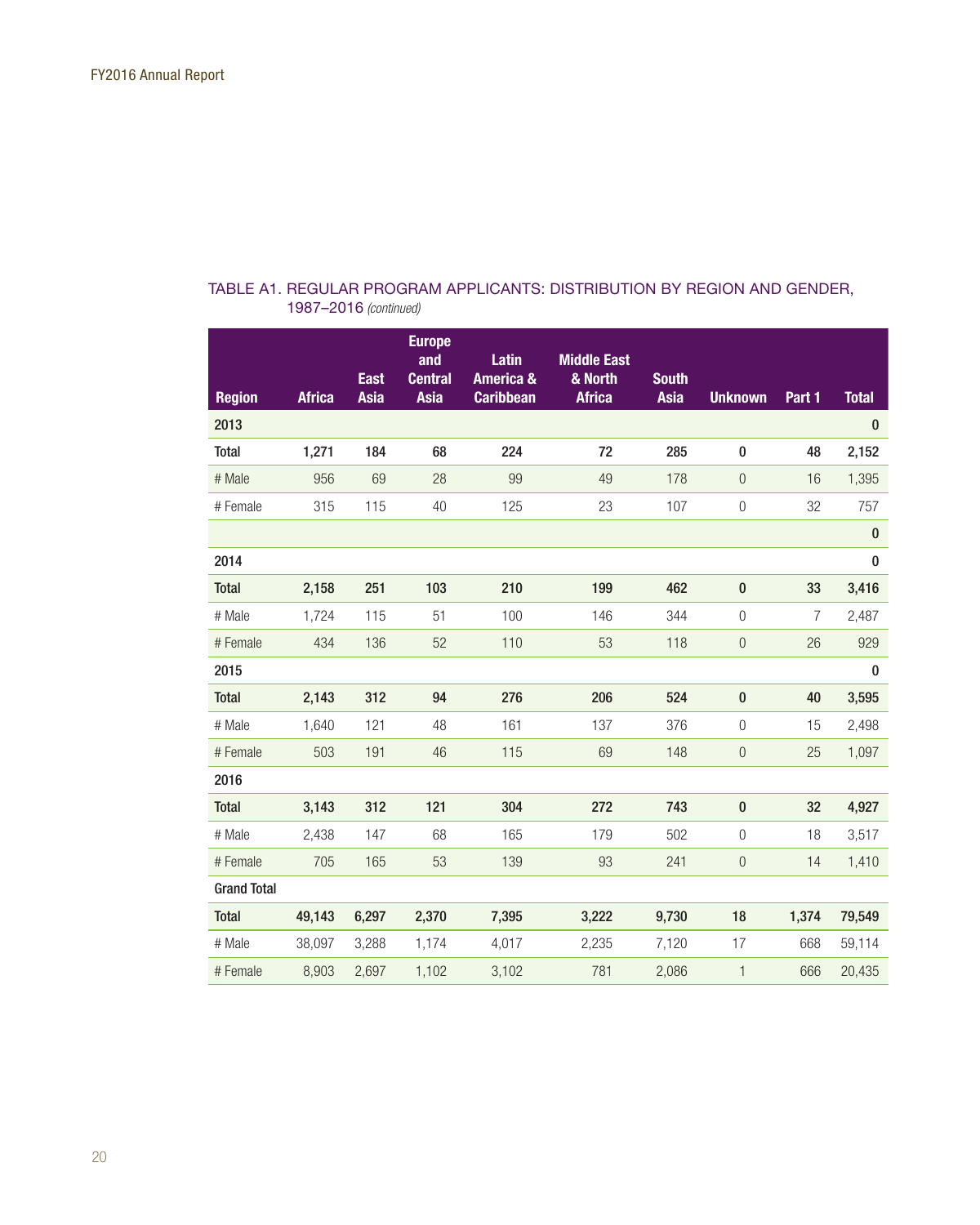| <b>Africa</b>               | 1987-2009 | 2010                      | 2011                      | 2012             | 2013             | 2014           | 2015           | 2016             | <b>Total</b> |
|-----------------------------|-----------|---------------------------|---------------------------|------------------|------------------|----------------|----------------|------------------|--------------|
| Angola                      | 112       | 1                         | 1                         | $\overline{0}$   | $\overline{0}$   | $\mathbf 0$    | $\mathbf{2}$   | $\overline{2}$   | 118          |
| Benin                       | 691       | 14                        | 20                        | 32               | 15               | 39             | 36             | 27               | 874          |
| Botswana                    | 114       | $\ensuremath{\mathsf{3}}$ | 3                         | $\, 8$           | $\,$ 6 $\,$      | 26             | 23             | 40               | 223          |
| Burkina Faso                | 696       | 22                        | 41                        | 39               | 21               | 57             | 30             | 32               | 938          |
| Burundi                     | 166       | $\boldsymbol{9}$          | 10                        | 17               | 14               | 24             | 21             | 28               | 289          |
| Cameroon                    | 1,339     | 40                        | 41                        | 32               | 48               | 75             | 53             | 100              | 1,728        |
| Cape Verde                  | 32        | $\boldsymbol{0}$          | $\mathbf 0$               | $\mathbf 0$      | $\mathbf 0$      | $\mathbf{1}$   | 6              | $\boldsymbol{0}$ | 39           |
| Central African<br>Republic | 199       | 16                        | 30                        | 45               | 26               | 49             | 25             | 10               | 400          |
| Chad                        | 474       | $\mathbf 5$               | 15                        | $\overline{7}$   | 9                | 16             | 17             | 45               | 588          |
| Comoros                     | 54        | $\mathbf{2}$              | 3                         | $\overline{4}$   | $\overline{4}$   | 12             | 6              | 5                | 90           |
| Congo, Dem. Rep. of         | 1,105     | 14                        | 17                        | 26               | 14               | 41             | 18             | 54               | 1,289        |
| Congo, Rep. of              | 460       | $\mathbf{2}$              | 11                        | 3                | $\overline{4}$   | 10             | 3              | 10               | 503          |
| Côte d'Ivoire               | 639       | 29                        | 26                        | 30               | 17               | 50             | 36             | 49               | 876          |
| Djibouti                    | 28        | $\mathbf{1}$              | $\overline{0}$            | $\boldsymbol{0}$ | $\mathbf{1}$     | 3              | $\overline{0}$ | 3                | 36           |
| Equatorial - Guinea         | 15        | $\mathbf{1}$              | $\overline{0}$            | $\overline{0}$   | $\overline{0}$   | $\overline{0}$ | $\overline{0}$ | $\overline{0}$   | 16           |
| Eritrea                     | 235       | 53                        | 30                        | 28               | 13               | 22             | 24             | 22               | 427          |
| Ethiopia                    | 2,906     | 259                       | 154                       | 141              | 147              | 319            | 201            | 334              | 4,461        |
| Gabon                       | 59        | $\overline{c}$            | $\ensuremath{\mathsf{3}}$ | $\mathbf{2}$     | $\mathbf{2}$     | 3              | 5              | $\overline{c}$   | 78           |
| Gambia, The                 | 271       | $\, 8$                    | $\overline{7}$            | 14               | 14               | 23             | 29             | 48               | 414          |
| Ghana                       | 2,900     | 98                        | 96                        | 86               | 82               | 122            | 160            | 249              | 3,793        |
| Guinea                      | 504       | 22                        | 22                        | 28               | 25               | 58             | 29             | 40               | 728          |
| Guinea - Bissau             | 34        | $\overline{2}$            | $\overline{0}$            | $\overline{0}$   | $\overline{c}$   | $\overline{2}$ | 1              | 3                | 44           |
| Kenya                       | 2,609     | 89                        | 47                        | 47               | 57               | 115            | 163            | 180              | 3,307        |
| Lesotho                     | 163       | $\ensuremath{\mathsf{3}}$ | 10                        | 10               | $\boldsymbol{9}$ | 15             | 8              | 10               | 228          |
| Liberia                     | 180       | 5                         | $\overline{7}$            | $\overline{7}$   | 20               | 38             | 31             | 89               | 377          |

#### TABLE A2. REGULAR PROGRAM APPLICANTS: DISTRIBUTION BY REGION AND COUNTRY, 1987–2016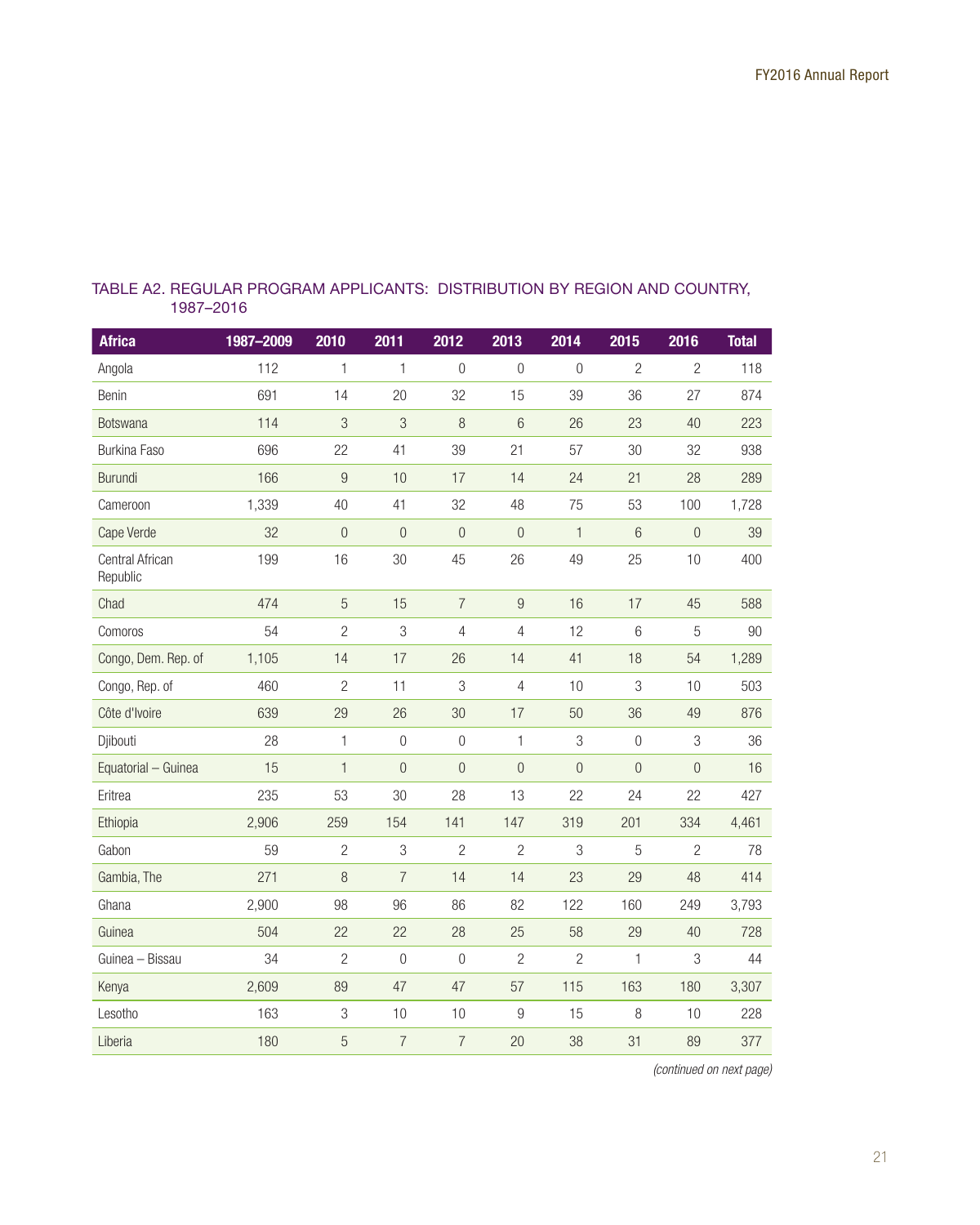| <b>Africa</b>       | 1987-2009 | 2010           | 2011             | 2012             | 2013           | 2014           | 2015             | 2016           | <b>Total</b> |
|---------------------|-----------|----------------|------------------|------------------|----------------|----------------|------------------|----------------|--------------|
| Madagascar          | 529       | 15             | 19               | $\overline{7}$   | 10             | 19             | 16               | 18             | 633          |
| Malawi              | 743       | 47             | 36               | 37               | 44             | 68             | 94               | 113            | 1,182        |
| Mali                | 350       | 6              | 14               | 16               | 14             | 34             | 19               | 28             | 481          |
| Mauritania          | 159       | $\overline{7}$ | 10               | 6                | 6              | $9\,$          | $\,8\,$          | 12             | 217          |
| <b>Mauritius</b>    | 32        | $\mathbf{1}$   | $\boldsymbol{0}$ | $\boldsymbol{0}$ | 1              | $\overline{0}$ | $\boldsymbol{0}$ | $\overline{0}$ | 34           |
| Mozambique          | 93        | $\overline{4}$ | 3                | $\overline{c}$   | 6              | $\overline{7}$ | $\overline{c}$   | 12             | 129          |
| Namibia             | 90        | 9              | 6                | 7                | 7              | 6              | 9                | 21             | 155          |
| Niger               | 431       | 8              | 15               | 15               | 5              | 15             | 12               | 20             | 521          |
| Nigeria             | 7,142     | 247            | 226              | 202              | 229            | 305            | 330              | 664            | 9,345        |
| Rwanda              | 466       | 59             | 51               | 36               | 41             | 102            | 56               | 123            | 934          |
| Sao Tomé & Principe | 20        | $\mathbf{2}$   | $\boldsymbol{0}$ | 1                | 1              | $\mathbf{1}$   | $\boldsymbol{0}$ | 1              | 26           |
| Senegal             | 668       | 25             | 31               | 27               | 23             | 42             | 36               | 28             | 880          |
| Seychelles          | 10        | $\overline{0}$ | $\overline{0}$   | $\overline{0}$   | $\overline{0}$ | $\overline{2}$ | $\overline{0}$   | $\overline{0}$ | 12           |
| Sierra Leone        | 628       | 12             | 22               | 22               | 15             | 17             | 36               | 51             | 803          |
| Somalia             | 113       | 1              | $\boldsymbol{0}$ | $\overline{0}$   | $\overline{2}$ | 9              | 19               | 26             | 170          |
| South Africa        | 163       | 8              | $\mathbf{1}$     | 12               | 6              | 11             | 14               | 18             | 233          |
| South Sudan         | 0         |                | $\overline{a}$   | $\overline{a}$   | 7              | 17             | 12               | 35             | 71           |
| Sudan               | 772       | 16             | 20               | 19               | 22             | 41             | 47               | 51             | 988          |
| Swaziland           | 105       | $6\phantom{1}$ | 6                | $\overline{4}$   | 1              | 10             | $\boldsymbol{9}$ | 22             | 163          |
| Tanzania            | 2,902     | 136            | 89               | 92               | 86             | 95             | 180              | 174            | 3,754        |
| Togo                | 445       | 11             | 20               | 36               | 29             | 43             | 24               | 43             | 651          |
| Uganda              | 2,426     | 95             | 77               | 83               | 104            | 110            | 159              | 140            | 3,194        |
| Zambia              | 1,362     | 56             | 43               | 26               | 35             | 28             | 62               | 76             | 1,688        |
| Zimbabwe            | 690       | 40             | 27               | 27               | 27             | 47             | 72               | 85             | 1,015        |
| <b>Total</b>        | 36,324    | 1,511          | 1,310            | 1,283            | 1,271          | 2,158          | 2,143            | 3,143          | 49,143       |

## TABLE A2. REGULAR PROGRAM APPLICANTS: DISTRIBUTION BY REGION AND COUNTRY, 1987–2016 *(continued)*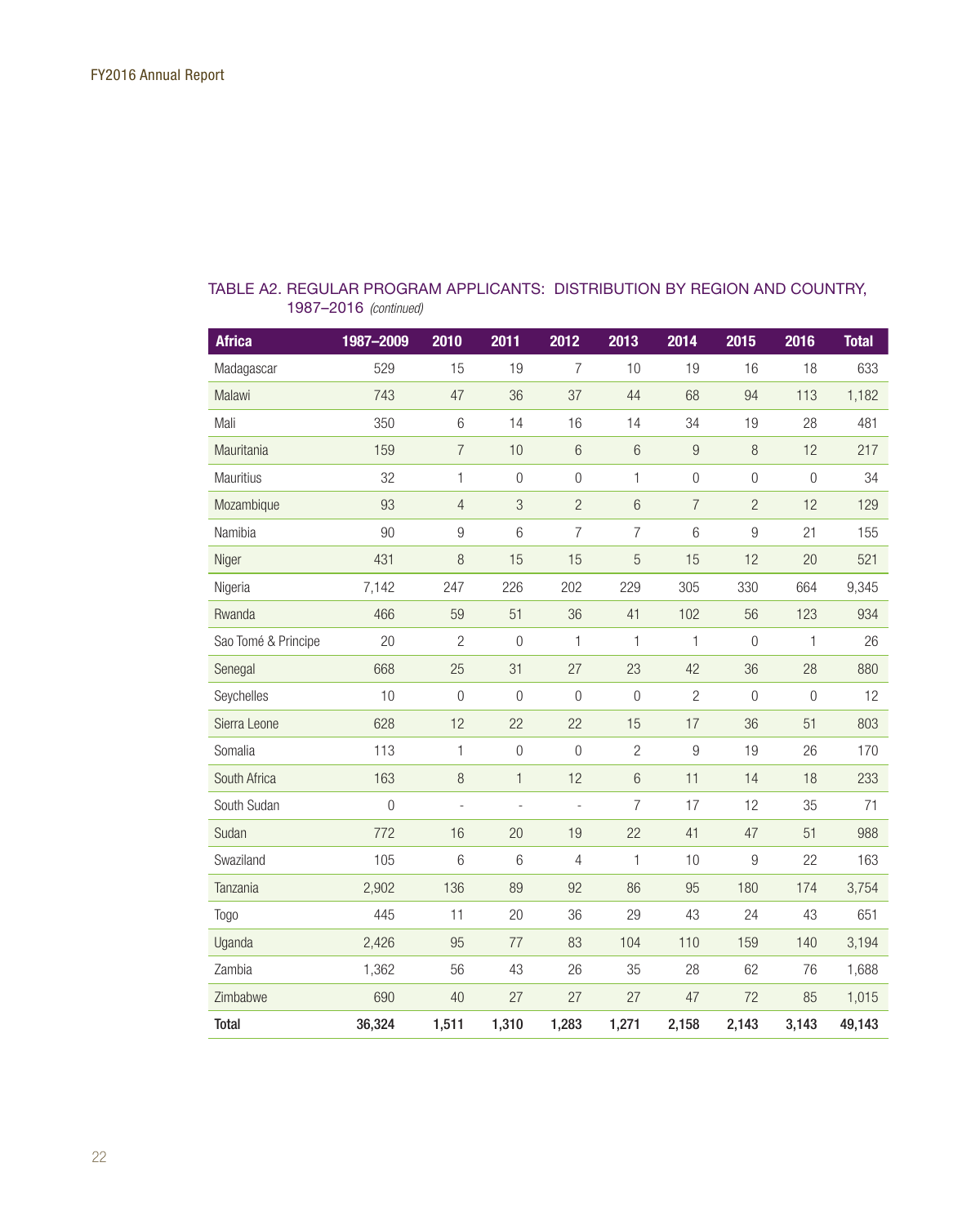| <b>East Asia</b> | 1987-2009      | 2010           | 2011             | 2012             | 2013           | 2014           | 2015           | 2016             | <b>Total</b>   |
|------------------|----------------|----------------|------------------|------------------|----------------|----------------|----------------|------------------|----------------|
| Cambodia         | 176            | $\overline{2}$ | 5                | $\overline{4}$   | 3              | 13             | 16             | 17               | 236            |
| China            | 1410           | $\overline{7}$ | $\boldsymbol{9}$ | 16               | 15             | 19             | 28             | 8                | 1,512          |
| Fiji             | 32             | $\mathbf{1}$   | $\boldsymbol{0}$ | $\mathbf{1}$     | $\overline{2}$ | $\overline{4}$ | $\overline{4}$ | $\mathbf 5$      | 49             |
| Indonesia        | 797            | 40             | 27               | 39               | 44             | 48             | 61             | 71               | 1,127          |
| Kiribati         | 5              | $\mathbf 0$    | $\mathbf{1}$     | $\theta$         | $\theta$       | $\mathbf{1}$   | $\overline{0}$ | $\mathbf 0$      | $\overline{7}$ |
| Korea            | 85             | $\overline{0}$ | $\overline{0}$   | $\overline{0}$   | 1              | $\overline{0}$ | 3              | $\overline{2}$   | 91             |
| Lao PDR          | 63             | $\overline{c}$ | 1                | $\boldsymbol{0}$ | $\mathbf{1}$   | $\overline{7}$ | $6\phantom{1}$ | 6                | 86             |
| Malaysia         | 120            | 6              | 5                | 6                | 15             | 10             | 11             | $\boldsymbol{9}$ | 182            |
| Mongolia         | 146            | 15             | 9                | $\overline{7}$   | 10             | 11             | 23             | 28               | 249            |
| Myanmar          | 551            | 23             | 38               | 39               | 28             | 50             | 57             | 38               | 824            |
| Papua New Guinea | 65             | $\overline{2}$ | $\overline{c}$   | $\overline{2}$   | 3              | 12             | $\overline{7}$ | 10               | 103            |
| Philippines      | 766            | 34             | 15               | 21               | 30             | 40             | 46             | 72               | 1,024          |
| Samoa            | 13             | $\overline{0}$ | $\overline{0}$   | $\bf 0$          | $\overline{0}$ | $\mathbf{1}$   | $\mathbf{1}$   | $\overline{2}$   | 17             |
| Singapore        | $\overline{0}$ | $\Omega$       | $\overline{0}$   | $\overline{0}$   | 1              | $\Omega$       | $\overline{0}$ | $\overline{0}$   | 1              |
| Solomon Islands  | 3              | $\overline{0}$ | $\overline{0}$   | $\overline{0}$   | $\overline{0}$ | $\overline{0}$ | $\overline{0}$ | $\overline{0}$   | 3              |
| Thailand         | 214            | 6              | $\,$ 3 $\,$      | $\,8\,$          | $\mathsf 3$    | 10             | 10             | 11               | 265            |
| Timor - Leste    | 8              | $\overline{0}$ | $\mathbf{1}$     | $\mathbf{1}$     | $\overline{0}$ | $\overline{0}$ | $\overline{0}$ | $\mathbf{1}$     | 11             |
| Tonga            | 12             | $\overline{0}$ | $\overline{0}$   | $\overline{0}$   | $\mathbf{1}$   | $\overline{0}$ | $\overline{0}$ | $\overline{0}$   | 13             |
| Tuvalu           | $\overline{0}$ | $\overline{0}$ | $\overline{0}$   | $\overline{0}$   | $\overline{0}$ | $\overline{0}$ | $\overline{0}$ | $\overline{c}$   | $\overline{c}$ |
| Vanuatu          | 5              | $\overline{0}$ | $\overline{0}$   | $\overline{0}$   | $\Omega$       | $\mathbf{1}$   | $\overline{0}$ | 3                | 9              |
| Vietnam          | 328            | 14             | 16               | 11               | 27             | 24             | 39             | 27               | 486            |
| <b>Total</b>     | 4,799          | 152            | 132              | 155              | 184            | 251            | 312            | 312              | 6,297          |

#### TABLE A3. REGULAR PROGRAM APPLICANTS: DISTRIBUTION BY REGION AND COUNTRY, 1987–2016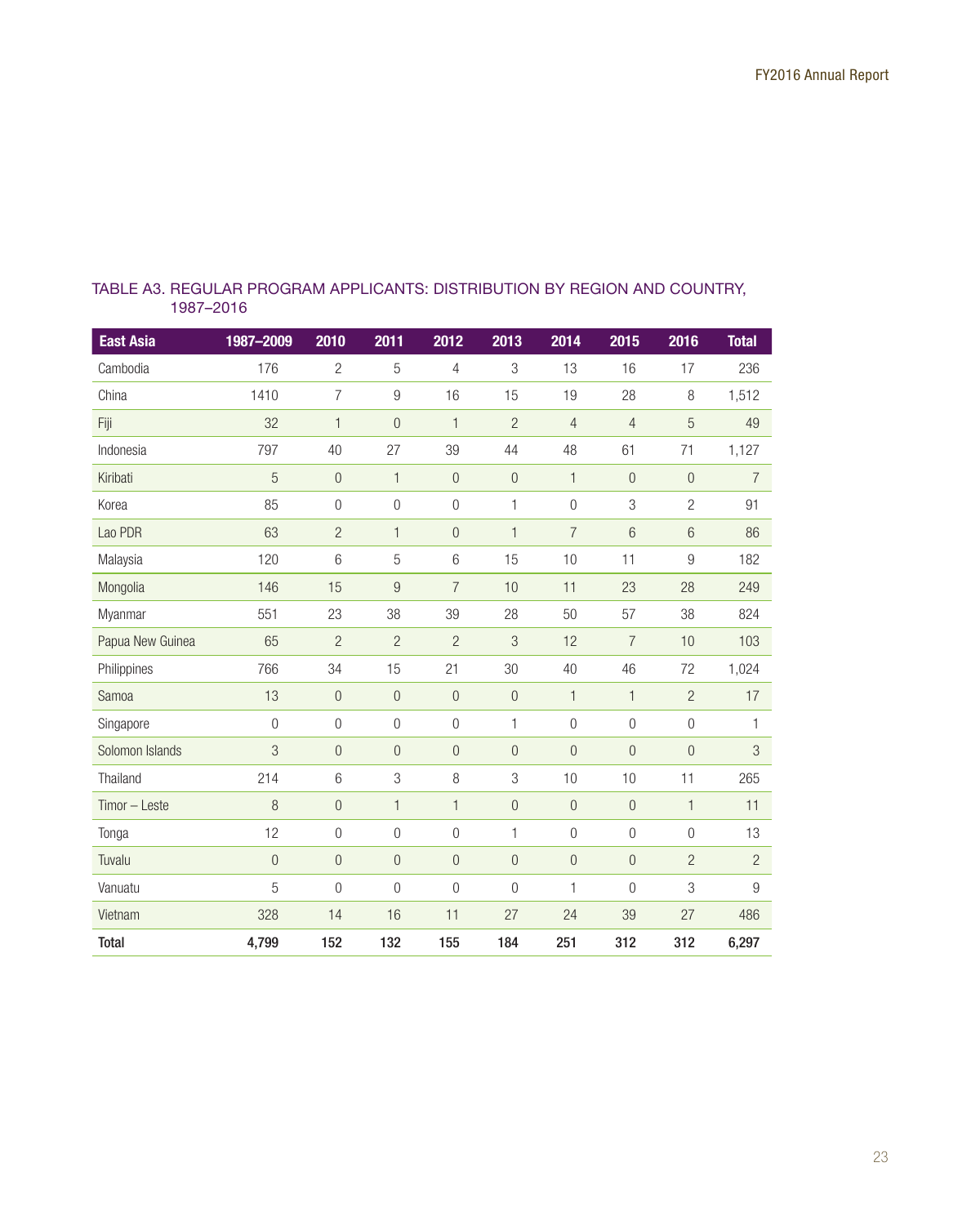| <b>Europe and Central Asia</b> | 1987-2009      | 2010             | 2011             | 2012             | 2013             | 2014             | 2015           | 2016             | <b>Total</b>   |
|--------------------------------|----------------|------------------|------------------|------------------|------------------|------------------|----------------|------------------|----------------|
| Albania                        | 114            | 1                | $\overline{2}$   | $\overline{0}$   | 1                | $\mathbf{2}$     | 8              | 5                | 133            |
| Armenia                        | 66             | 4                | $\boldsymbol{9}$ | 3                | $\overline{7}$   | 3                | 6              | 5                | 103            |
| Azerbaijan                     | 45             | $\mathbf{1}$     | $\overline{c}$   | $\overline{c}$   | $\overline{c}$   | $\overline{7}$   | 5              | 12               | 76             |
| <b>Belarus</b>                 | 56             | $\overline{0}$   | $\mathbf{1}$     | $\mathbf{1}$     | 3                | 1                | $\overline{0}$ | 1                | 63             |
| Bosnia                         | 19             | $\overline{2}$   | $\overline{0}$   | $\overline{2}$   | 3                | $\mathbf{1}$     | $\overline{0}$ | $\mathbf{1}$     | 28             |
| <b>Bulgaria</b>                | 140            | $\overline{0}$   | 1                | $\overline{0}$   | $\overline{0}$   | $\overline{c}$   | 1              | 1                | 145            |
| Croatia                        | 21             | 3                | $\mathbf{1}$     | $\overline{0}$   | $\mathbf{1}$     | $\boldsymbol{0}$ | $\mathbf{1}$   | $\overline{c}$   | 29             |
| Czech Republic                 | 19             | $\overline{0}$   | $\overline{0}$   | $\overline{0}$   | $\overline{0}$   | $\overline{0}$   | $\overline{0}$ | $\overline{0}$   | 19             |
| Estonia                        | 19             | $\theta$         | $\boldsymbol{0}$ | $\theta$         | $\mathbf 0$      | $\boldsymbol{0}$ | $\mathbf{0}$   | $\overline{0}$   | 19             |
| Georgia                        | 110            | 6                | 8                | $6\phantom{1}6$  | 6                | 10               | 6              | 3                | 155            |
| Hungary                        | 70             | $\overline{0}$   | $\boldsymbol{0}$ | $\mathbf{0}$     | $\mathbf{1}$     | $\overline{0}$   | $\mathbf{0}$   | $\overline{0}$   | 71             |
| Kazakhstan                     | 57             | 4                | 5                | $\overline{4}$   | 6                | $9\,$            | $\overline{7}$ | 12               | 104            |
| Kosovo                         | $\mathbf{1}$   | $\mathbf{1}$     | $\boldsymbol{0}$ | $\mathbf 0$      | $\overline{c}$   | $\overline{c}$   | 3              | 10               | 19             |
| Kyrgyz Rep.                    | 89             | 5                | 6                | $\overline{7}$   | 5                | 8                | 11             | $\boldsymbol{9}$ | 140            |
| Latvia                         | 15             | $\overline{0}$   | $\overline{0}$   | $\overline{0}$   | $\overline{0}$   | $\overline{0}$   | $\overline{0}$ | $\theta$         | 15             |
| Lithuania                      | 23             | $\overline{0}$   | $\overline{0}$   | $\overline{0}$   | $\overline{0}$   | $\overline{0}$   | $\overline{0}$ | $\overline{0}$   | 23             |
| Macedonia FYR                  | 15             | $\overline{c}$   | $\boldsymbol{0}$ | $\overline{0}$   | $\overline{2}$   | $\mathbf{1}$     | $\mathbf{0}$   | $\overline{c}$   | 22             |
| Moldova                        | 43             | $\overline{c}$   | 1                | $\overline{0}$   | 3                | 1                | 1              | 1                | 52             |
| Montenegro                     | $\overline{0}$ | $\overline{0}$   | $\overline{0}$   | $\mathbf{1}$     | $\overline{0}$   | $\mathbf{1}$     | $\overline{0}$ | $\overline{0}$   | $\overline{c}$ |
| Poland                         | 55             | $\overline{0}$   | $\boldsymbol{0}$ | $\theta$         | $\boldsymbol{0}$ | $\boldsymbol{0}$ | $\mathbf 0$    | $\overline{0}$   | 55             |
| Portugal                       | 11             | $\overline{0}$   | $\overline{0}$   | $\overline{0}$   | $\overline{0}$   | $\overline{0}$   | $\mathbf{0}$   | $\theta$         | 11             |
| Romania                        | 150            | $\boldsymbol{0}$ | $\boldsymbol{0}$ | $\boldsymbol{0}$ | 3                | 3                | $\mathbf 0$    | $\mathbf{0}$     | 156            |
| <b>Russian Federation</b>      | 128            | $\Omega$         | $\overline{0}$   | $\Omega$         | $\overline{c}$   | 6                | 5              | 6                | 147            |

#### TABLE A4. REGULAR PROGRAM APPLICANTS: DISTRIBUTION BY REGION AND COUNTRY, 1987–2016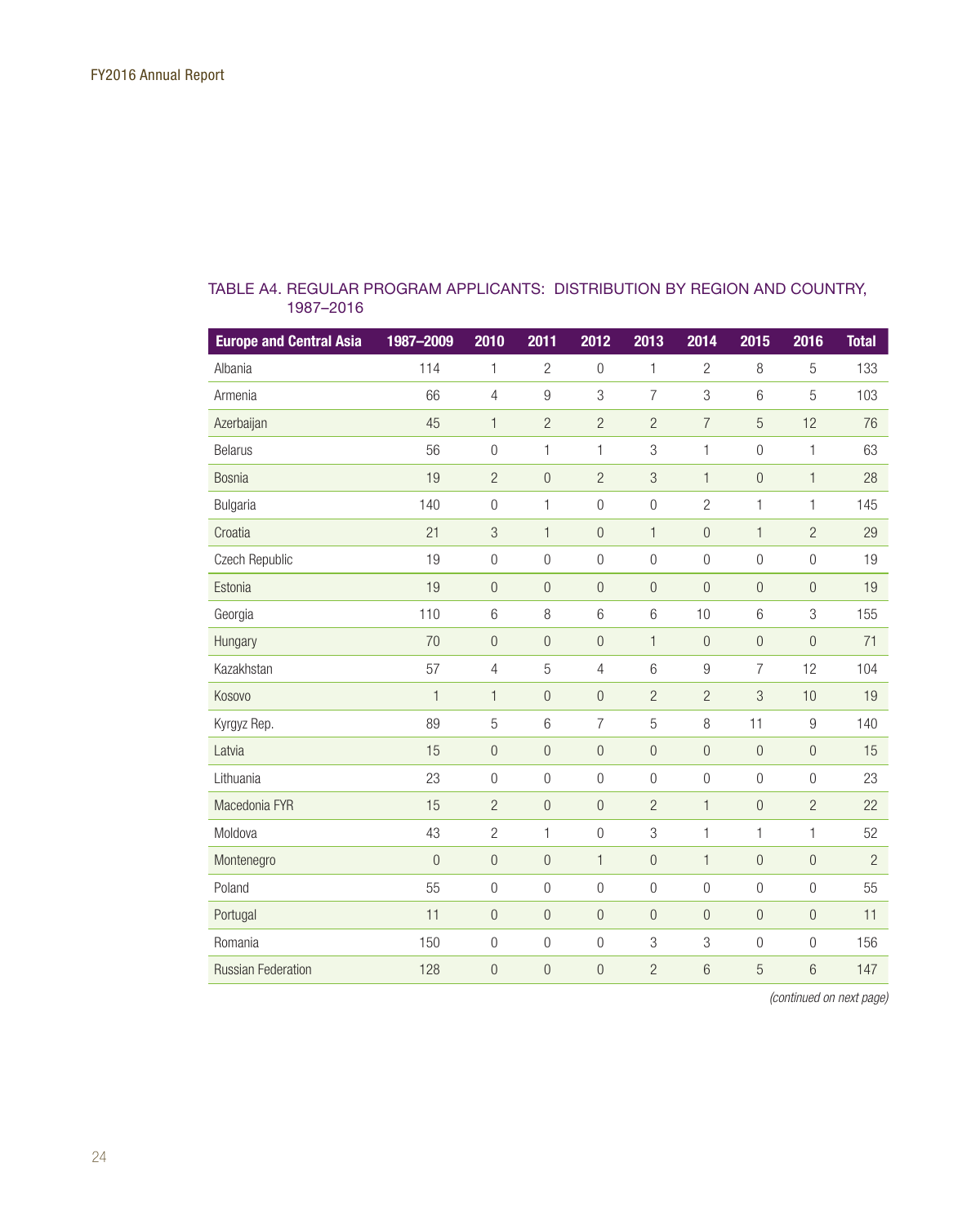| <b>Europe and Central Asia</b> | 1987-2009 | 2010           | 2011           | 2012           | 2013           | 2014           | 2015           | 2016           | <b>Total</b> |
|--------------------------------|-----------|----------------|----------------|----------------|----------------|----------------|----------------|----------------|--------------|
| Serbia                         | 77        | $\Omega$       | 4              | $\overline{2}$ | $\overline{2}$ |                | 3              | $\Omega$       | 89           |
| Slovak Republic                | 25        | $\overline{0}$ | $\overline{0}$ | $\theta$       | $\overline{0}$ | $\overline{0}$ | $\Omega$       | $\Omega$       | 25           |
| Slovenia                       | 11        | $\mathbf{0}$   | 0              | $\theta$       | $\mathbf{0}$   | $\overline{0}$ | 0              | $\Omega$       | 11           |
| Tajikistan                     | 41        | $\overline{2}$ | 3              | $\overline{2}$ | 6              | 9              | $\overline{4}$ | 12             | 79           |
| Turkey                         | 247       | 4              | 5              | 3              | 3              | 14             | 14             | 19             | 309          |
| Turkmenistan                   | 7         | ٠              | $\overline{0}$ | 3              | $\Omega$       |                | $\Omega$       | $\overline{4}$ | 16           |
| Ukraine                        | 74        | 4              | 4              | 3              | 3              | 3              | 7              | $\overline{4}$ | 102          |
| <b>Uzbekistan</b>              | 89        | 10             | 3              | 1              | 7              | 18             | 12             | 12             | 152          |
| Total                          | 1,837     | 52             | 55             | 40             | 68             | 103            | 94             | 121            | 2,370        |

## TABLE A4. REGULAR PROGRAM APPLICANTS: DISTRIBUTION BY REGION AND COUNTRY, 1987–2016 *(continued)*

## TABLE A5. REGULAR PROGRAM APPLICANTS: DISTRIBUTION BY REGION AND COUNTRY, 1987–2016

| <b>Latin America &amp; Caribbean</b> | 1987-2009 | 2010           | 2011           | 2012           | 2013           | 2014         | 2015           | 2016           | <b>Total</b> |
|--------------------------------------|-----------|----------------|----------------|----------------|----------------|--------------|----------------|----------------|--------------|
| Antigua                              | 11        | $\overline{0}$ | 2              | $\overline{0}$ | $\overline{0}$ | $\theta$     | $\overline{0}$ |                | 14           |
| Argentina                            | 378       | 15             | 13             | 10             | 5              | 5            | 12             | 7              | 445          |
| <b>Bahamas</b> The                   | 13        | $\overline{0}$ | $\mathbf{0}$   | 1              |                | $\theta$     | $\overline{0}$ | $\overline{0}$ | 15           |
| <b>Barbados</b>                      | 33        |                | $\overline{0}$ |                | $\overline{0}$ | $\mathbf{0}$ | $\overline{0}$ | $\mathbf{0}$   | 35           |
| <b>Belize</b>                        | 11        | $\overline{0}$ |                | $\overline{0}$ | $\overline{0}$ | 1            | 3              | 3              | 19           |
| Bolivia                              | 250       | 18             | 9              | 18             | 11             | 9            | 11             | 1              | 327          |
| <b>Brazil</b>                        | 370       | 17             | 20             | 16             | 15             | 10           | 29             | 31             | 508          |
| Chile                                | 294       | 6              | 12             | 1              | 7              | 6            | 5              | 13             | 344          |
| Colombia                             | 690       | 50             | 37             | 42             | 37             | 35           | 42             | 67             | 1000         |
| Costa Rica                           | 108       | 8              | 9              | 5              | 5              | 4            | $\mathbf{0}$   | 4              | 143          |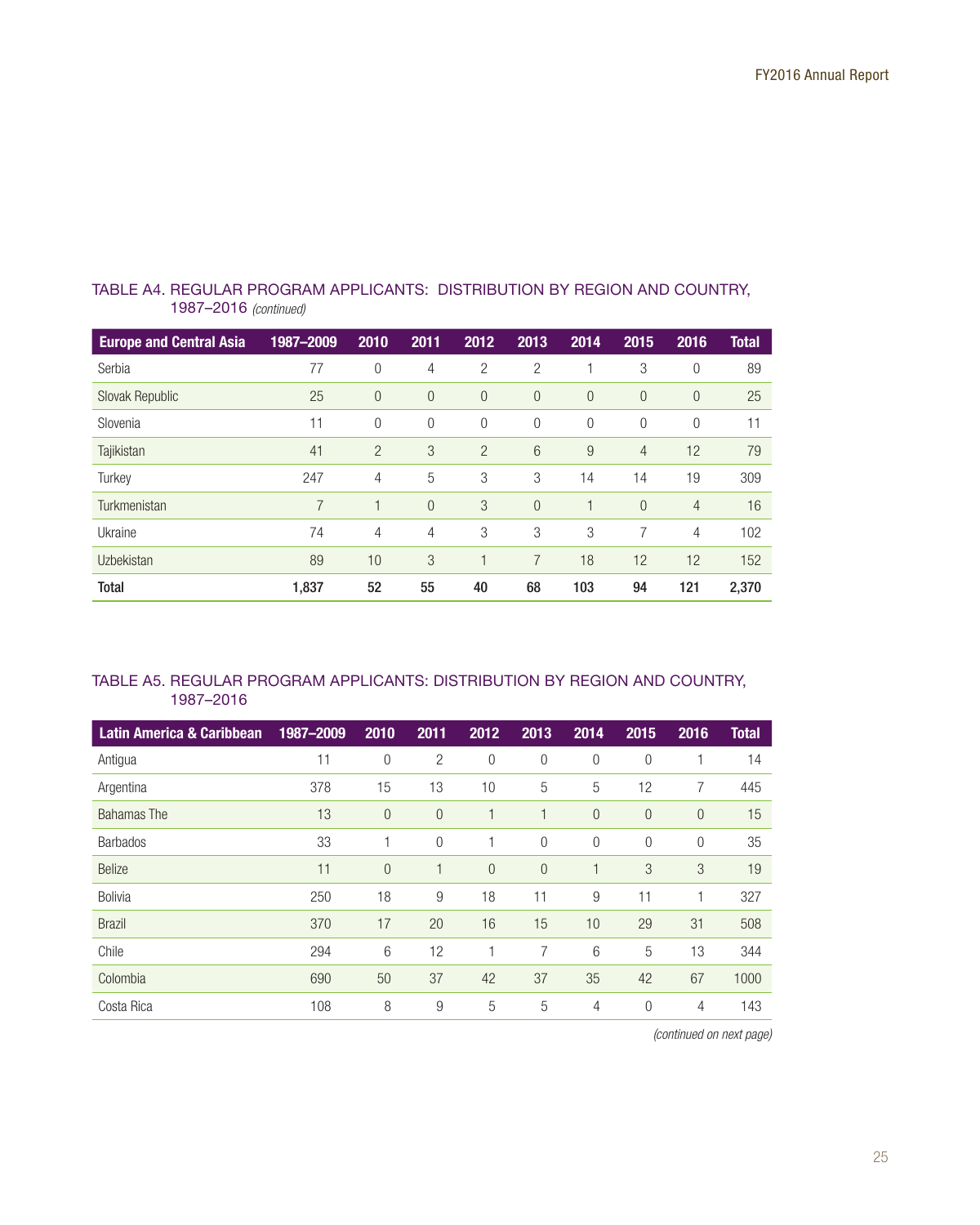| <b>Latin America &amp; Caribbean</b> | 1987-2009      | 2010             | 2011             | 2012             | 2013             | 2014             | 2015           | 2016             | <b>Total</b>   |
|--------------------------------------|----------------|------------------|------------------|------------------|------------------|------------------|----------------|------------------|----------------|
| Cuba                                 | $\overline{2}$ | $\boldsymbol{0}$ | $\boldsymbol{0}$ | $\boldsymbol{0}$ | $\boldsymbol{0}$ | $\overline{0}$   | $\overline{0}$ | $\overline{0}$   | $\overline{c}$ |
| Dominica                             | 24             | $\boldsymbol{0}$ | $\boldsymbol{0}$ | $\boldsymbol{0}$ | $\boldsymbol{0}$ | $\mathbf 0$      | 1              | $\overline{0}$   | 25             |
| Dominican Republic                   | 43             | $\overline{0}$   | $\mathfrak{B}$   | $\overline{2}$   | 3                | $\overline{0}$   | $\overline{0}$ | $\overline{2}$   | 53             |
| Ecuador                              | 246            | 11               | $\boldsymbol{9}$ | 3                | 1                | 4                | $\overline{7}$ | 13               | 294            |
| El Salvador                          | 61             | $\mathbf{1}$     | $\overline{4}$   | $\overline{c}$   | $\overline{4}$   | $\mathbf{1}$     | $\mathfrak{B}$ | $\overline{4}$   | 80             |
| Grenada                              | 20             | 1                | $\overline{4}$   | $\mathbf{1}$     | $\overline{0}$   | 1                | $\overline{0}$ | $\overline{0}$   | 27             |
| Guatemala                            | 58             | $\overline{4}$   | $\mathbf{1}$     | $\boldsymbol{9}$ | 5                | 3                | $\overline{7}$ | 3                | 90             |
| Guyana                               | 83             | $\mathbf{2}$     | 1                | 1                | 6                | 3                | 5              | 11               | 112            |
| Haiti                                | 305            | 22               | 26               | 35               | 31               | 46               | 48             | 54               | 567            |
| Honduras                             | 72             | 8                | 6                | 6                | 3                | 6                | 3              | 3                | 107            |
| Jamaica                              | 125            | $\overline{c}$   | $\overline{7}$   | $\mathbf 5$      | $\overline{7}$   | 17               | 14             | $9\,$            | 186            |
| Mexico                               | 968            | 52               | 65               | 51               | 43               | 14               | 32             | 26               | 1251           |
| Nicaragua                            | 102            | 3                | 10               | 12               | $6\phantom{1}$   | 3                | $6\phantom{1}$ | $\overline{7}$   | 149            |
| Panama                               | 24             | 1                | 1                | 1                | $\mathbf{1}$     | $\boldsymbol{0}$ | $\overline{c}$ | $\boldsymbol{0}$ | 30             |
| Paraguay                             | 43             | $\mathbf 5$      | $\mathbf{1}$     | $\overline{c}$   | 3                | 5                | 5              | $\mathbf{1}$     | 65             |
| Peru                                 | 742            | 20               | 26               | 21               | 22               | 24               | 25             | 30               | 910            |
| St. Kitts                            | 10             | $\theta$         | $\mathbf 0$      | $\boldsymbol{0}$ | $\boldsymbol{0}$ | $\theta$         | 1              | $\theta$         | 11             |
| St. Lucia and Nevis                  | 44             | $\mathbf 0$      | $\boldsymbol{0}$ | 1                | $\mathbf{1}$     | $\overline{c}$   | $\mathbf{1}$   | $\overline{c}$   | 51             |
| St. Vincent                          | 19             | $\overline{0}$   | $\mathbf{1}$     | $\mathbf{1}$     | 3                | $6\phantom{.}6$  | $\overline{c}$ | $\mathfrak{B}$   | 35             |
| Suriname                             | 15             | $\theta$         | 1                | $\boldsymbol{0}$ | $\overline{0}$   | $\overline{0}$   | 1              | 1                | 18             |
| Trinidad & Tobago                    | 66             | $\overline{c}$   | $\,$ 6 $\,$      | $\overline{4}$   | $\mathbf{1}$     | $\overline{c}$   | $\overline{c}$ | $\overline{c}$   | 85             |
| Uruguay                              | 196            | 5                | $\overline{4}$   | 3                | 1                | $\overline{0}$   | $\overline{c}$ | 1                | 212            |
| Venezuela R. B. de                   | 153            | 5                | $\mathcal{S}$    | 5                | $\overline{2}$   | $\mathbf{1}$     | $\overline{7}$ | 5                | 181            |
| West Indies                          | $\overline{c}$ | $\boldsymbol{0}$ | $\boldsymbol{0}$ | $\boldsymbol{0}$ | $\overline{0}$   | $\mathbf{2}$     | $\mathbf 0$    | $\overline{0}$   | $\overline{4}$ |
| <b>Total</b>                         | 5,581          | 259              | 282              | 259              | 224              | 210              | 276            | 304              | 7,395          |

## *(continued)* 1987–2016 TABLE A5. REGULAR PROGRAM APPLICANTS: DISTRIBUTION BY REGION AND COUNTRY,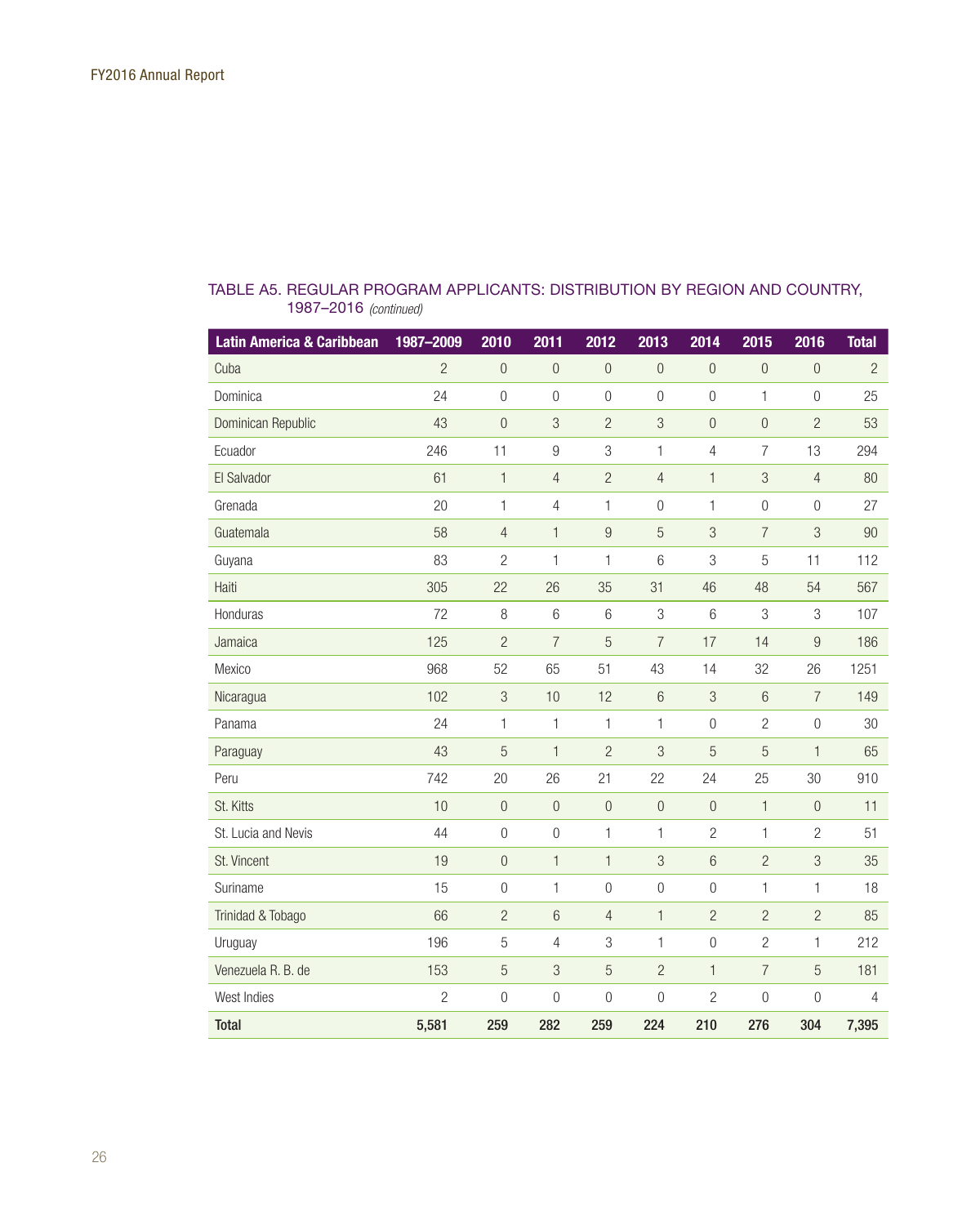## TABLE A6. REGULAR PROGRAM APPLICANTS: DISTRIBUTION BY REGION AND COUNTRY, 1987–2016

| <b>Middle East &amp;</b><br><b>North Africa</b> | 1987-2009        | 2010                      | 2011           | 2012             | 2013           | 2014           | 2015            | 2016           | <b>Total</b>   |
|-------------------------------------------------|------------------|---------------------------|----------------|------------------|----------------|----------------|-----------------|----------------|----------------|
| Algeria                                         | 346              | 10                        | 17             | 19               | 13             | 28             | 21              | 23             | 477            |
| Bahrain                                         | $\overline{4}$   | $\overline{0}$            | $\overline{0}$ | $\overline{0}$   | $\overline{0}$ | $\overline{0}$ | $\overline{0}$  | $\overline{0}$ | $\overline{4}$ |
| Egypt Arab Rep. of                              | 710              | 21                        | 12             | 8                | 17             | 45             | 49              | 85             | 947            |
| Iran Islamic Rep. of                            | 177              | 11                        | $6\,$          | 12               | 14             | 15             | 27              | 33             | 295            |
| Iraq                                            | 46               | 3                         | $\overline{0}$ | $\overline{2}$   | $\overline{2}$ | 3              | 24              | 12             | 92             |
| <b>Israel</b>                                   | $\overline{0}$   | $\overline{0}$            | $\overline{0}$ | 0                | 1              | $\overline{0}$ | $\overline{0}$  | $\overline{0}$ | $\mathbf{1}$   |
| Jordan                                          | 194              | $\ensuremath{\mathsf{3}}$ | $\overline{4}$ | $\overline{4}$   | $\overline{7}$ | 15             | 16              | 26             | 269            |
| Kuwait                                          | $\overline{7}$   | $\overline{0}$            | 0              | 0                | $\overline{0}$ | 0              | $\overline{0}$  | $\overline{0}$ | $\overline{7}$ |
| Lebanon                                         | 35               | $\mathbf{1}$              | $\mathbf{1}$   | 3                | $\overline{2}$ | 5              | $6\overline{6}$ | $\overline{2}$ | 55             |
| Libya                                           | $\boldsymbol{9}$ | 0                         | $\theta$       | 0                | 1              | $\mathbf{1}$   | $\overline{2}$  | $\mathbf{1}$   | 14             |
| Malta                                           | $\overline{2}$   | $\mathbf 0$               | $\overline{0}$ | $\boldsymbol{0}$ | $\theta$       | $\overline{0}$ | $\overline{0}$  | $\overline{0}$ | $\overline{2}$ |
| Morocco                                         | 249              | $\overline{c}$            | $\overline{2}$ | 1                | $\overline{2}$ | 5              | 3               | 6              | 270            |
| Oman                                            | 31               | $\overline{0}$            | $\overline{0}$ | $\mathbf{1}$     | $\overline{0}$ | $\overline{0}$ | $\overline{0}$  | $\overline{0}$ | 32             |
| Qatar                                           | $\overline{0}$   | $\overline{0}$            | $\overline{0}$ | 1                | $\overline{0}$ | $\overline{0}$ | $\overline{0}$  | $\overline{0}$ | 1              |
| Saudi Arabia                                    | 12               | $\overline{0}$            | $\overline{0}$ | $\overline{0}$   | $\overline{0}$ | $\overline{0}$ | $\overline{0}$  | $\overline{0}$ | 12             |
| Syrian Arab Rep.                                | 51               | $\overline{c}$            | 4              | $\overline{c}$   | 6              | 18             | 19              | 15             | 117            |
| Tunisia                                         | 137              | $\mathbf{1}$              | 8              | 6                | 3              | 17             | $\overline{7}$  | 13             | 192            |
| West Bank and Gaza                              | 117              | 7                         | 4              | 6                | $\overline{0}$ | 30             | 9               | $\overline{0}$ | 173            |
| Yemen Republic of                               | 145              | 5                         | $\overline{c}$ | 10               | 4              | 17             | 23              | 56             | 262            |
| <b>Total</b>                                    | 2,272            | 66                        | 60             | 75               | 72             | 199            | 206             | 272            | 3,222          |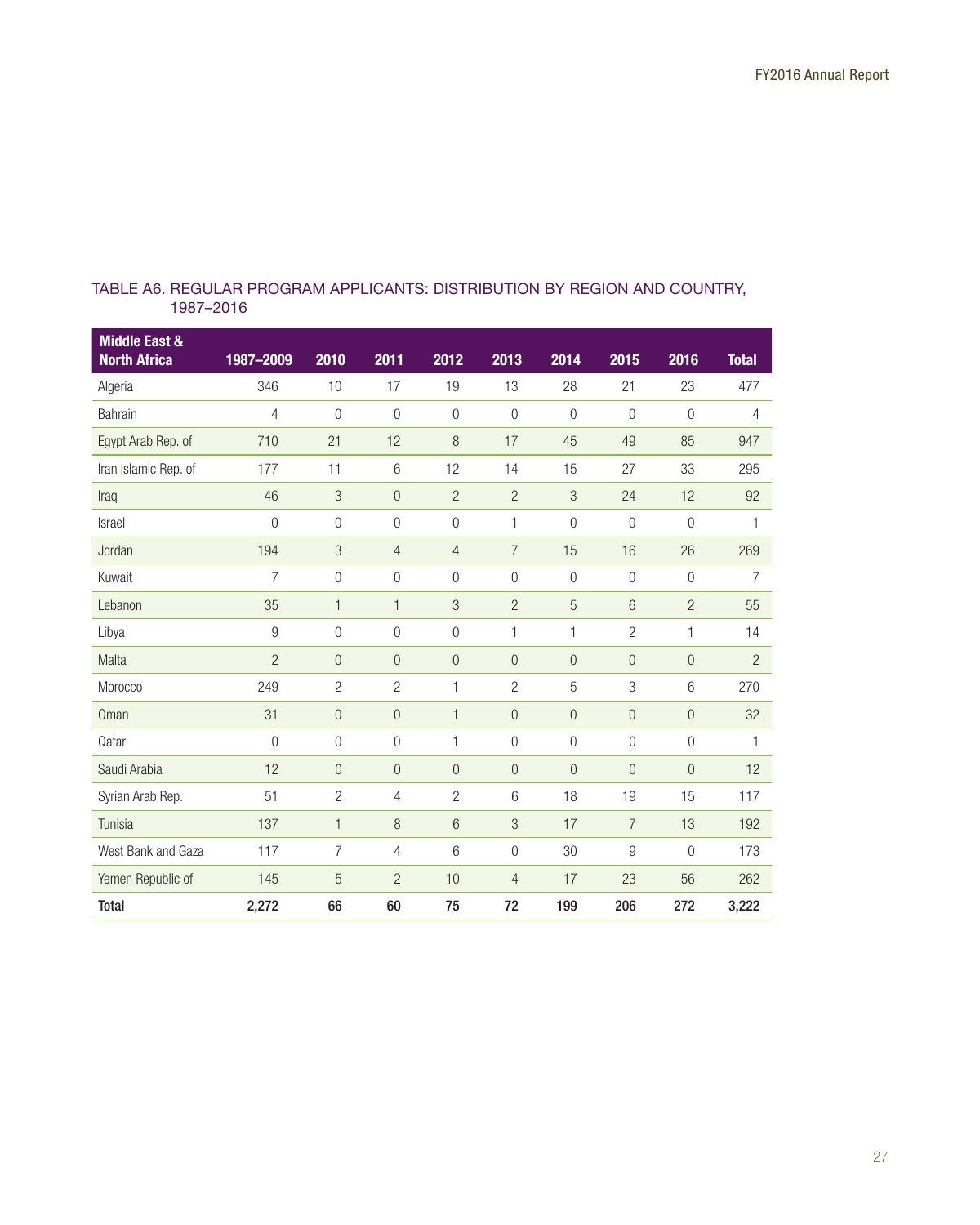| <b>South Asia</b> | 1987-2009 | 2010           | 2011           | 2012           | 2013 | 2014           | 2015 | 2016           | <b>Total</b> |
|-------------------|-----------|----------------|----------------|----------------|------|----------------|------|----------------|--------------|
| Afghanistan       | 78        | 7              | 7              | 5              | 18   | 33             | 33   | 62             | 243          |
| Bangladesh        | 1218      | 46             | 39             | 55             | 53   | 98             | 136  | 128            | 1,773        |
| <b>Bhutan</b>     | 123       | 21             | 13             | 18             | 24   | 39             | 44   | 93             | 375          |
| India             | 1938      | 59             | 53             | 45             | 70   | 68             | 87   | 129            | 2,449        |
| <b>Maldives</b>   | 46        | $\overline{0}$ | $\overline{0}$ | $\overline{0}$ | ۹    | $\overline{2}$ |      | $\overline{0}$ | 50           |
| Nepal             | 1395      | 37             | 30             | 32             | 42   | 48             | 37   | 77             | 1,698        |
| Pakistan          | 1768      | 98             | 53             | 49             | 62   | 156            | 157  | 214            | 2,557        |
| Sri Lanka         | 449       | 16             | 11             | 7              | 15   | 18             | 29   | 40             | 585          |
| <b>Total</b>      | 7,015     | 284            | 206            | 211            | 285  | 462            | 524  | 743            | 9,730        |

#### TABLE A7. REGULAR PROGRAM APPLICANTS: DISTRIBUTION BY REGION AND COUNTRY, 1987–2016

#### TABLE A8. REGULAR PROGRAM APPLICANTS: DISTRIBUTION BY REGION AND COUNTRY, 1987–2016

| Part I    | 1987-2009      | 2010           | 2011           | 2012           | 2013             | 2014           | 2015           | 2016           | <b>Total</b>   |
|-----------|----------------|----------------|----------------|----------------|------------------|----------------|----------------|----------------|----------------|
| Australia | 13             | $\theta$       | 0              | $\mathbf 0$    | $\theta$         | $\overline{0}$ | $\theta$       | 0              | 13             |
| Austria   | 1              | $\mathbf 0$    | 0              | $\mathbf 0$    | $\boldsymbol{0}$ | $\mathbf 0$    | 0              | $\theta$       |                |
| Bahrain   | 1              | $\theta$       | $\overline{0}$ | $\theta$       | $\overline{0}$   | $\overline{0}$ | $\overline{0}$ | $\overline{0}$ |                |
| Belgium   | 5              | $\overline{0}$ | 0              | $\mathbf{0}$   | $\overline{0}$   | $\overline{0}$ | $\overline{0}$ | 0              | 5              |
| Canada    | 36             | $\mathbf{0}$   | $\overline{0}$ | $\overline{0}$ | $\overline{0}$   | $\overline{0}$ | $\overline{2}$ | $\overline{0}$ | 38             |
| Cyprus    | 22             | $\overline{0}$ | 0              | $\mathbf{0}$   | $\overline{0}$   | $\overline{0}$ | $\overline{0}$ | $\overline{0}$ | 22             |
| Finland   | $\overline{4}$ | $\mathbf{0}$   | $\mathbf 0$    | $\theta$       | $\theta$         | $\overline{0}$ | $\overline{0}$ | $\overline{0}$ | $\overline{4}$ |
| France    | 36             | $\overline{0}$ | $\mathbf 0$    | $\overline{0}$ | $\overline{0}$   | $\overline{0}$ | $\overline{0}$ | $\overline{0}$ | 36             |
| Germany   | 23             | $\theta$       | $\mathbf 0$    | $\theta$       | $\bf 0$          | $\mathbf{0}$   | $\overline{0}$ | $\mathbf 0$    | 23             |
| Greece    | 32             | $\overline{0}$ | $\overline{0}$ | $\overline{0}$ | $\overline{0}$   | $\overline{0}$ | $\overline{0}$ | $\overline{0}$ | 32             |
| Iceland   | 1              | $\mathbf 0$    | $\mathbf 0$    | $\overline{0}$ | $\overline{0}$   | $\mathbf{0}$   | $\mathbf{0}$   | $\mathbf 0$    |                |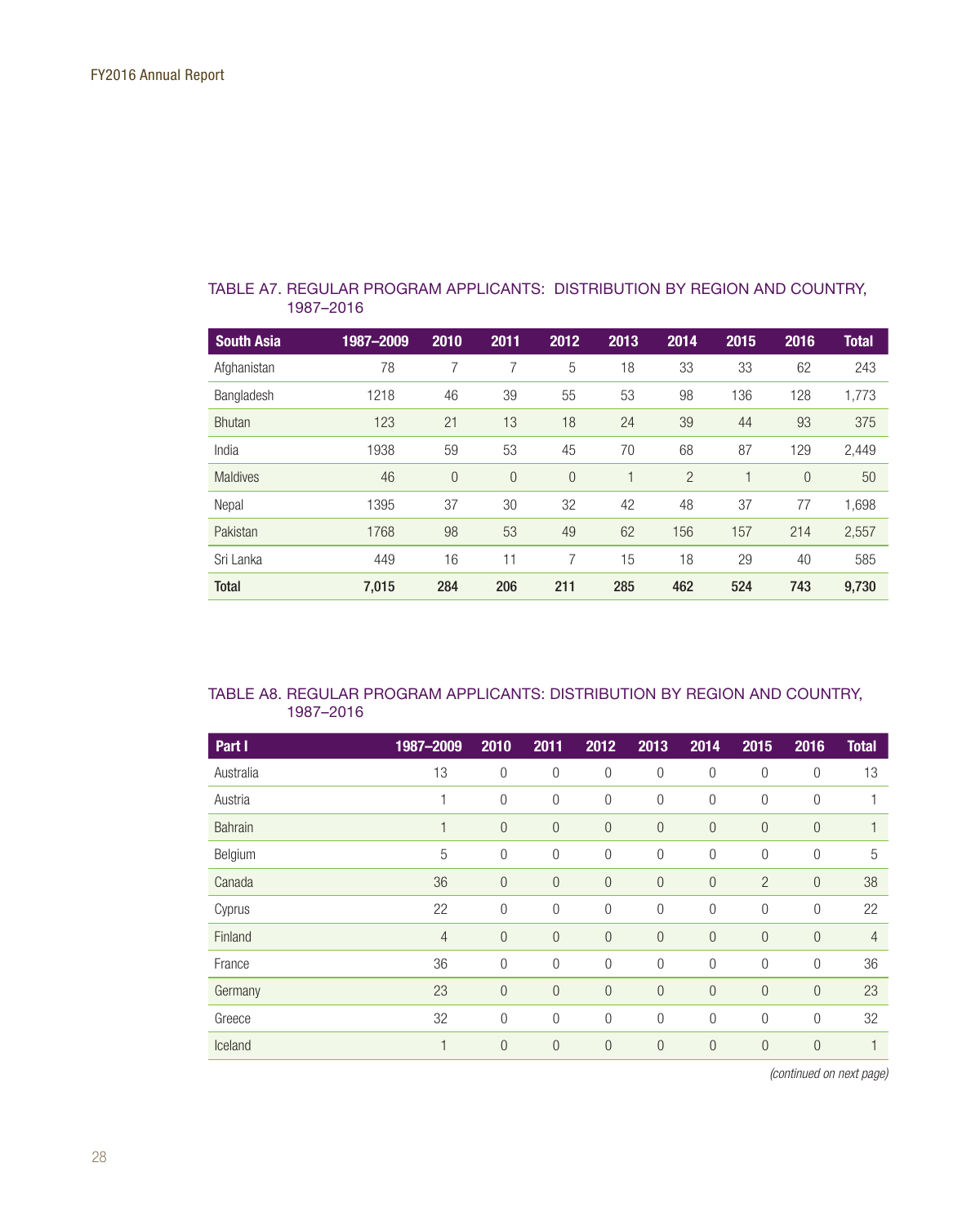| Part I                               | 1987-2009        | 2010             | 2011             | 2012             | 2013             | 2014             | 2015             | 2016             | <b>Total</b>              |
|--------------------------------------|------------------|------------------|------------------|------------------|------------------|------------------|------------------|------------------|---------------------------|
| Ireland                              | 10               | $\overline{0}$   | $\overline{0}$   | $\overline{0}$   | $\overline{0}$   | $\overline{0}$   | $\overline{0}$   | $\overline{0}$   | 10                        |
| Israel                               | 20               | $\overline{0}$   | $\overline{0}$   | $\overline{0}$   | $\boldsymbol{0}$ | $\overline{0}$   | $\overline{0}$   | $\overline{0}$   | 20                        |
| Italy                                | 22               | $\boldsymbol{0}$ | $\overline{0}$   | $\boldsymbol{0}$ | $\boldsymbol{0}$ | $\overline{0}$   | $\overline{0}$   | 1                | 23                        |
| Japan                                | 663              | 50               | 33               | 35               | 44               | 33               | 34               | 31               | 923                       |
| Korea, Democratic<br>People's Rep.of | 4                | $\overline{0}$   | $\mathbf 0$      | $\boldsymbol{0}$ | $\boldsymbol{0}$ | $\boldsymbol{0}$ | $\boldsymbol{0}$ | $\boldsymbol{0}$ | $\overline{4}$            |
| Kuwait                               | 3                | $\boldsymbol{0}$ | $\mathbf 0$      | $\mathbf 0$      | $\boldsymbol{0}$ | $\bf 0$          | $\mathbf 0$      | $\mathbf 0$      | $\ensuremath{\mathsf{3}}$ |
| Qatar                                | 1                | $\overline{0}$   | $\overline{0}$   | $\overline{0}$   | $\overline{0}$   | $\overline{0}$   | $\overline{0}$   | $\overline{0}$   | $\mathbf{1}$              |
| Netherlands                          | $\overline{7}$   | $\boldsymbol{0}$ | $\boldsymbol{0}$ | $\boldsymbol{0}$ | $\boldsymbol{0}$ | $\bf 0$          | $\mathbf 0$      | $\overline{0}$   | $\overline{7}$            |
| New Zealand                          | 3                | $\boldsymbol{0}$ | $\overline{0}$   | $\overline{0}$   | $\boldsymbol{0}$ | $\boldsymbol{0}$ | $\overline{0}$   | $\overline{0}$   | $\mathfrak{Z}$            |
| Norway                               | $\overline{2}$   | $\overline{0}$   | $\theta$         | $\mathbf 0$      | $\mathbf 0$      | $\mathbf{0}$     | $\overline{0}$   | $\overline{0}$   | $\overline{c}$            |
| Portugal                             | $\boldsymbol{0}$ | $\mathbf 0$      | $\overline{0}$   | $\overline{0}$   | $\mathbf{1}$     | $\overline{0}$   | 1                | $\overline{0}$   | $\overline{c}$            |
| Saudi Arabia                         | $\overline{0}$   | $\overline{0}$   | $\overline{0}$   | $\overline{0}$   | $\overline{0}$   | $\overline{0}$   | $\overline{0}$   | $\overline{0}$   | $\overline{0}$            |
| Singapore                            | 23               | $\overline{0}$   | $\boldsymbol{0}$ | $\boldsymbol{0}$ | $\boldsymbol{0}$ | $\boldsymbol{0}$ | $\mathbf 0$      | $\overline{0}$   | 23                        |
| Spain                                | 21               | $\overline{0}$   | $\overline{0}$   | $\theta$         | $\overline{c}$   | $\overline{0}$   | $\overline{0}$   | $\overline{0}$   | 23                        |
| Sweden                               | 5                | $\overline{0}$   | $\mathbf 0$      | $\mathbf 0$      | $\mathbf 0$      | $\theta$         | $\overline{0}$   | $\overline{0}$   | 5                         |
| Switzerland                          | $\mathbf{1}$     | $\overline{0}$   | $\overline{0}$   | $\boldsymbol{0}$ | $\overline{0}$   | $\mathbf 0$      | $\overline{0}$   | $\overline{0}$   | $\mathbf{1}$              |
| Taiwan                               | $\mathbf{1}$     | $\overline{0}$   | $\overline{0}$   | $\overline{0}$   | $\boldsymbol{0}$ | $\overline{0}$   | $\overline{0}$   | $\overline{0}$   | $\mathbf{1}$              |
| <b>United Arab Emirates</b>          | $\mathbf 0$      | $\overline{0}$   | $\theta$         | $\theta$         | $\overline{0}$   | $\bf 0$          | $\overline{c}$   | $\overline{0}$   | $\overline{c}$            |
| United Kingdom                       | 44               | $\boldsymbol{0}$ | $\overline{0}$   | $\overline{0}$   | 1                | $\overline{0}$   | $\boldsymbol{0}$ | $\overline{0}$   | 45                        |
| <b>United States</b>                 | 98               | $\mathbf{1}$     | $\theta$         | $\theta$         | $\mathbf 0$      | $\overline{0}$   | $\mathbf{1}$     | $\overline{0}$   | 100                       |
| <b>Total</b>                         | 1102             | 51               | 33               | 35               | 48               | 33               | 40               | 32               | 1374                      |

## *(continued)* 1987–2016 TABLE A8. REGULAR PROGRAM APPLICANTS: DISTRIBUTION BY REGION AND COUNTRY,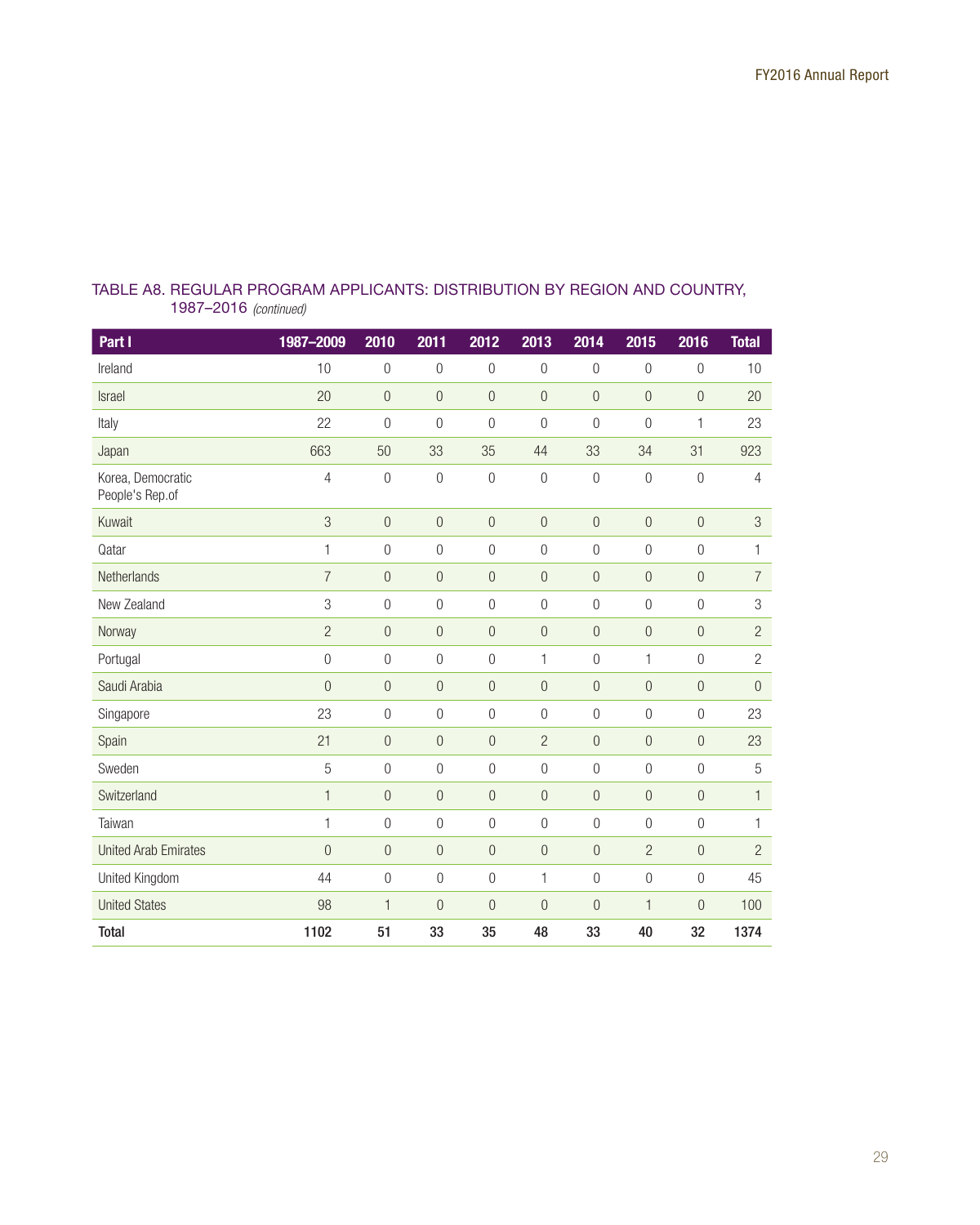## TABLE A9. TOTAL REGULAR APPLICANTS, 1987–2016

|                                                | 1987-2009 | 2010     | 2011             | 2012     | 2013             | 2014     | 2015             | 2016  | Total  |
|------------------------------------------------|-----------|----------|------------------|----------|------------------|----------|------------------|-------|--------|
| <b>Total of Developing Member</b><br>Countries | 57.828    | 2.324    | 2.045            | 2.023    | 2.104            | 3.383    | 3.555            | 4.895 | 78.157 |
| Total of Industrial Countries                  | 1.102     | -51      | 33               | 35       | 48               | 33       | 40               | 32    | 1.374  |
| Unknown                                        | 18        | $\Omega$ | $\left( \right)$ | $\Omega$ | $\left( \right)$ | $\Omega$ | $\left( \right)$ |       | 18     |
| <b>Total Member Countries</b>                  | 58.948    | 2.375    | 2.078            | 2.058    | 2,152            | 3.416    | 3.595            | 4.927 | 79.549 |

#### TABLE A10. SCHOLARSHIP AWARDS: DISTRIBUTION BY REGION AND GENDER, 1987–2016

|                 | <b>Africa</b> | <b>East</b><br>Asia | Europe &<br><b>Central Asia</b> | <b>Latin America</b><br>& Caribbean | <b>Middle East &amp;</b><br><b>North Africa</b> | <b>South</b><br><b>Asia</b> | Part 1         | <b>Total</b> |
|-----------------|---------------|---------------------|---------------------------------|-------------------------------------|-------------------------------------------------|-----------------------------|----------------|--------------|
| 1987-2009 Total | 1611          | 771                 | 352                             | 552                                 | 216                                             | 556                         | 250            | 4,308        |
| # of Men        | 1069          | 399                 | 190                             | 323                                 | 155                                             | 410                         | 141            | 2687         |
| # of Women      | 542           | 372                 | 162                             | 229                                 | 61                                              | 146                         | 109            | 1621         |
| 2010 Total      | 126           | 48                  | 15                              | 36                                  | 19                                              | 35                          | 13             | 292          |
| # of Men        | 75            | 19                  | $6\phantom{1}6$                 | 18                                  | 10                                              | 17                          | 5              | 150          |
| # of Women      | 51            | 29                  | 9                               | 18                                  | 9                                               | 18                          | 8              | 142          |
| 2011 Total      | 97            | 47                  | 11                              | 22                                  | 13                                              | 35                          | 11             | 236          |
| # of Men        | 59            | 24                  | 5                               | 10                                  | 3                                               | 26                          | $\overline{2}$ | 129          |
| # of Women      | 38            | 23                  | $6\phantom{1}6$                 | 12                                  | 10                                              | $9\,$                       | 9              | 107          |
| 2012 Total      | 95            | 31                  | 8                               | 23                                  | $\overline{7}$                                  | 22                          | 13             | 199          |
| # of Men        | 56            | 14                  | 5                               | $9\,$                               | 3                                               | 12                          | $\overline{4}$ | 103          |
| # of Women      | 39            | 17                  | 3                               | 14                                  | 4                                               | 10                          | 9              | 96           |
| 2013 Total      | 124           | 29                  | 13                              | 20                                  | $\boldsymbol{9}$                                | 37                          | 14             | 246          |
| # of Men        | 77            | 10                  | 6                               | 12                                  | 4                                               | 26                          | 5              | 140          |
| # of Women      | 47            | 19                  | $\overline{7}$                  | 8                                   | 5                                               | 11                          | 9              | 106          |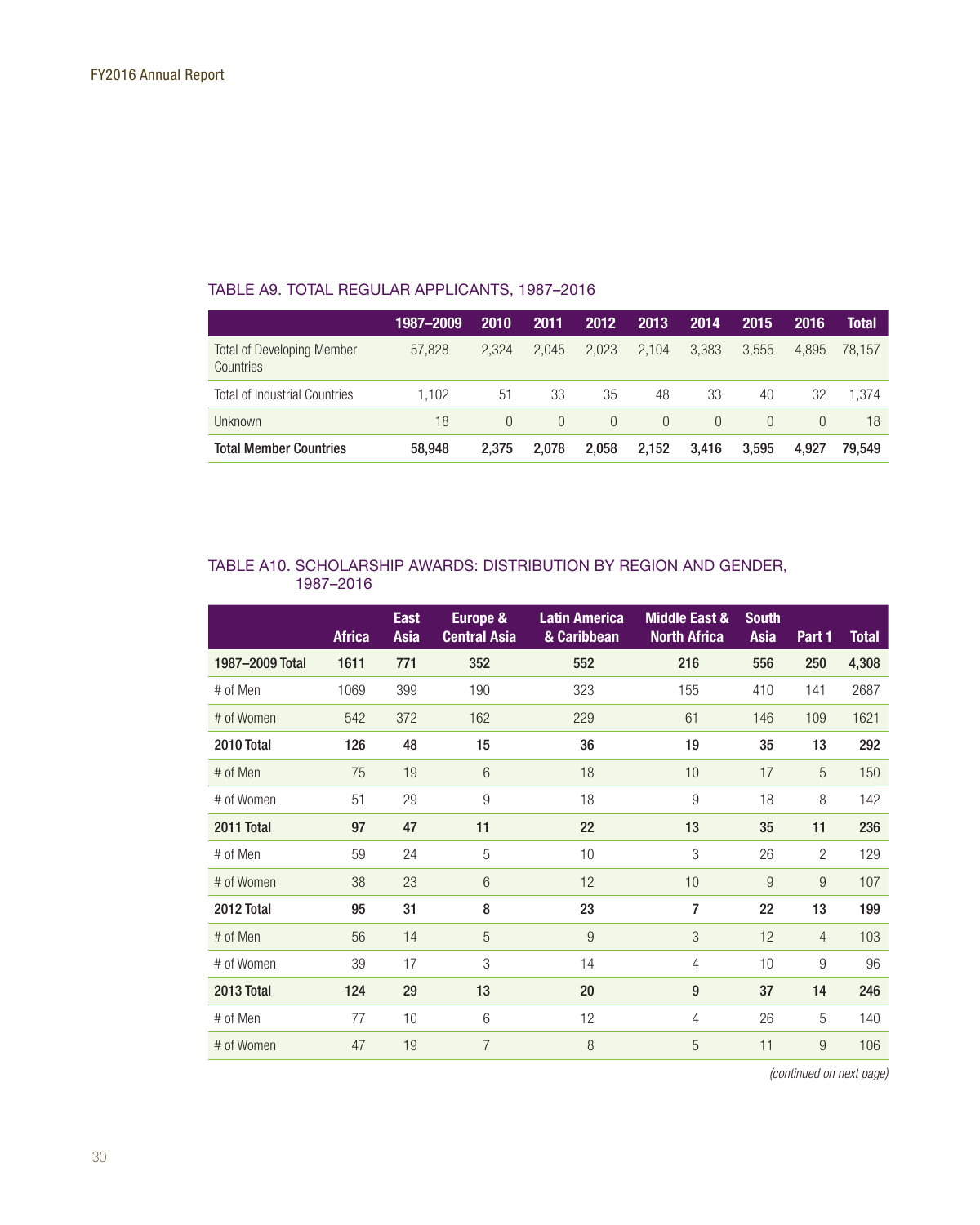|              | <b>Africa</b> | <b>East</b><br>Asia | Europe &<br><b>Central Asia</b> | <b>Latin America</b><br>& Caribbean | <b>Middle East &amp;</b><br><b>North Africa</b> | <b>South</b><br><b>Asia</b> | Part 1 | <b>Total</b> |
|--------------|---------------|---------------------|---------------------------------|-------------------------------------|-------------------------------------------------|-----------------------------|--------|--------------|
| 2014 Total   | 96            | 19                  | 7                               | 17                                  | 6                                               | 33                          | 15     | 193          |
| # of Men     | 63            | 9                   | $\overline{2}$                  | $\overline{7}$                      | 3                                               | 24                          | 3      | 111          |
| # of Women   | 33            | 10                  | 5                               | 10                                  | 3                                               | 9                           | 12     | 82           |
| 2015 Total   | 119           | 24                  | $\overline{7}$                  | 26                                  | 12                                              | 39                          | 12     | 239          |
| # of Men     | 87            | 11                  | $\overline{2}$                  | 15                                  | 7                                               | 27                          | 6      | 155          |
| # of Women   | 32            | 13                  | 5                               | 11                                  | 5                                               | 12                          | 6      | 84           |
| 2016 Total*  | 48            | 27                  | 13                              | 21                                  | 11                                              | 49                          | 15     | 184          |
| # of Men     | 25            | 13                  | 9                               | 12                                  | 8                                               | 36                          | 8      | 111          |
| # of Women   | 23            | 14                  | 4                               | 9                                   | 3                                               | 13                          | 7      | 73           |
| <b>Total</b> | 2,316         | 996                 | 426                             | 717                                 | 293                                             | 806                         | 343    | 5,897        |
| # of Men     | 1,511         | 499                 | 225                             | 406                                 | 193                                             | 578                         | 174    | 3,586        |
| # of Women   | 805           | 497                 | 201                             | 311                                 | 100                                             | 228                         | 169    | 2311         |

## TABLE A10. SCHOLARSHIP AWARDS: DISTRIBUTION BY REGION AND GENDER, 1987–2016 *(continued)*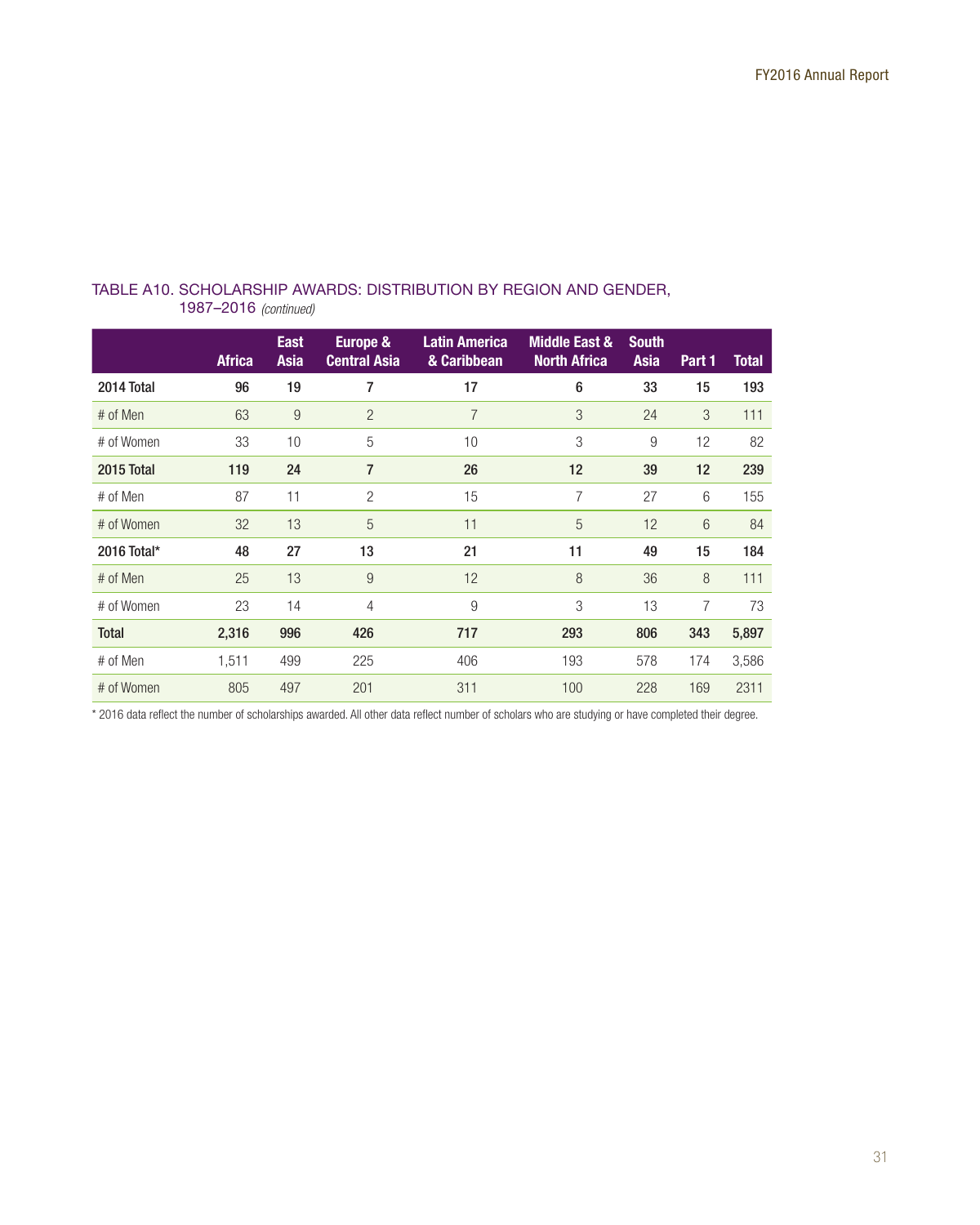| <b>Africa</b>            | 1987-2009 | 2010                      | 2011                      | 2012                      | 2013                      | 2014                      | 2015                      | 2016*            | <b>Total</b>              |
|--------------------------|-----------|---------------------------|---------------------------|---------------------------|---------------------------|---------------------------|---------------------------|------------------|---------------------------|
| Angola                   | 7         | $\overline{0}$            | $\overline{0}$            | $\overline{0}$            | $\overline{0}$            | $\overline{0}$            | $\overline{0}$            | $\overline{0}$   | $\overline{7}$            |
| Benin                    | 46        | $\overline{4}$            | $\mathbf{2}$              | $\boldsymbol{0}$          | $\overline{4}$            | 5                         | 1                         | $\mathbf{2}$     | 64                        |
| Botswana                 | 11        | $\mathbf{1}$              | 3                         | $\overline{c}$            | $\overline{4}$            | $\overline{c}$            | $\ensuremath{\mathsf{3}}$ | $\mathbf{1}$     | 27                        |
| <b>Burkina Faso</b>      | 61        | $\overline{c}$            | 3                         | $\,$ 3 $\,$               | $\overline{4}$            | $\overline{c}$            | 3                         | $\overline{0}$   | 78                        |
| Burundi                  | 32        | 3                         | $\overline{2}$            | 3                         | $\overline{2}$            | $\overline{0}$            | $\mathbf{1}$              | $\overline{0}$   | 43                        |
| Cameroon                 | 60        | 5                         | $\overline{c}$            | $\overline{c}$            | $\overline{4}$            | $\overline{4}$            | $\overline{c}$            | 1                | 80                        |
| Cape Verde               | 3         | $\boldsymbol{0}$          | $\mathbf 0$               | $\mathbf 0$               | $\mathbf 0$               | $\boldsymbol{0}$          | $\boldsymbol{0}$          | $\bf 0$          | $\ensuremath{\mathsf{3}}$ |
| Central African Republic | 28        | 3                         | $\mathbf{1}$              | 3                         | $6\,$                     | $\overline{4}$            | 6                         | 1                | 52                        |
| Chad                     | 33        | $\overline{c}$            | $\overline{2}$            | $\boldsymbol{0}$          | $\overline{c}$            | $\ensuremath{\mathsf{3}}$ | $\mathbf{1}$              | $\bf 0$          | 43                        |
| Comoros                  | 12        | $\overline{2}$            | $\overline{c}$            | $\overline{2}$            | 3                         | $\overline{2}$            | 3                         | $\overline{0}$   | 26                        |
| Congo, Dem. Rep. of      | 30        | $\overline{4}$            | $\mathbf{1}$              | $\overline{4}$            | $\overline{c}$            | $\boldsymbol{0}$          | $\mathbf{1}$              | $\mathbf{1}$     | 43                        |
| Congo, Rep. of           | 24        | $\ensuremath{\mathsf{3}}$ | $\mathbf{1}$              | 3                         | 1                         | $\overline{c}$            | $\overline{c}$            | $\boldsymbol{0}$ | 36                        |
| Côte d'Ivoire            | 45        | 5                         | 3                         | $\overline{c}$            | 3                         | $\mathbf{1}$              | $\overline{4}$            | $\overline{0}$   | 63                        |
| Djibouti                 | 1         | $\overline{0}$            | $\overline{0}$            | $\boldsymbol{0}$          | $\overline{0}$            | $\overline{0}$            | $\mathbf 0$               | $\mathbf 0$      | $\mathbf{1}$              |
| Eritrea                  | 14        | $\overline{c}$            | $\ensuremath{\mathsf{3}}$ | $\boldsymbol{0}$          | $\mathbf{1}$              | $\ensuremath{\mathsf{3}}$ | $\overline{4}$            | $\mathbf{1}$     | 28                        |
| Ethiopia                 | 89        | $6\,$                     | $6\phantom{.}6$           | $\overline{7}$            | $\overline{7}$            | $\overline{7}$            | 3                         | 4                | 129                       |
| Gabon                    | 10        | $\overline{0}$            | $\mathbf{1}$              | $\mathbf{1}$              | $\overline{0}$            | $\overline{0}$            | $\boldsymbol{0}$          | $\overline{0}$   | 12                        |
| Gambia The               | 22        | $\overline{4}$            | $\overline{2}$            | 3                         | 3                         | $\overline{2}$            | 3                         | 1                | 40                        |
| Ghana                    | 103       | $6\phantom{.}6$           | $6\phantom{1}6$           | $\ensuremath{\mathsf{3}}$ | $\ensuremath{\mathsf{3}}$ | $\overline{c}$            | 5                         | $\overline{4}$   | 132                       |
| Guinea                   | 38        | $\mathbf{1}$              | $\overline{c}$            | $\mathbf{1}$              | 3                         | 1                         | 1                         | $\overline{0}$   | 47                        |
| Guinea-Bissau            | 3         | $\overline{0}$            | $\boldsymbol{0}$          | $\mathbf 0$               | $\boldsymbol{0}$          | $\boldsymbol{0}$          | $\boldsymbol{0}$          | $\bf 0$          | $\ensuremath{\mathsf{3}}$ |
| Kenya                    | 108       | 5                         | $\overline{7}$            | 6                         | 3                         | 5                         | 5                         | 1                | 140                       |
| Lesotho                  | 15        | $\overline{c}$            | $\mathbf{1}$              | $\overline{2}$            | $\theta$                  | $\overline{2}$            | $\mathbf{1}$              | $\theta$         | 23                        |
| Liberia                  | 20        | $\overline{c}$            | $\overline{c}$            | $\overline{4}$            | 4                         | $\mathbf 5$               | $\overline{c}$            | $\overline{c}$   | 41                        |
| Madagascar               | 42        | 3                         | $\overline{2}$            | $\mathbf{1}$              | 5                         | 3                         | $\overline{c}$            | $\overline{2}$   | 60                        |

## TABLE A11. SCHOLARSHIP AWARDS: DISTRIBUTION BY REGION AND COUNTRY, 1987–2016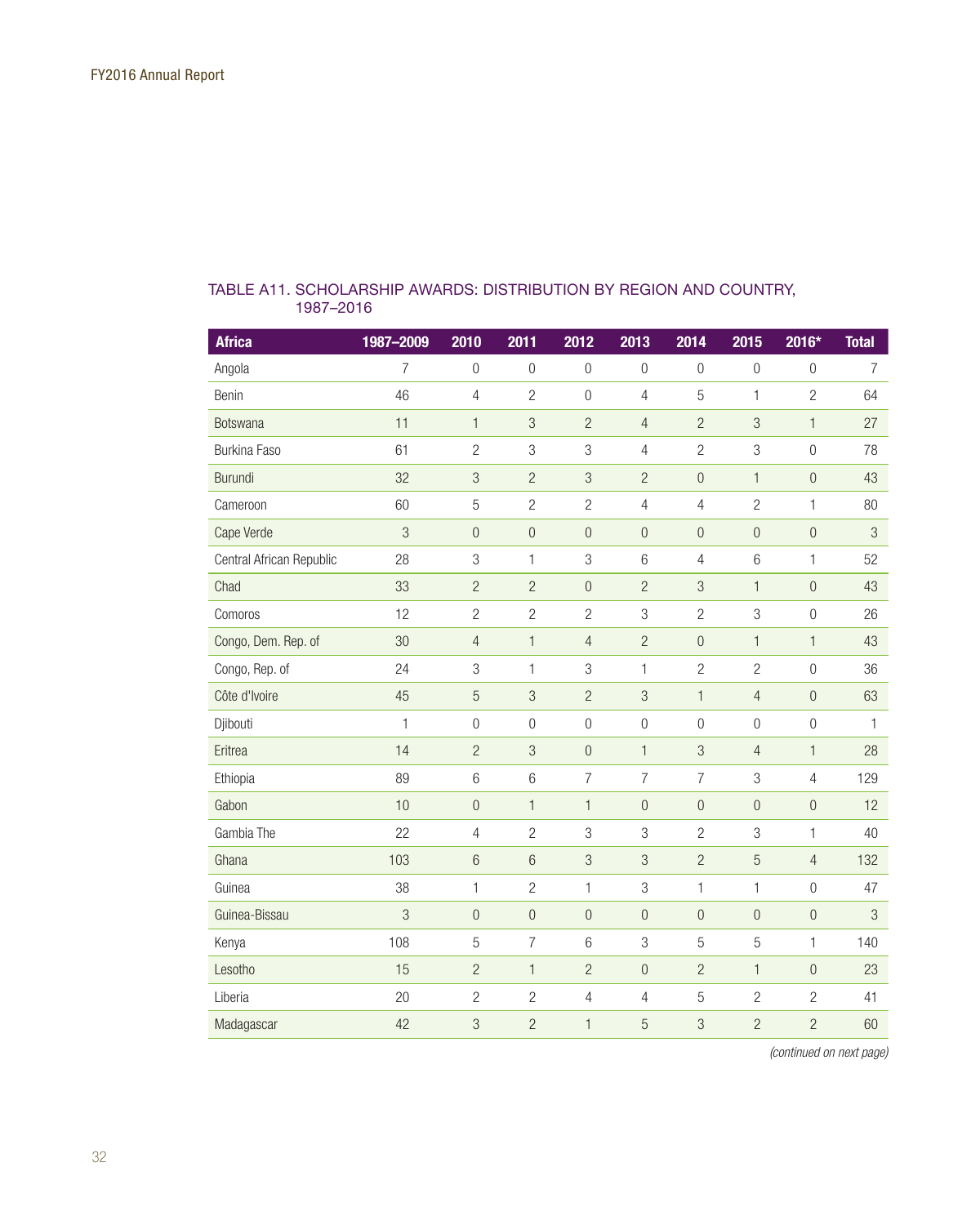| <b>Africa</b>       | 1987-2009      | 2010             | 2011             | 2012             | 2013             | 2014                      | 2015            | 2016*            | <b>Total</b>   |
|---------------------|----------------|------------------|------------------|------------------|------------------|---------------------------|-----------------|------------------|----------------|
| Malawi              | 39             | $\overline{4}$   | $\overline{7}$   | $\overline{c}$   | $\overline{7}$   | $\overline{c}$            | 8               | 3                | 72             |
| Mali                | 27             | $\overline{c}$   | $\mathbf{1}$     | $\mathfrak{B}$   | $\mathbf{1}$     | $\overline{c}$            | $\overline{c}$  | $\overline{0}$   | 38             |
| Mauritania          | 21             | $\overline{4}$   | $\overline{c}$   | $\mathbf{1}$     | $\overline{c}$   | $\overline{2}$            | $\overline{0}$  | $\theta$         | 32             |
| Mauritius           | $6\,$          | $\mathbf{1}$     | $\boldsymbol{0}$ | $\boldsymbol{0}$ | $\boldsymbol{0}$ | $\mathbf{0}$              | $\bf 0$         | $\overline{0}$   | $\overline{7}$ |
| Mozambique          | $\overline{4}$ | $\mathbf{1}$     | $\mathbf{1}$     | $\boldsymbol{0}$ | $\boldsymbol{0}$ | 1                         | $\overline{0}$  | $\mathbf 0$      | $\overline{7}$ |
| Namibia             | 8              | $\overline{0}$   | $\mathbf{1}$     | $\mathbf{1}$     | $\mathbf{1}$     | $\mathbf{1}$              | $\mathbf{1}$    | $\mathbf{1}$     | 14             |
| Niger               | 30             | $\mathbf{1}$     | $\mathbf{1}$     | $\overline{c}$   | $\overline{c}$   | $\overline{0}$            | $\overline{2}$  | $\overline{0}$   | 38             |
| Nigeria             | 110            | $\overline{4}$   | $\overline{4}$   | $\mathbf 5$      | $\boldsymbol{9}$ | $6\,$                     | 15              | $\boldsymbol{9}$ | 162            |
| Rwanda              | 43             | 5                | $\mathbf{1}$     | $\overline{4}$   | $\overline{7}$   | $\overline{2}$            | $\overline{4}$  | $\overline{c}$   | 68             |
| Sao Tomé & Principe | 3              | $\overline{c}$   | $\overline{0}$   | $\mathbf 0$      | $\boldsymbol{0}$ | $\overline{0}$            | $\overline{0}$  | $\overline{0}$   | 5              |
| Senegal             | 45             | 3                | $\mathbf{1}$     | $\overline{c}$   | 3                | $\mathbf{1}$              | $\overline{0}$  | $\overline{0}$   | 55             |
| Seychelles          | 3              | $\overline{0}$   | $\overline{0}$   | $\overline{0}$   | $\overline{0}$   | $\overline{0}$            | $\overline{0}$  | $\overline{0}$   | $\sqrt{3}$     |
| Sierra Leone        | 51             | $6\phantom{1}6$  | $\overline{4}$   | $\overline{c}$   | $\overline{c}$   | $\overline{c}$            | 3               | $\overline{2}$   | 72             |
| Somalia             | $\overline{4}$ | $\overline{0}$   | $\overline{0}$   | $\boldsymbol{0}$ | $\boldsymbol{0}$ | $\overline{0}$            | $\overline{0}$  | $\overline{0}$   | $\overline{4}$ |
| South Africa        | 14             | $\boldsymbol{0}$ | $\overline{0}$   | $\mathbf{1}$     | $\boldsymbol{0}$ | $\boldsymbol{0}$          | $\mathbf 0$     | 1                | 16             |
| South Sudan         | $\overline{0}$ | $\overline{0}$   | $\overline{0}$   | $\overline{0}$   | $\mathbf{1}$     | $\mathbf{1}$              | $\mathbf{1}$    | $\overline{0}$   | $\sqrt{3}$     |
| Sudan               | 50             | 5                | $\overline{c}$   | $\,$ 3 $\,$      | $\overline{c}$   | $\ensuremath{\mathsf{3}}$ | $6\phantom{1}6$ | 1                | 72             |
| Swaziland           | 8              | $\mathbf{1}$     | $\overline{c}$   | $\mathbf{1}$     | $\mathbf{1}$     | $\overline{4}$            | $\mathbf{1}$    | $\mathbf{1}$     | 19             |
| Tanzania            | 79             | 5                | 5                | $\overline{4}$   | 3                | 3                         | 7               | 1                | 107            |
| Togo                | 34             | 3                | $\overline{c}$   | $\mathbf{1}$     | $\overline{c}$   | $\mathbf{1}$              | $\overline{c}$  | $\overline{0}$   | 45             |
| Uganda              | 87             | 5                | $\overline{4}$   | $\overline{4}$   | 10               | 4                         | $\overline{c}$  | $\overline{0}$   | 116            |
| Zambia              | 61             | 5                | 5                | 5                | $\overline{c}$   | $\overline{c}$            | 1               | $\overline{c}$   | 83             |
| Zimbabwe            | 27             | $\overline{4}$   | $\boldsymbol{0}$ | $\mathbf{2}$     | 5                | $\overline{4}$            | 11              | $\overline{4}$   | 57             |
| <b>Total</b>        | 1611           | 126              | 97               | 95               | 124              | 96                        | 119             | 48               | 2316           |

## *(continued)* 1987–2016 TABLE A11. SCHOLARSHIP AWARDS: DISTRIBUTION BY REGION AND COUNTRY,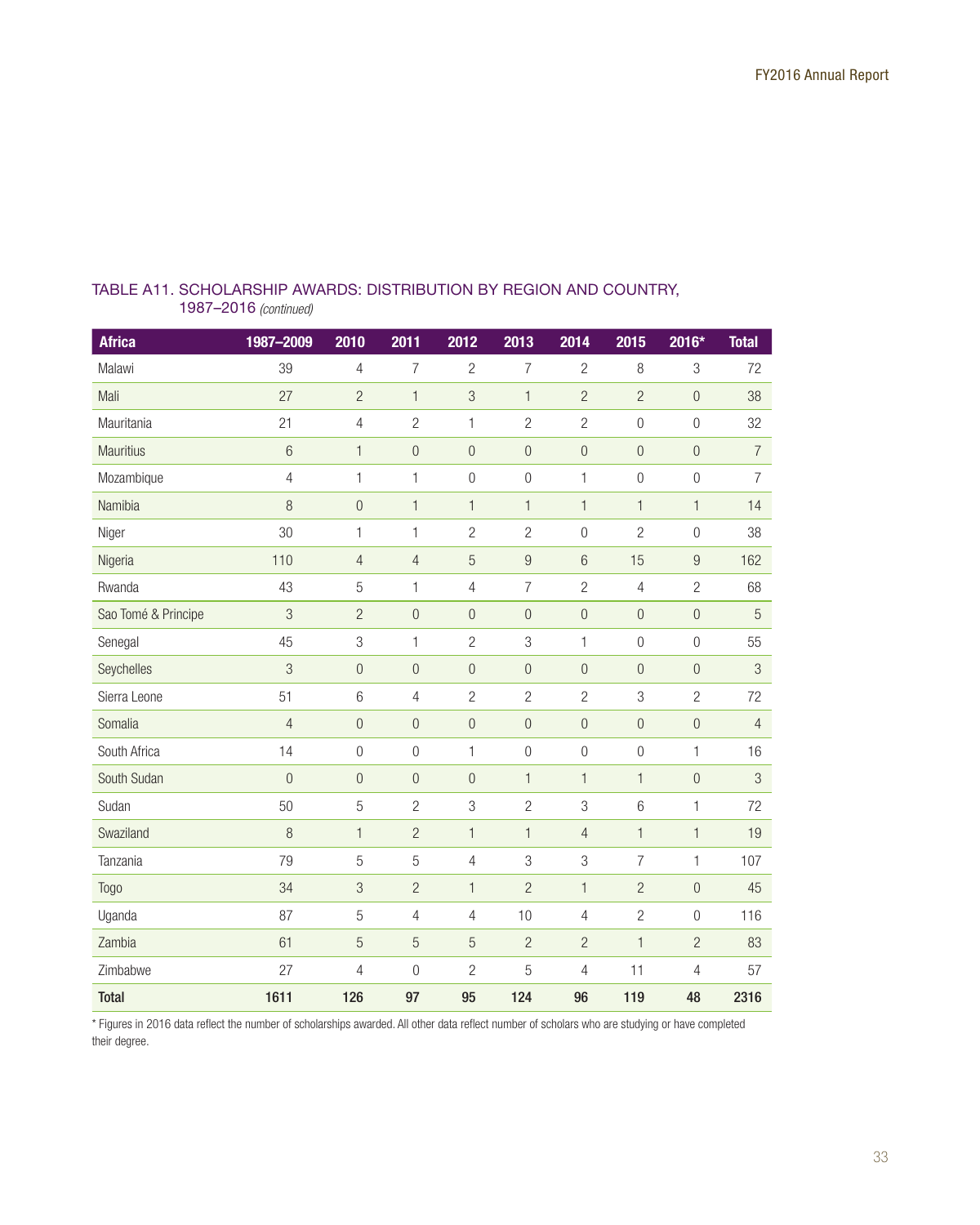| <b>East Asia &amp; Pacific</b>           | 1987-2009    | 2010           | 2011                      | 2012           | 2013           | 2014           | 2015           | 2016*                     | <b>Total</b>   |
|------------------------------------------|--------------|----------------|---------------------------|----------------|----------------|----------------|----------------|---------------------------|----------------|
|                                          |              |                |                           |                |                |                |                |                           |                |
| Cambodia                                 | 32           | $\mathbf{1}$   | $\mathbf{1}$              | 1              | $\mathbf{1}$   | $\overline{2}$ | $\overline{2}$ | $\mathbf{1}$              | 41             |
| China                                    | 181          | 7              | $\ensuremath{\mathsf{3}}$ | $\overline{c}$ | $\overline{2}$ | 1              | $\mathbf{2}$   | $\ensuremath{\mathbf{3}}$ | 201            |
| Fiji                                     | 6            | $\overline{0}$ | $\overline{2}$            | $\mathbf{1}$   | $\overline{0}$ | $\mathbf{1}$   | $\mathbf{1}$   | 1                         | 12             |
| Indonesia                                | 95           | 14             | 9                         | 6              | 4              | $\overline{2}$ | 5              | $\overline{4}$            | 139            |
| Kiribati                                 | $\mathbf{1}$ | $\mathbf{0}$   | $\theta$                  | $\bf 0$        | $\theta$       | $\overline{0}$ | $\overline{0}$ | $\overline{0}$            | $\mathbf{1}$   |
| Korea Democratic<br>People's Republic of | 16           | 0              | $\overline{0}$            | $\overline{0}$ | $\overline{0}$ | $\overline{0}$ | $\mathbf 0$    | $\overline{0}$            | 16             |
| Lao PDR                                  | 21           | 1              | 1                         | $\overline{0}$ | $\overline{0}$ | $\overline{0}$ | $\theta$       | $\overline{0}$            | 23             |
| Malaysia                                 | 16           | 4              | $\overline{c}$            | $\mathbf{2}$   | 1              | 1              | $\overline{0}$ | $\overline{0}$            | 26             |
| Mongolia                                 | 60           | 4              | 5                         | 3              | $\mathbf{1}$   | 1              | $\overline{2}$ | $\overline{4}$            | 80             |
| Myanmar                                  | 90           | 6              | 8                         | 10             | $\overline{2}$ | 1              | $\overline{0}$ | $\overline{2}$            | 119            |
| Papua New Guinea                         | 14           | $\mathbf{1}$   | $\overline{0}$            | 1              | $\mathbf{1}$   | 1              | $\overline{0}$ | $\mathbf{1}$              | 19             |
| Philippines                              | 91           | 4              | 6                         | 3              | 10             | 6              | 9              | 8                         | 137            |
| Samoa                                    | 3            | $\overline{0}$ | $\theta$                  | $\overline{0}$ | $\overline{0}$ | $\theta$       | $\theta$       | $\overline{0}$            | 3              |
| Thailand                                 | 37           | 3              | 5                         | 1              | $\overline{2}$ | $\overline{0}$ | $\overline{2}$ | $\mathbf{1}$              | 51             |
| Tonga                                    | 3            | $\mathbf 0$    | $\overline{0}$            | $\mathbf 0$    | $\mathbf{1}$   | $\overline{0}$ | $\overline{0}$ | $\overline{0}$            | $\overline{4}$ |
| Vanuatu                                  | $\mathbf{1}$ | $\overline{0}$ | $\overline{0}$            | $\overline{0}$ | $\overline{0}$ | $\overline{0}$ | $\overline{0}$ | $\overline{0}$            | 1              |
| Vietnam                                  | 104          | 3              | 5                         | $\mathbf{1}$   | $\overline{4}$ | 3              | $\mathbf{1}$   | $\overline{2}$            | 123            |
| <b>Total</b>                             | 771          | 48             | 47                        | 31             | 29             | 19             | 24             | 27                        | 996            |

## TABLE A12. SCHOLARSHIP AWARDS: DISTRIBUTION BY REGION AND COUNTRY, 1987–2016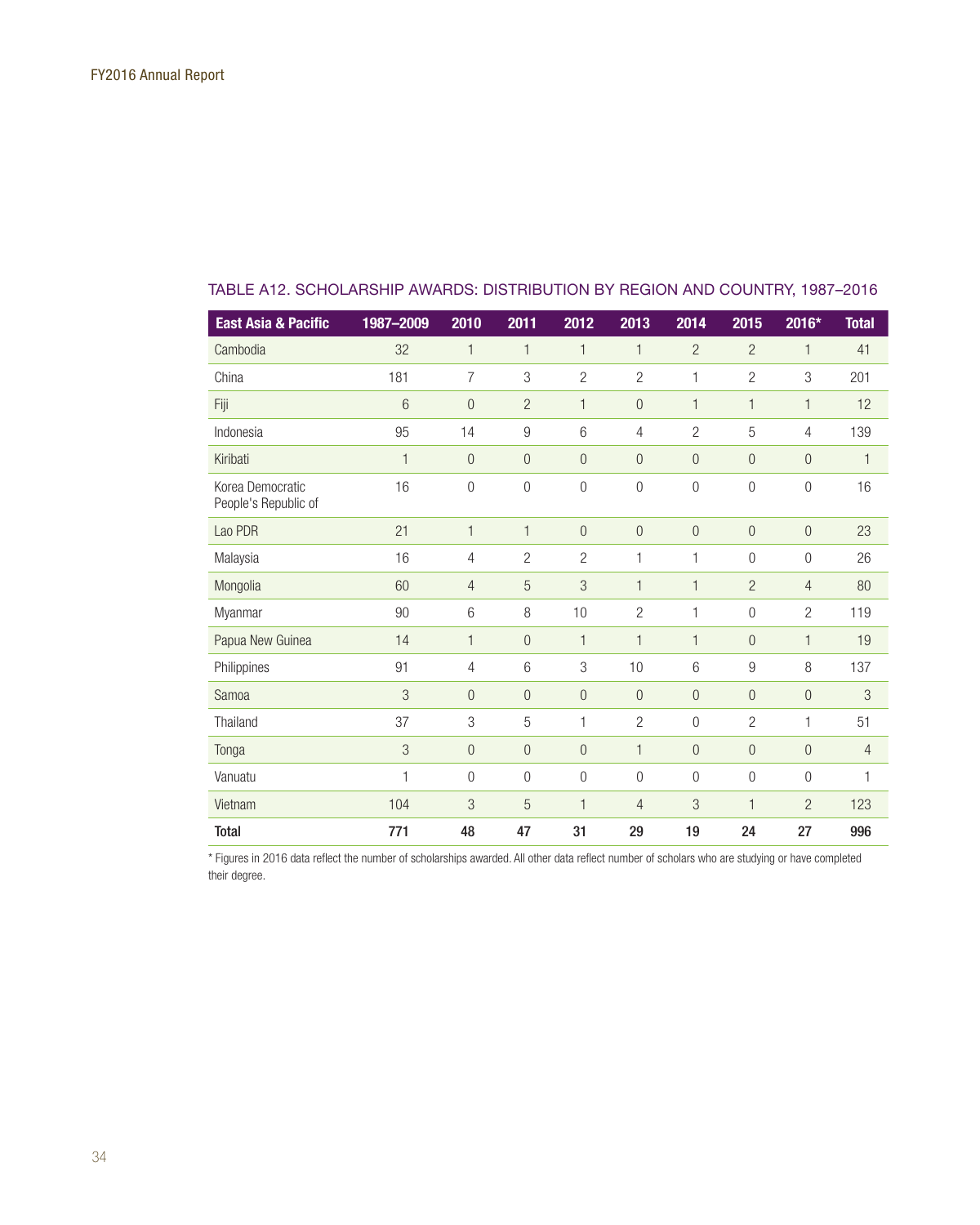| <b>Europe &amp; Central Asia</b> | 1987-2009      | 2010             | 2011             | 2012             | 2013             | 2014             | 2015             | 2016*            | <b>Total</b>   |
|----------------------------------|----------------|------------------|------------------|------------------|------------------|------------------|------------------|------------------|----------------|
| Albania                          | 18             | $\mathbf{1}$     | $\mathbf{1}$     | $\mathbf 0$      | $\boldsymbol{0}$ | $\mathbf{0}$     | $\boldsymbol{0}$ | $\mathbf{0}$     | 20             |
| Armenia                          | 18             | $\overline{c}$   | 3                | $\mathbf{1}$     | $\mathbf 0$      | $\mathbf 0$      | $\mathbf{1}$     | 1                | 26             |
| Azerbaijan                       | 10             | $\overline{0}$   | $\mathbf{1}$     | $\overline{0}$   | $\mathbf{1}$     | $\overline{0}$   | $\boldsymbol{0}$ | $\mathbf{1}$     | 12             |
| <b>Belarus</b>                   | 9              | $\overline{0}$   | $\overline{0}$   | $\boldsymbol{0}$ | 1                | $\boldsymbol{0}$ | $\boldsymbol{0}$ | $\boldsymbol{0}$ | 10             |
| Bosnia                           | 3              | $\mathbf{1}$     | $\overline{0}$   | $\overline{0}$   | $\mathbf{1}$     | $\boldsymbol{0}$ | $\boldsymbol{0}$ | $\mathbf 0$      | $\sqrt{5}$     |
| Bulgaria                         | 29             | $\overline{0}$   | $\overline{0}$   | $\boldsymbol{0}$ | $\mathbf 0$      | $\boldsymbol{0}$ | $\boldsymbol{0}$ | $\boldsymbol{0}$ | 29             |
| Croatia                          | $\mathfrak{B}$ | $\mathbf{1}$     | $\overline{0}$   | $\bf 0$          | $\mathbf 0$      | $\boldsymbol{0}$ | $\boldsymbol{0}$ | $\mathbf 0$      | $\overline{4}$ |
| Cyprus                           | $\mathbf{1}$   | $\overline{0}$   | $\overline{0}$   | $\overline{0}$   | $\overline{0}$   | $\overline{0}$   | $\overline{0}$   | $\overline{0}$   | 1              |
| Czech Republic                   | $\mathfrak{B}$ | $\overline{0}$   | $\overline{0}$   | $\overline{0}$   | $\mathbf 0$      | $\boldsymbol{0}$ | $\boldsymbol{0}$ | $\mathbf 0$      | 3              |
| Estonia                          | $\overline{4}$ | $\overline{0}$   | $\overline{0}$   | $\overline{0}$   | $\overline{0}$   | $\overline{0}$   | $\overline{0}$   | $\mathbf 0$      | $\overline{4}$ |
| Georgia                          | 31             | $\overline{c}$   | $\overline{2}$   | $\mathbf{1}$     | $\mathfrak{B}$   | 3                | $\bf 0$          | $\mathbf 0$      | 42             |
| Hungary                          | 12             | $\overline{0}$   | $\overline{0}$   | $\overline{0}$   | $\overline{0}$   | $\overline{0}$   | $\overline{0}$   | $\overline{0}$   | 12             |
| Kazakhstan                       | 13             | $\mathbf{1}$     | $\mathbf{1}$     | $\overline{c}$   | $\mathbf{1}$     | $\theta$         | $\mathbf{1}$     | 1                | 18             |
| Kyrgyz Republic                  | 17             | 3                | 1                | 1                | 3                | $\mathbf{1}$     | $\overline{c}$   | $\boldsymbol{0}$ | 26             |
| Latvia                           | 5              | $\overline{0}$   | $\overline{0}$   | $\overline{0}$   | $\overline{0}$   | $\overline{0}$   | $\boldsymbol{0}$ | $\mathbf 0$      | 5              |
| Lithuania                        | $\overline{7}$ | $\overline{0}$   | $\overline{0}$   | $\overline{0}$   | $\boldsymbol{0}$ | $\boldsymbol{0}$ | $\boldsymbol{0}$ | $\boldsymbol{0}$ | $\overline{7}$ |
| Macedonia FYR                    | $\mathfrak{B}$ | $\overline{0}$   | $\overline{0}$   | $\bf 0$          | $\boldsymbol{0}$ | $\boldsymbol{0}$ | $\mathbf 0$      | $\boldsymbol{0}$ | $\mathfrak{B}$ |
| Moldova                          | 11             | $\mathbf{1}$     | $\overline{0}$   | $\boldsymbol{0}$ | $\boldsymbol{0}$ | $\mathbf{1}$     | $\mathbf{1}$     | $\mathbf 0$      | 13             |
| Poland                           | 5              | $\overline{0}$   | $\overline{0}$   | $\boldsymbol{0}$ | $\boldsymbol{0}$ | $\boldsymbol{0}$ | $\boldsymbol{0}$ | $\boldsymbol{0}$ | $\mathbf 5$    |
| Romania                          | 28             | $\overline{0}$   | $\overline{0}$   | $\overline{0}$   | $\overline{0}$   | $\overline{0}$   | $\overline{0}$   | $\boldsymbol{0}$ | 28             |
| <b>Russian Federation</b>        | 22             | $\boldsymbol{0}$ | $\overline{0}$   | $\mathbf{1}$     | $\overline{0}$   | $\boldsymbol{0}$ | $\boldsymbol{0}$ | 1                | 23             |
| Serbia                           | $\overline{4}$ | $\overline{0}$   | $\overline{0}$   | $\mathbf{1}$     | $\boldsymbol{0}$ | $\boldsymbol{0}$ | $\boldsymbol{0}$ | $\boldsymbol{0}$ | 5              |
| Slovak Republic                  | $\overline{4}$ | $\boldsymbol{0}$ | $\boldsymbol{0}$ | $\theta$         | $\boldsymbol{0}$ | $\theta$         | $\bf 0$          | $\theta$         | $\overline{4}$ |
| Slovenia                         | 3              | $\overline{0}$   | $\overline{0}$   | $\boldsymbol{0}$ | 0                | $\boldsymbol{0}$ | $\boldsymbol{0}$ | $\boldsymbol{0}$ | 3              |

## TABLE A13. SCHOLARSHIP AWARDS: DISTRIBUTION BY REGION AND COUNTRY, 1987–2016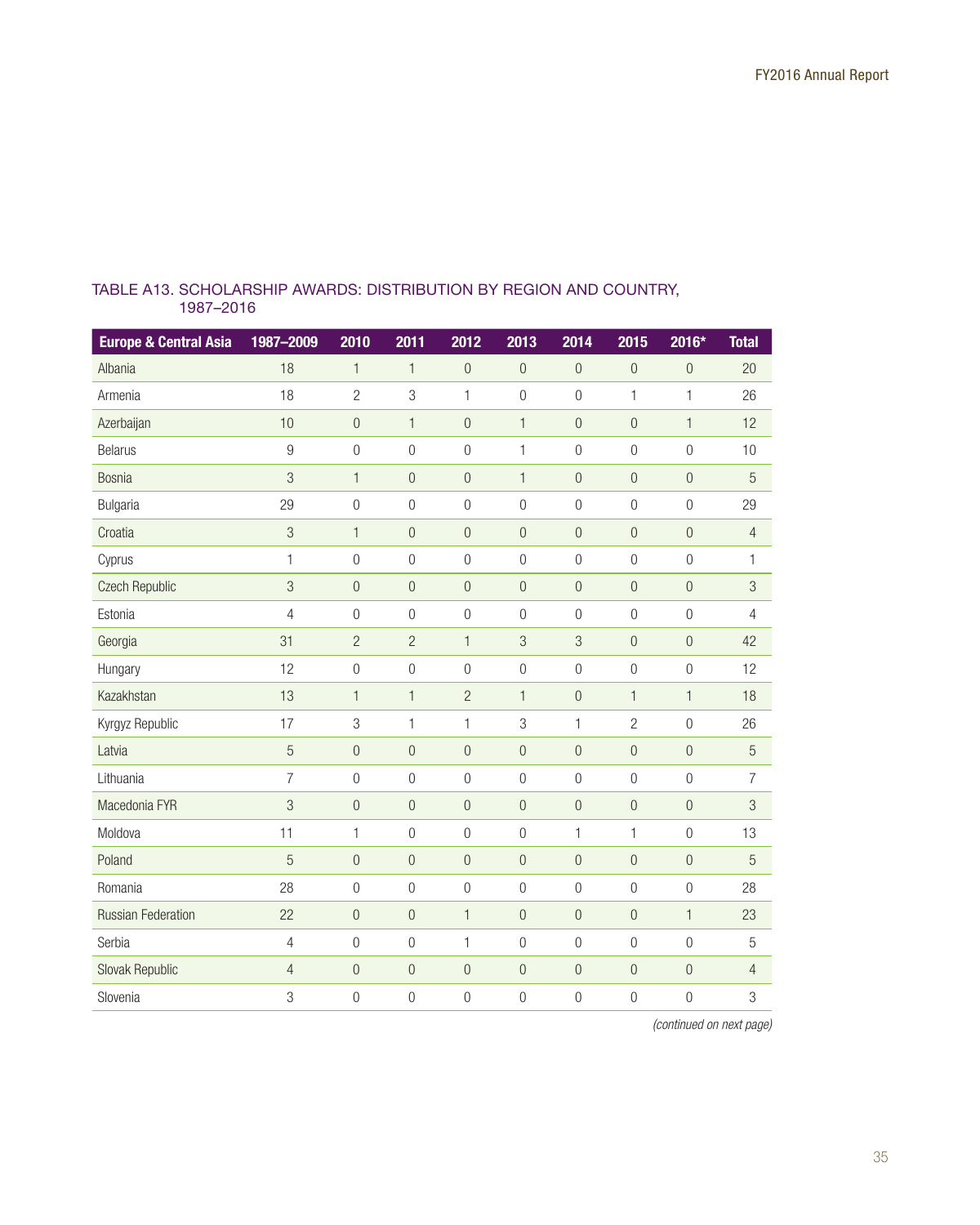|                                  | 1987–2016 (continued) |                |                |          |          |                |                |                |                |
|----------------------------------|-----------------------|----------------|----------------|----------|----------|----------------|----------------|----------------|----------------|
| <b>Europe &amp; Central Asia</b> | 1987-2009             | 2010           | 2011           | 2012     | 2013     | 2014           | 2015           | 2016*          | <b>Total</b>   |
| Tajikistan                       | 10                    |                |                | $\theta$ |          | $\Omega$       | $\overline{0}$ |                | 13             |
| Turkey                           | 33                    | $\Omega$       | $\Omega$       | $\Omega$ | $\Omega$ | $\Omega$       | $\overline{c}$ | 5              | 33             |
| Turkmenistan                     | 5                     | $\theta$       | $\Omega$       |          | $\theta$ | $\overline{0}$ | $\theta$       |                | 6              |
| Ukraine                          | 13                    | $\Omega$       | $\Omega$       | $\Omega$ |          | $\Omega$       | $\Omega$       | $\Omega$       | 14             |
| <b>Uzbekistan</b>                | 26                    | $\overline{2}$ |                | $\Omega$ |          | $\overline{2}$ | $\Omega$       | $\overline{2}$ | 34             |
| Yugoslavia                       | 2                     | $\overline{0}$ | $\overline{0}$ | $\Omega$ | $\Omega$ | 0              | 0              | 0              | $\overline{2}$ |
| <b>Total</b>                     | 352                   | 15             | 11             | 8        | 13       |                |                | 13             | 426            |

#### *(continued)* TABLE A13. SCHOLARSHIP AWARDS: DISTRIBUTION BY REGION AND COUNTRY, 1987–2016

\* Figures in 2016 data reflect the number of scholarships awarded. All other data reflect number of scholars who are studying or have completed their degree.

## TABLE A14. SCHOLARSHIP AWARDS: DISTRIBUTION BY REGION AND COUNTRY, 1987–2016

| <b>Latin America &amp; Caribbean</b> | 1987-2009      | 2010           | 2011           | 2012           | 2013           | 2014           | 2015           | 2016*          | <b>Total</b>   |
|--------------------------------------|----------------|----------------|----------------|----------------|----------------|----------------|----------------|----------------|----------------|
| Argentina                            | 38             | $\overline{2}$ | $\mathbf{1}$   | 1              | $\Omega$       | $\overline{0}$ | $\overline{2}$ | $\overline{0}$ | 44             |
| <b>Bahamas</b>                       | 1              | $\overline{0}$ | $\overline{0}$ | $\overline{0}$ | $\overline{0}$ | $\overline{0}$ | $\overline{0}$ | $\overline{0}$ | 1              |
| <b>Belize</b>                        | $\overline{2}$ | $\overline{0}$ | $\overline{0}$ | $\overline{0}$ | $\overline{0}$ | $\overline{0}$ | $\overline{0}$ | $\overline{0}$ | $\overline{2}$ |
| <b>Bolivia</b>                       | 25             | 3              | $\overline{0}$ |                | 1              | $\overline{0}$ | $\overline{0}$ | $\mathbf{0}$   | 30             |
| <b>Brazil</b>                        | 48             | 3              | 1              | 1              | $\overline{0}$ | $\overline{0}$ | $\overline{4}$ | $\overline{2}$ | 59             |
| Chile                                | 39             | $\overline{2}$ | 1              | $\overline{0}$ | $\overline{0}$ | $\overline{0}$ | $\overline{0}$ | 1              | 43             |
| Colombia                             | 58             | $\overline{4}$ | $\mathbf{1}$   | $\overline{2}$ | 3              | $\overline{7}$ | $\overline{4}$ | 8              | 87             |
| Costa Rica                           | 14             | $\overline{2}$ | $\overline{0}$ | $\overline{0}$ | 1              | $\overline{0}$ | $\overline{0}$ | $\overline{0}$ | 17             |
| Dominica                             | $\overline{2}$ | $\overline{0}$ | $\overline{0}$ | $\overline{0}$ | $\overline{0}$ | $\overline{0}$ | $\overline{0}$ | $\overline{0}$ | $\overline{2}$ |
| Dominican Republic                   | 3              | $\overline{0}$ | $\overline{0}$ | $\overline{0}$ | $\overline{0}$ | 1              | 1              | $\overline{0}$ | 5              |
| Ecuador                              | 24             | $\overline{2}$ | $\overline{0}$ | 1              | $\overline{0}$ | $\overline{0}$ | $\overline{0}$ | $\mathbf{1}$   | 28             |
| El Salvador                          | 8              | $\overline{0}$ | 1              | $\overline{0}$ | 1              | $\overline{0}$ | 1              | $\overline{0}$ | 11             |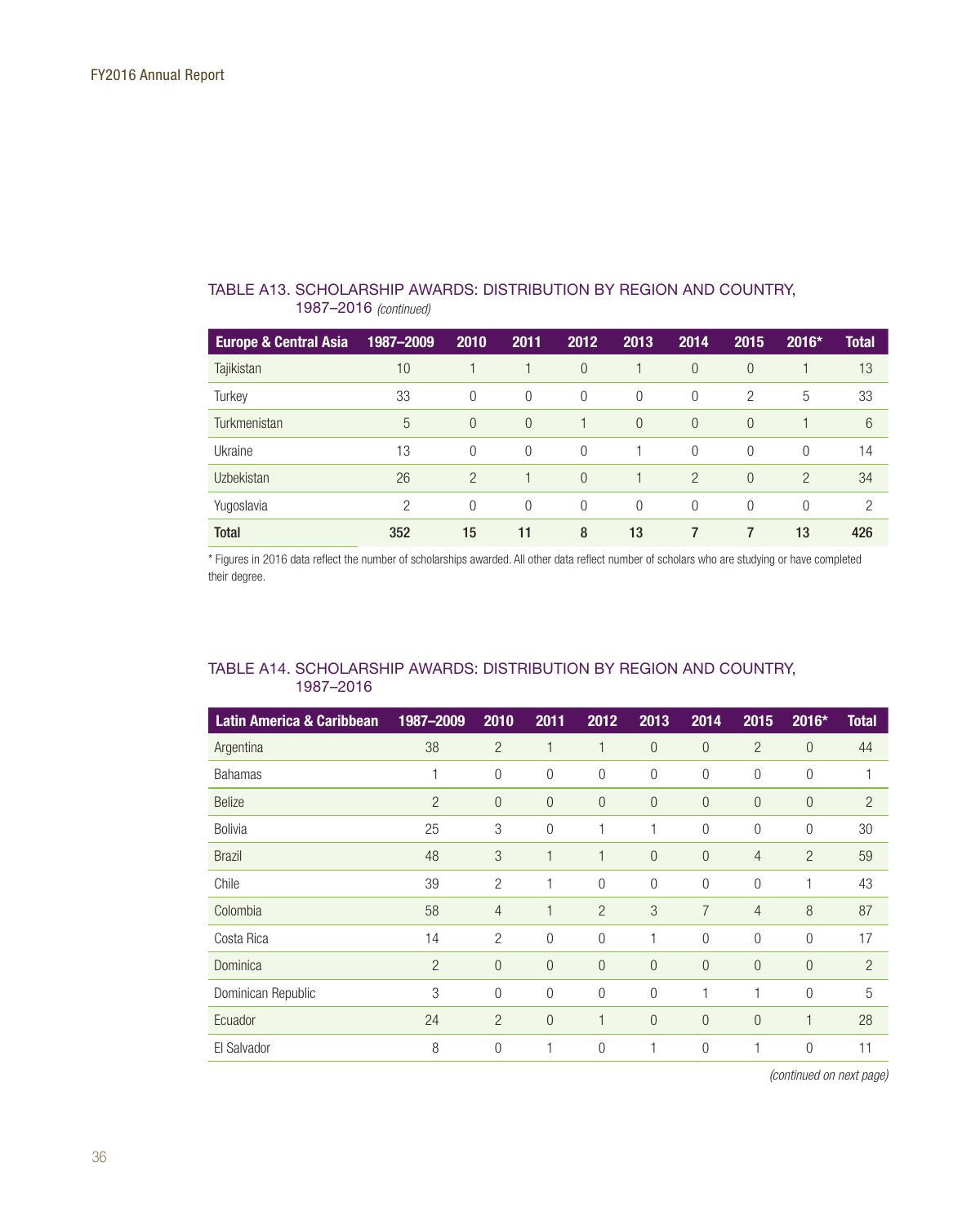| <b>Latin America &amp; Caribbean</b> | 1987-2009      | 2010             | 2011           | 2012           | 2013           | 2014           | 2015           | 2016*          | <b>Total</b>   |
|--------------------------------------|----------------|------------------|----------------|----------------|----------------|----------------|----------------|----------------|----------------|
| Grenada                              | $\overline{4}$ | $\overline{0}$   | $\overline{0}$ | $\overline{0}$ | $\overline{0}$ | $\overline{0}$ | $\overline{0}$ | $\overline{0}$ | 4              |
| Guatemala                            | 8              | $\overline{0}$   | $\overline{0}$ | 1              | $\overline{0}$ | $\overline{0}$ | 1              | 0              | 10             |
| Guyana                               | 22             | $\mathbf 0$      | $\overline{0}$ | $\overline{0}$ | $\overline{0}$ | $\overline{0}$ | $\overline{0}$ | $\overline{0}$ | 22             |
| Haiti                                | 28             | 6                | 5              | $\overline{4}$ | $\overline{7}$ | $\overline{0}$ | $\overline{4}$ | 3              | 57             |
| Honduras                             | 9              | $\mathbf{1}$     | $\overline{0}$ | $\mathbf{1}$   | $\overline{0}$ | $\overline{0}$ | $\overline{0}$ | $\overline{0}$ | 11             |
| Jamaica                              | 10             | $\mathbf 0$      | $\overline{0}$ | $\mathbf{1}$   | $\overline{0}$ | $\overline{0}$ | $\mathbf{1}$   | 0              | 12             |
| Mexico                               | 62             | $\overline{2}$   | $\overline{4}$ | $\overline{4}$ | $\mathbf{1}$   | $\overline{c}$ | $\mathbf{1}$   | $\overline{c}$ | 78             |
| Nicaragua                            | 11             | $\mathbf{1}$     | $\overline{0}$ | $\mathbf 0$    | 1              | $\overline{0}$ | $\mathbf{1}$   | 0              | 14             |
| Panama                               | $\mathbf{1}$   | $\overline{0}$   | $\overline{0}$ | $\overline{0}$ | $\overline{0}$ | $\overline{0}$ | $\mathbf{1}$   | $\overline{0}$ | $\overline{2}$ |
| Paraguay                             | 4              | 1                | $\overline{0}$ | $\overline{0}$ | $\theta$       | $\overline{0}$ | $\overline{0}$ | 0              | 5              |
| Peru                                 | 79             | $\overline{4}$   | 8              | $\overline{4}$ | 5              | 6              | $\overline{4}$ | $\overline{4}$ | 114            |
| St. Kitts and Nevis                  | 5              | $\boldsymbol{0}$ | $\overline{0}$ | $\overline{0}$ | $\overline{0}$ | $\overline{0}$ | $\overline{0}$ | $\overline{0}$ | 5              |
| St. Lucia                            | 6              | $\mathbf{1}$     | $\overline{0}$ | $\overline{0}$ | $\overline{0}$ | $\overline{0}$ | $\overline{0}$ | $\overline{0}$ | $\overline{7}$ |
| St. Vincent                          | 2              | $\mathbf 0$      | $\overline{0}$ | $\overline{0}$ | $\overline{0}$ | $\overline{0}$ | $\overline{0}$ | 0              | $\overline{c}$ |
| Suriname                             | $\mathbf{1}$   | $\mathbf 0$      | $\overline{0}$ | $\overline{0}$ | $\overline{0}$ | $\overline{0}$ | $\overline{0}$ | $\mathbf 0$    | $\mathbf{1}$   |
| Trinidad & Tobago                    | 10             | $\mathbf 0$      | $\mathbf 0$    | $\mathbf 0$    | $\overline{0}$ | $\mathbf 0$    | $\overline{0}$ | $\mathbf 0$    | 10             |
| Uruguay                              | 16             | $\overline{c}$   | $\overline{0}$ | $\mathbf{1}$   | $\overline{0}$ | $\overline{0}$ | $\theta$       | $\overline{0}$ | 19             |
| Venezuela R. B. de                   | 12             | $\mathbf 0$      | $\overline{0}$ | 1              | $\overline{0}$ | 1              | 1              | $\overline{0}$ | 15             |
| <b>Total</b>                         | 552            | 36               | 22             | 23             | 20             | 17             | 26             | 21             | 717            |

## TABLE A14. SCHOLARSHIP AWARDS: DISTRIBUTION BY REGION AND COUNTRY, 1987–2016 *(continued)*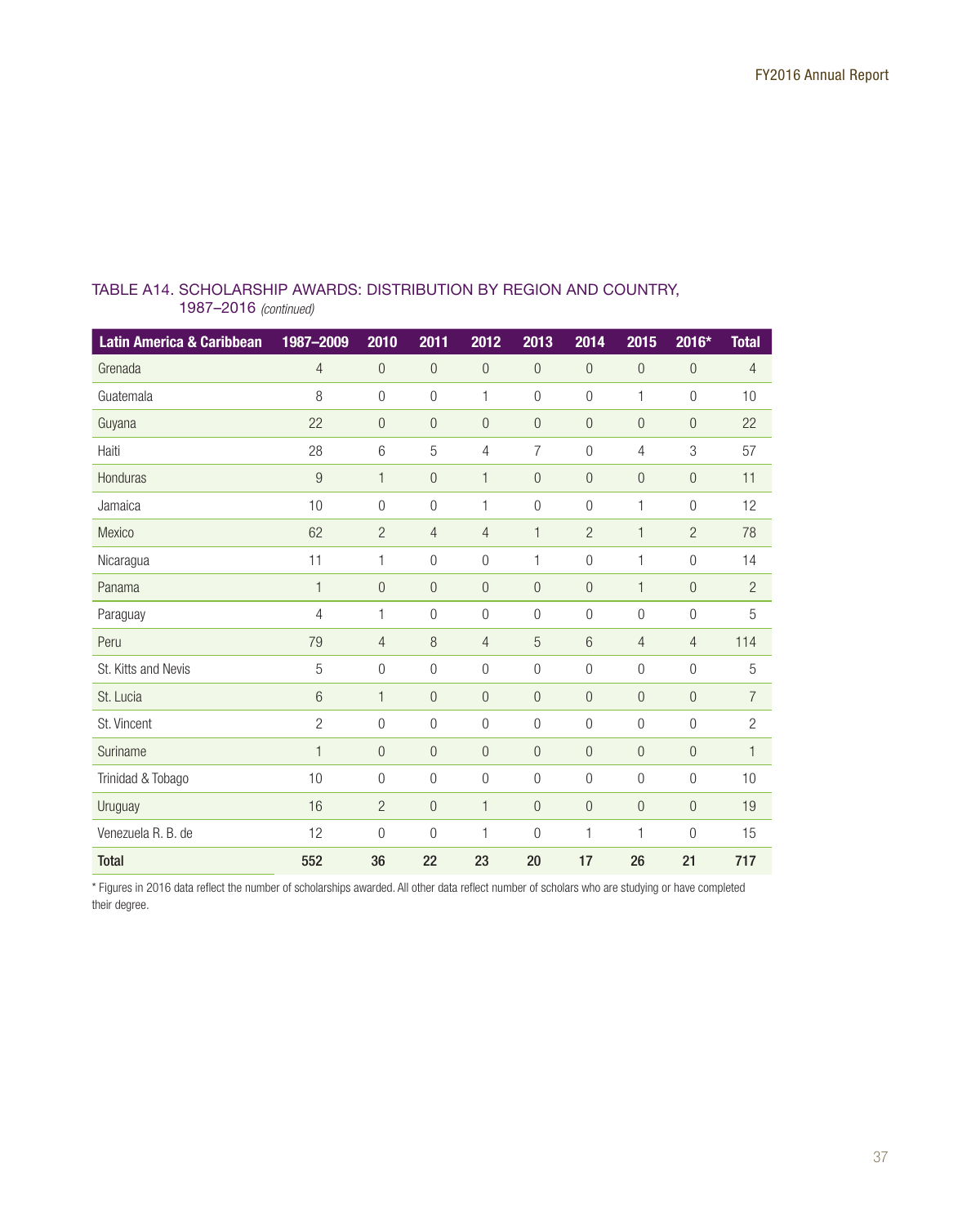| 1987-2009 | 2010           | 2011           | 2012           | 2013           | 2014           | 2015           | 2016*          | <b>Total</b> |
|-----------|----------------|----------------|----------------|----------------|----------------|----------------|----------------|--------------|
| 29        | 3              | 3              | 1              | $\overline{2}$ | 3              | 3              | 3              | 47           |
| 59        | 4              | 1              | $\theta$       | 4              | 1              | 3              | 1              | 73           |
| 26        | $\overline{2}$ | $\overline{2}$ | 1              | $\mathbf{1}$   | $\Omega$       | 1              | $\overline{2}$ | 35           |
| 4         | $\overline{0}$ | $\overline{0}$ | 1              | $\overline{0}$ | $\overline{0}$ | $\overline{0}$ | $\overline{0}$ | 5            |
| 25        | 1              | 1              | $\overline{0}$ | $\overline{0}$ | $\overline{0}$ | $\overline{2}$ | $\overline{2}$ | 31           |
| 5         | $\overline{0}$ | $\overline{2}$ | 1              | $\overline{0}$ | $\overline{0}$ | 1              | $\overline{0}$ | 9            |
| 25        | $\overline{2}$ | 0              | $\Omega$       | 1              | $\Omega$       | $\overline{0}$ | 1              | 29           |
| 3         | 1              | 1              | 1              | 1              | $\overline{0}$ | 1              | $\overline{0}$ | 8            |
| 14        | 1              | $\overline{2}$ | $\mathbf{1}$   | $\overline{0}$ | $\overline{0}$ | 1              | $\overline{0}$ | 19           |
| 15        | 1              | $\overline{0}$ | $\Omega$       | $\overline{0}$ | $\overline{0}$ | $\Omega$       | $\theta$       | 16           |
| 11        | $\overline{4}$ | 1              | 1              | $\overline{0}$ | $\overline{2}$ | $\Omega$       | $\overline{2}$ | 21           |
| 216       | 19             | 13             | 7              | 9              | 6              | 12             | 11             | 293          |
|           |                |                |                |                |                |                |                |              |

## TABLE A15. SCHOLARSHIP AWARDS: DISTRIBUTION BY REGION AND COUNTRY, 1987–2016

\* Figures in 2016 data reflect the number of scholarships awarded. All other data reflect number of scholars who are studying or have completed their degree.

#### TABLE A16. SCHOLARSHIP AWARDS: DISTRIBUTION BY REGION AND COUNTRY, 1987–2016

| <b>South Asia</b> | 1987-2009 | 2010           | 2011           | 2012           | 2013           | 2014           | 2015     | 2016*          | <b>Total</b> |
|-------------------|-----------|----------------|----------------|----------------|----------------|----------------|----------|----------------|--------------|
| Afghanistan       | 15        | $\overline{2}$ | $\overline{2}$ | $\overline{2}$ | $\overline{2}$ | $\overline{0}$ | 5        |                | 29           |
| Bangladesh        | 81        | 6              | 9              | $\overline{2}$ | 10             | 7              | 6        | 10             | 131          |
| <b>Bhutan</b>     | 45        | 6              | 3              | 3              | $\overline{2}$ | 7              | 7        | 8              | 81           |
| India             | 165       | 5              | 6              | 3              | 4              | 4              | 8        | 9              | 204          |
| <b>Maldives</b>   | 6         | $\overline{0}$ | $\overline{0}$ | $\theta$       | $\overline{0}$ |                | $\theta$ | $\theta$       | 7            |
| Nepal             | 86        | 8              | 5              | 5              | 6              | 4              | 4        | 5              | 123          |
| Pakistan          | 105       | 4              | 6              | $\overline{4}$ | 10             | 8              | 8        | 14             | 159          |
| Sri Lanka         | 53        | 4              | 4              | 3              | 3              | 2              |          | $\overline{2}$ | 72           |
| <b>Total</b>      | 556       | 35             | 35             | 22             | 37             | 33             | 39       | 49             | 806          |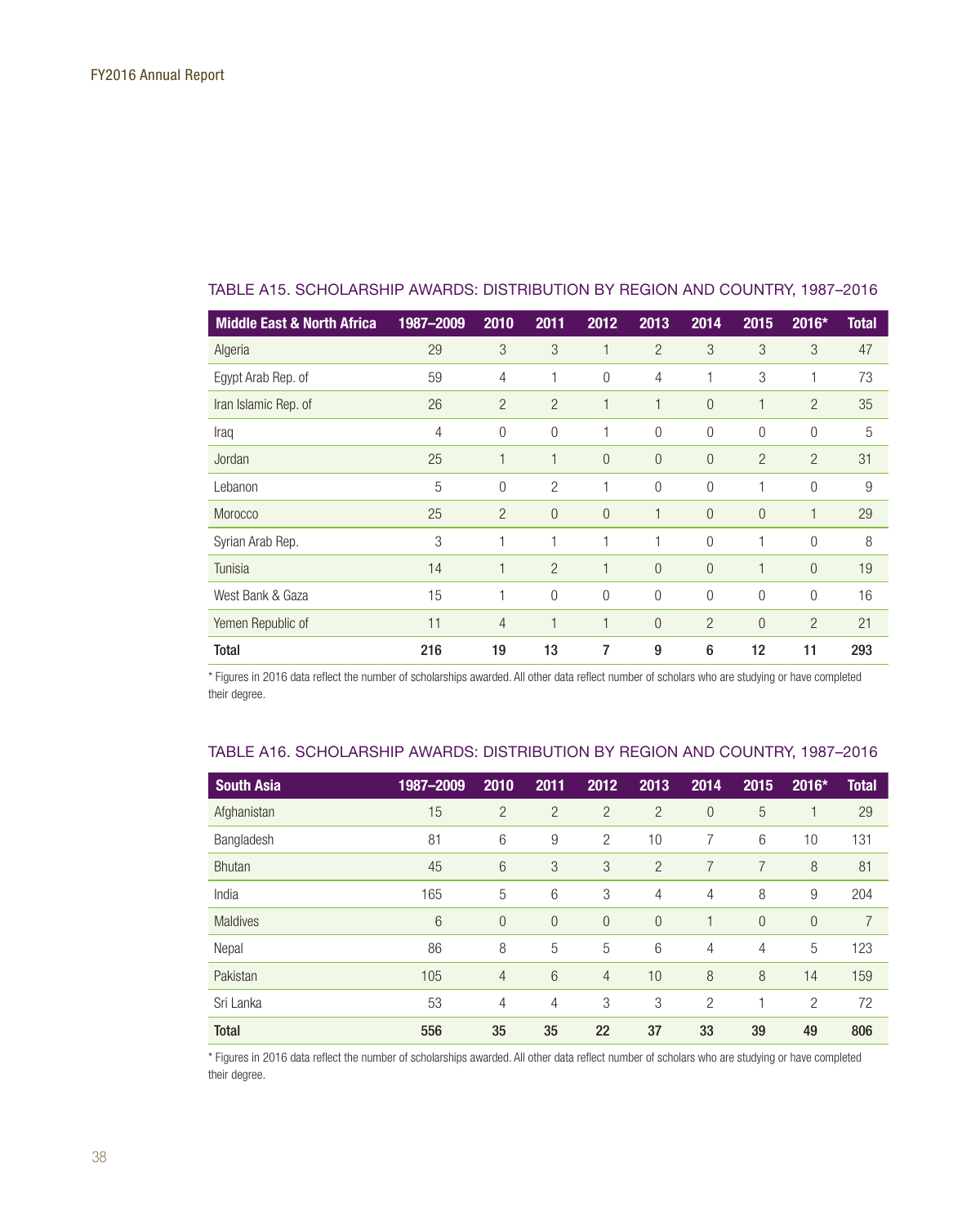| Part 1               |                |                |                | 2012           |                |                |                |                |                |
|----------------------|----------------|----------------|----------------|----------------|----------------|----------------|----------------|----------------|----------------|
|                      | 1987-2009      | 2010           | 2011           |                | 2013           | 2014           | 2015           | 2016*          | <b>Total</b>   |
| Australia            | $\theta$       | $\theta$       | $\theta$       | $\overline{0}$ | $\overline{0}$ | $\theta$       | $\theta$       | $\overline{0}$ | $\theta$       |
| Belgium              |                | $\overline{0}$ | $\mathbf{0}$   | 0              | $\overline{0}$ | $\overline{0}$ | $\theta$       | 0              |                |
| Canada               | $\overline{4}$ | $\mathbf{0}$   | $\theta$       | $\overline{0}$ | $\theta$       | $\overline{0}$ | $\theta$       | $\overline{0}$ | $\overline{4}$ |
| Ireland              |                | $\overline{0}$ | $\mathbf 0$    | $\mathbf 0$    | $\overline{0}$ | $\overline{0}$ | $\theta$       | 0              |                |
| Italy                |                | $\theta$       | $\theta$       | $\mathbf 0$    | $\overline{0}$ | $\overline{0}$ | $\overline{0}$ | $\overline{0}$ |                |
| Japan                | 237            | 13             | 11             | 13             | 14             | 15             | 12             | 15             | 330            |
| Sweden               | 4              | $\overline{0}$ | $\theta$       | $\theta$       | $\overline{0}$ | $\overline{0}$ | $\overline{0}$ | $\overline{0}$ |                |
| United Kingdom       | 1              | $\overline{0}$ | $\overline{0}$ | $\overline{0}$ | $\overline{0}$ | $\overline{0}$ | $\Omega$       | $\Omega$       |                |
| <b>United States</b> | $\overline{4}$ | $\overline{0}$ | $\overline{0}$ | $\mathbf 0$    | $\overline{0}$ | $\overline{0}$ | $\overline{0}$ | $\overline{0}$ | $\overline{4}$ |
| Total                | 250            | 13             | 11             | 13             | 14             | 15             | 12             | 15             | 343            |

## TABLE A17. SCHOLARSHIP AWARDS: DISTRIBUTION BY REGION AND COUNTRY, 1987–2016

\* Figures in 2016 data reflect the number of scholarships awarded. All other data reflect number of scholars who are studying or have completed their degree.

## TABLE A18. TOTAL AWARDEES REGULAR AND PARTNERSHIP, 1987–2016

| <b>Total Awardees</b>                          | 1987-2009 | 2010 | 2011 | 2012 | 2013 | 2014 | 2015 | $2016*$ | Total |
|------------------------------------------------|-----------|------|------|------|------|------|------|---------|-------|
| <b>Total of Developing Member</b><br>Countries | 4.058     | 279  | 225  | 186  | 232  | 178  | 227  | 169     | 5.554 |
| <b>Total of Industrial Countries</b>           | 250       | 13.  | 11   | -13  | 14   | 15   | 12   | 15      | 343   |
| <b>Total Member Countries</b>                  | 4.308     | 292  | 236  | 199  | 246  | 193  | 239  | 184     | 5.897 |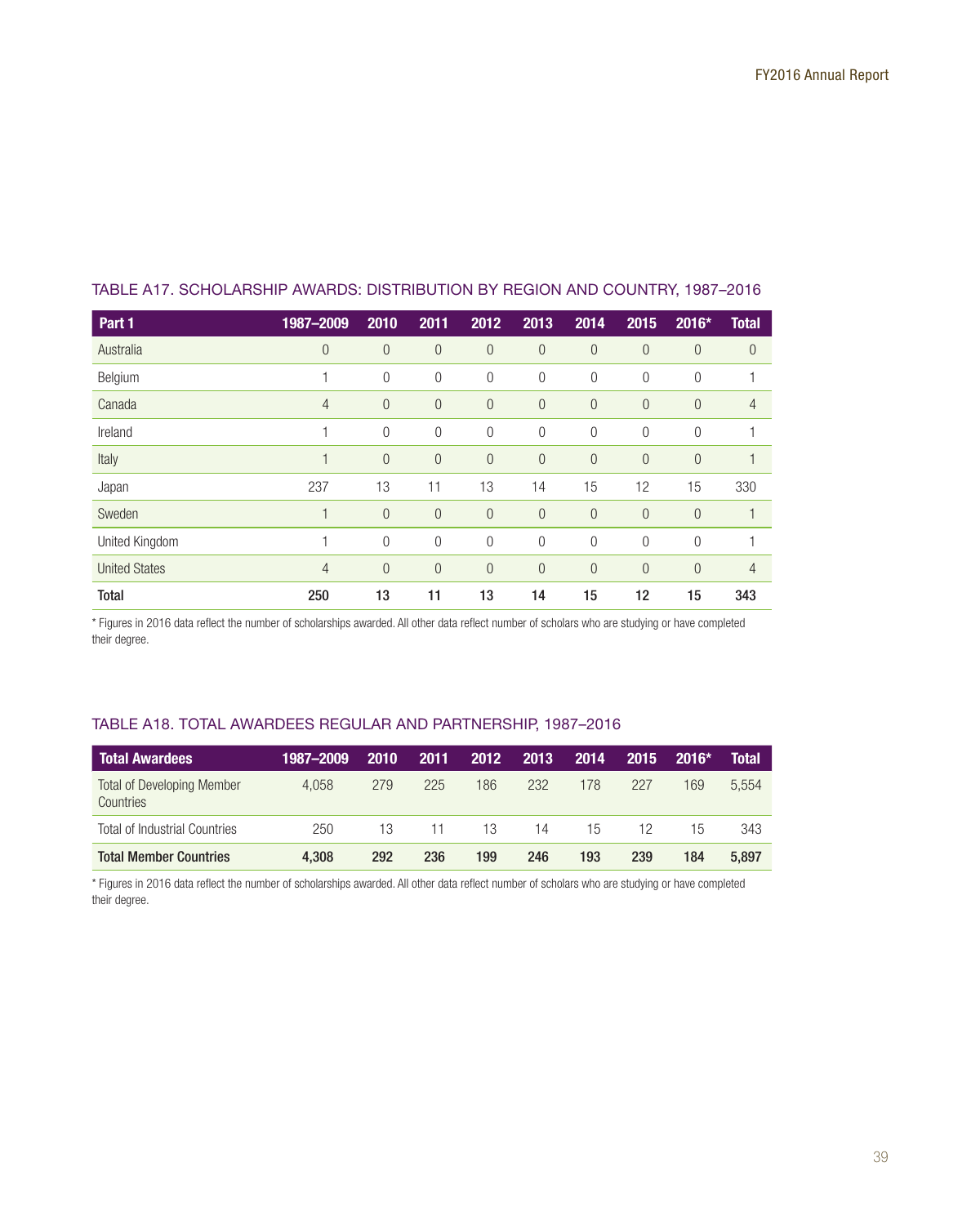## TABLE A-19: PREFERRED PROGRAMS, 2015

| <b>University</b>              | <b>Program</b>                                                                                   | <b>Country</b> | <b>Region</b> |  |
|--------------------------------|--------------------------------------------------------------------------------------------------|----------------|---------------|--|
| AgroParisTech-ENGREF           | Mastère Spécialisé, Action publique pour le                                                      | France         | Europe        |  |
|                                | développement durable des territoires et de l'agriculture                                        |                |               |  |
|                                | Mastère Spécialisé, Forêt, nature et société                                                     |                |               |  |
|                                | Mastère Spécialisé, Gestion de l'eau                                                             |                |               |  |
|                                | Mastère Spécialisé, Politiques publiques et stratégies pour<br>l'environnement                   |                |               |  |
|                                | Mastère Spécialisé, Systèmes d'informations localisées pour<br>l'aménagement des territoires     |                |               |  |
|                                | Mastère Spécialisé, Management des risques sanitaires<br>alimentaires et environnementaux        |                |               |  |
|                                | Mastère Spécialisé, Ingénierie de Produits à l'interface Cuisine-<br>Industrie                   |                |               |  |
|                                | Mastère Spécialisé, Management de l'innovation dans les agro-<br>activités et les bio-industries |                |               |  |
| Asian Institute of Technology  | Master's in Agricultural Systems and Engineering                                                 | Thailand       | East Asia     |  |
|                                | Master's in Aquaculture and Aquatic Resources Management                                         |                |               |  |
|                                | Master's in Environmental Engineering and Management                                             |                |               |  |
|                                | Master's in Food Engineering and Bioprocess Technology                                           |                |               |  |
|                                | Master's in Gender and Development Studies                                                       |                |               |  |
|                                | Master's in Natural Resources Management                                                         |                |               |  |
|                                | Master's in Regional and Rural Development Planning                                              |                |               |  |
|                                | Master's in Urban Environmental Management                                                       |                |               |  |
|                                | Master's in Water Engineering and Management                                                     |                |               |  |
| Australian National University | Master of Economics                                                                              | Australia      | Oceania       |  |
|                                | Master of Environmental Management and Development                                               |                |               |  |
|                                | Master of International and Development Economics                                                |                |               |  |
|                                | Master of Environmental and Resource Economics                                                   |                |               |  |
| <b>Brandeis University</b>     | MS in International Health Policy and Management                                                 | United         | North America |  |
|                                | MA in Sustainable International Development                                                      | <b>States</b>  |               |  |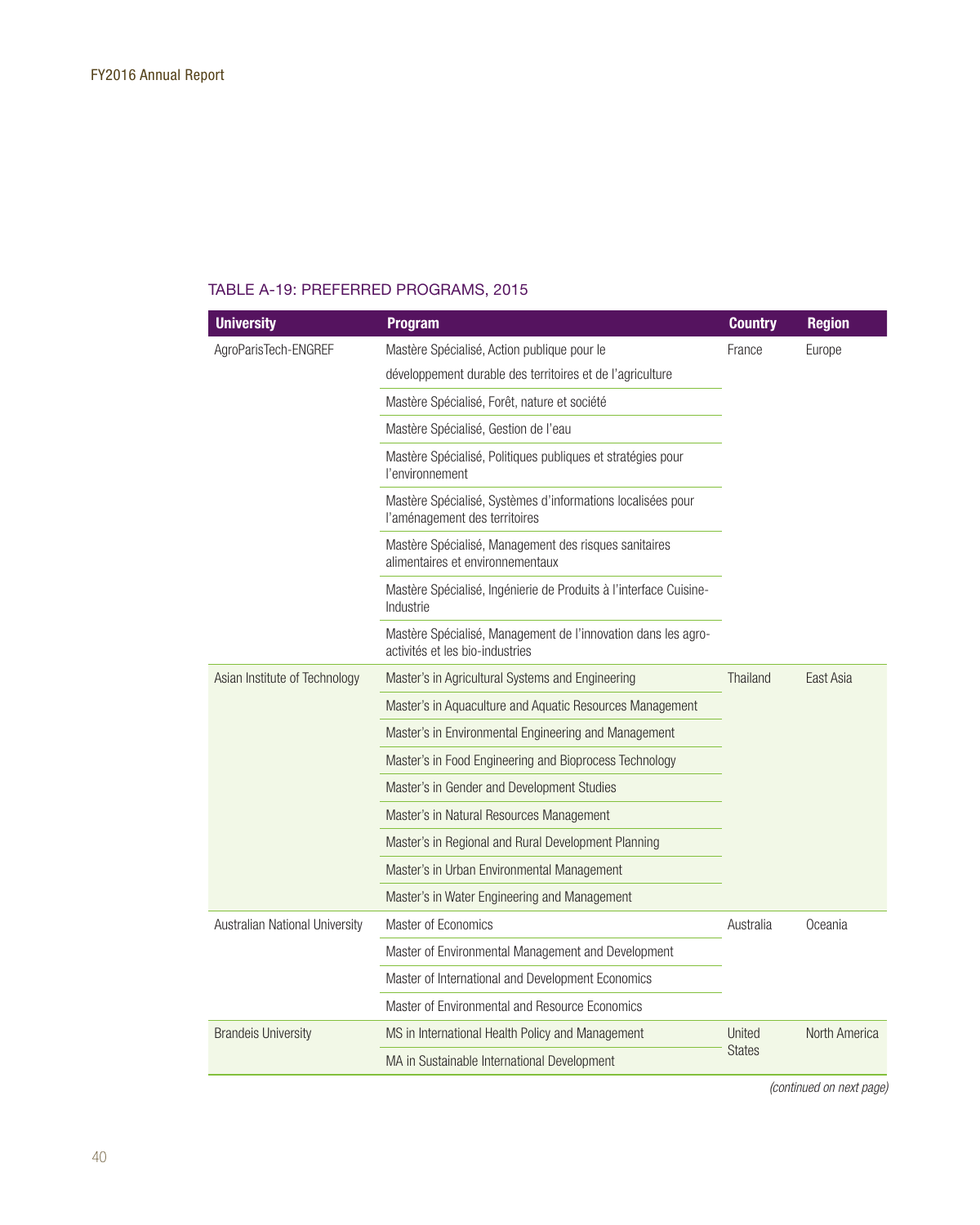| TABLE A-19: PREFERRED PROGRAMS, 2015 (continued) |  |  |
|--------------------------------------------------|--|--|
|                                                  |  |  |

| <b>University</b>                                                                | <b>Program</b>                                                                                     | <b>Country</b>          | <b>Region</b>                  |  |
|----------------------------------------------------------------------------------|----------------------------------------------------------------------------------------------------|-------------------------|--------------------------------|--|
| CATIE, Centro Agronómico<br>Tropical de Investigación y                          | Maestría Académica Internacional en Agroforestería y<br>Agricultura Sostenible                     | Costa Rica              | Latin America<br>and Caribbean |  |
| Enseñanza                                                                        | Maestría Académica Internacional en Manejo y Conservación de<br>Bosques Tropicales y Biodiversidad |                         |                                |  |
|                                                                                  | Maestría Académica Internacional en Economía, Desarrollo y<br>Cambio Climático                     |                         |                                |  |
|                                                                                  | Maestría Profesional en Práctica del Desarrollo                                                    |                         |                                |  |
| CERDI, Centre d'Etudes<br>et de Recherches sur le<br>Développement International | Programme de formation en Gestion de la politique economique                                       | France                  | Europe                         |  |
| Columbia University                                                              | Master of Arts Program in Economics                                                                | United                  | North America                  |  |
|                                                                                  | Master of Arts in Economics and Education                                                          | States                  |                                |  |
|                                                                                  | Master of Arts in Higher and Post-secondary Education                                              |                         |                                |  |
|                                                                                  | The Preservice Program in Elementary Inclusive Education                                           |                         |                                |  |
|                                                                                  | Master of Public Administration                                                                    |                         |                                |  |
|                                                                                  | Master of Science in Social Work                                                                   |                         |                                |  |
| <b>Cornell University</b>                                                        | Master of Professional Studies in Agriculture and Life Sciences                                    | United<br><b>States</b> | North America                  |  |
|                                                                                  | Master of Professional Studies in International Development                                        |                         |                                |  |
|                                                                                  | Master of Public Administration                                                                    |                         |                                |  |
|                                                                                  | Master of City and Regional Planning                                                               |                         |                                |  |
| Duke University                                                                  | Master of Environmental Management - Residential                                                   | United                  | North America                  |  |
|                                                                                  | Master of International Development Policy (one year degree)                                       | <b>States</b>           |                                |  |
|                                                                                  | Master of International Development Policy two year degree)                                        |                         |                                |  |
|                                                                                  | Master of Public Policy                                                                            |                         |                                |  |
| <b>Harvard University</b>                                                        | Master in Public Administration                                                                    | United                  | North America                  |  |
|                                                                                  | Master in Public Policy                                                                            | <b>States</b>           |                                |  |
|                                                                                  | Master in Urban Planning                                                                           |                         |                                |  |
|                                                                                  | Master of Public Health Program                                                                    |                         |                                |  |
|                                                                                  | Master of International Education Policy                                                           |                         |                                |  |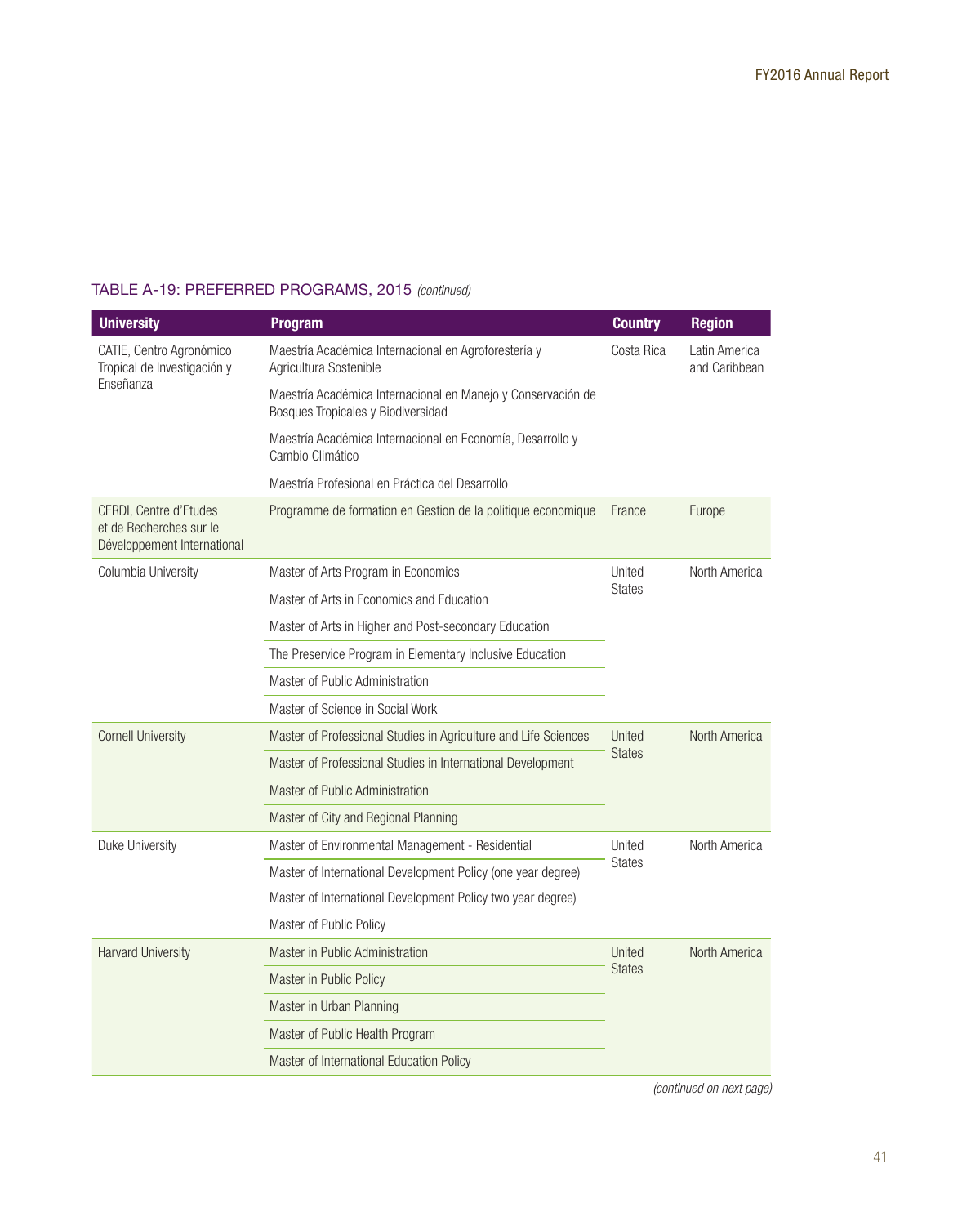| <b>University</b>                                                                        | <b>Program</b>                                                                                                                                             | <b>Country</b> | <b>Region</b> |
|------------------------------------------------------------------------------------------|------------------------------------------------------------------------------------------------------------------------------------------------------------|----------------|---------------|
| Hiroshima University, Graduate                                                           | Master's Program of the Division of Development Science                                                                                                    | Japan          | East Asia     |
| School of International<br>Development and Cooperation                                   | Master's Program of the Division of Educational Development<br>and Cultural and Regional Studies                                                           |                |               |
| IHS-Institute for Housing and<br><b>Urban Development Studies</b>                        | MSc in Urban Management & Development                                                                                                                      | Netherlands    | Europe        |
| Institute of Social Studies                                                              | Master of Arts in Development Studies, Major in Agrarian, Food,<br>and Environmental Studies                                                               | Netherlands    | Europe        |
|                                                                                          | Master of Arts in Development Studies, Major in Economics of<br>Development                                                                                |                |               |
|                                                                                          | Master of Arts in Development Studies, Major in Governance,<br>Policy, and Political Economy                                                               |                |               |
|                                                                                          | Master of Arts in Development Studies, Major in Human Rights,<br>Gender, and Conflict Studies: Social Justice Perspectives                                 |                |               |
|                                                                                          | Master of Arts in Development Studies, Major in Social Policy for<br>Development                                                                           |                |               |
| ITC-University of Twenty,<br>Faculty of Geo-Information<br>Science and Earth Observation | MSc in Geo-information Science and Earth Observation for<br>Applied Earth Sciences, with specialization in Earth Resources<br>Exploration                  | Netherlands    | Europe        |
|                                                                                          | MSc in Geo-information Science and Earth Observation for<br>Applied Earth Sciences, with specialization in Engineering<br>Geology                          |                |               |
|                                                                                          | MSc in Geo-information Science and Earth Observation for<br>Applied Earth Sciences, with specialization in Natural Hazards<br>and Disaster Risk Management |                |               |
|                                                                                          | MSc in Geo-Information Science and Earth Observation for<br>Geoinformatics                                                                                 |                |               |
|                                                                                          | MSc in Geo-Information Science and Earth Observation for<br>Natural Resources Management                                                                   |                |               |
|                                                                                          | MSc in Geo-Information Science and Earth Observation for<br>Urban Planning and Management                                                                  |                |               |
|                                                                                          | MSc in Geo-Information Science and Earth Observation for<br>Water Resources and Environmental Management                                                   |                |               |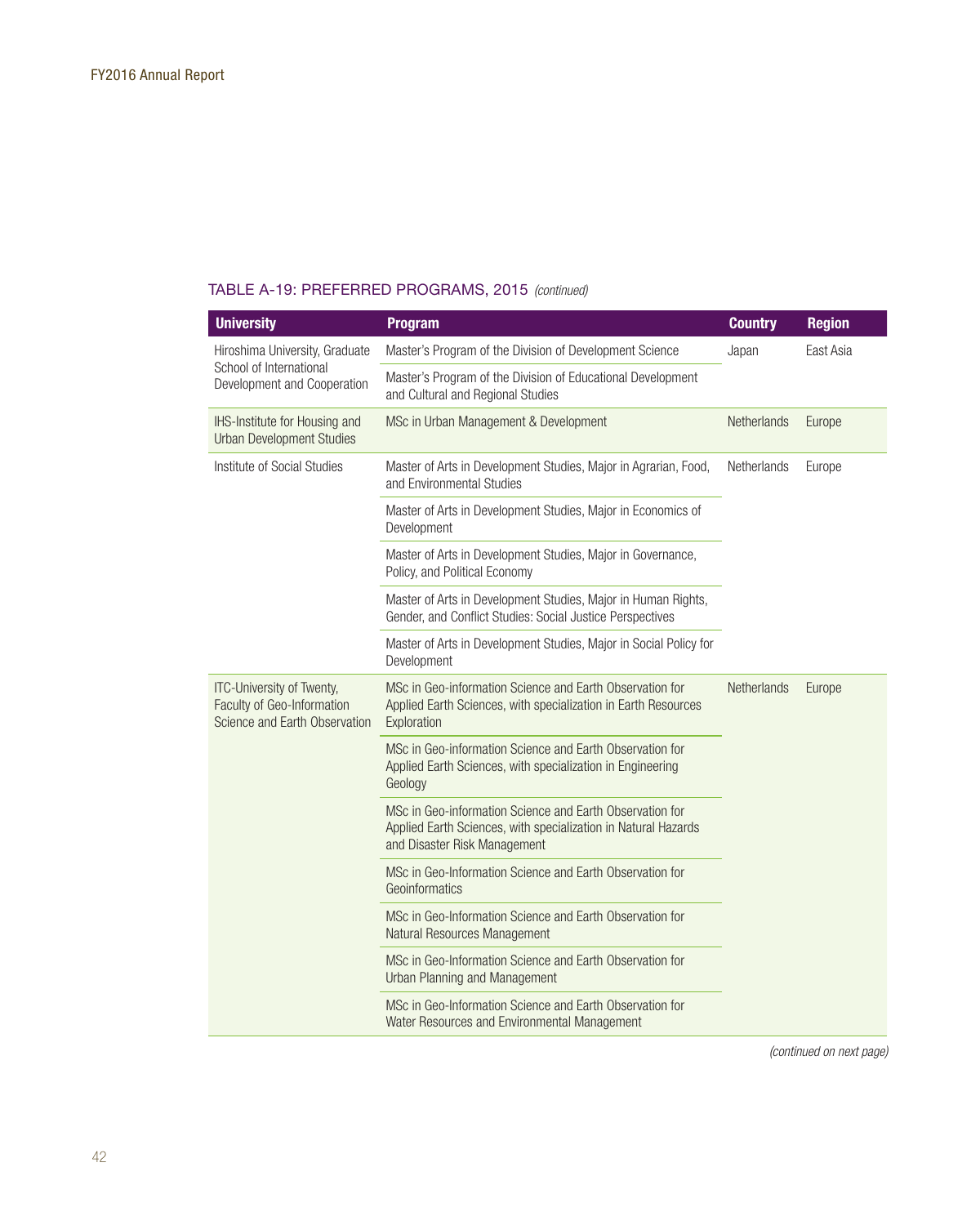| <b>University</b>                                 | <b>Program</b>                                                                                    | <b>Country</b> | <b>Region</b>                  |  |
|---------------------------------------------------|---------------------------------------------------------------------------------------------------|----------------|--------------------------------|--|
| International University of                       | MA in International Development                                                                   | Japan          | East Asia                      |  |
| Japan                                             | MA in Economics                                                                                   |                |                                |  |
|                                                   | MA in Public Management and Policy Analysis                                                       |                |                                |  |
|                                                   | MA in International Relations                                                                     |                |                                |  |
|                                                   | MA in International Peace Studies                                                                 |                |                                |  |
| Johns Hopkins University                          | <b>SAIS Master of Arts</b>                                                                        | United         | North America                  |  |
|                                                   | Master of Science (ScM) in Epidemiology                                                           | <b>States</b>  |                                |  |
|                                                   | Master of Public Health in Epidemiology                                                           |                |                                |  |
|                                                   | Master of Science in Public Health in Health Policy                                               |                |                                |  |
|                                                   | Master of Health Science                                                                          |                |                                |  |
|                                                   | Master of International Public Policy                                                             |                |                                |  |
| Keio University                                   | Certificate of "Environmental Innovators Course" under "Media<br>and Governance Master's Program" | Japan          | East Asia                      |  |
| Kobe University                                   | Master of International Cooperation Studies                                                       | Japan          | East Asia                      |  |
| Meiji University                                  | Public Policy Program (MA)                                                                        | Japan          | East Asia                      |  |
|                                                   | International Development Policy Program (MA)                                                     |                |                                |  |
|                                                   | Community Planning and Management Program (MA)                                                    |                |                                |  |
| Montpellier SupAgro, Centre                       | Master Agronomie et Agroalimentaire (1 yr)                                                        | France         | Europe                         |  |
| international d'études<br>superieures en sciences | Master Agronomie et Agroalimentaire (2 yr)                                                        |                |                                |  |
| agronomiques                                      | Ingénieur Systèmes Agricoles et Agroalimentaires Durables au Sud                                  |                |                                |  |
|                                                   | Mastère Spécialisé Innovations et Politiques pour une<br><b>Alimentation Durable</b>              |                |                                |  |
| Nagasaki University                               | Master of Tropical Medicine Course                                                                | Japan          | East Asia                      |  |
| Pontificia Universidad Católica<br>de Chile       | Magister en Economia                                                                              | Chile          | Latin America<br>and Caribbean |  |
| Institute of Tropical Medicine                    | Master (MSc) in Public Health - International Health                                              | Belgium        | Europe                         |  |
|                                                   | Master (MSc) en Santé Publique - Politiques et Management<br>des Systèmes de Santé                |                |                                |  |
|                                                   | Master (MSc) en Santé Publique - Contrôle des Maladies                                            |                |                                |  |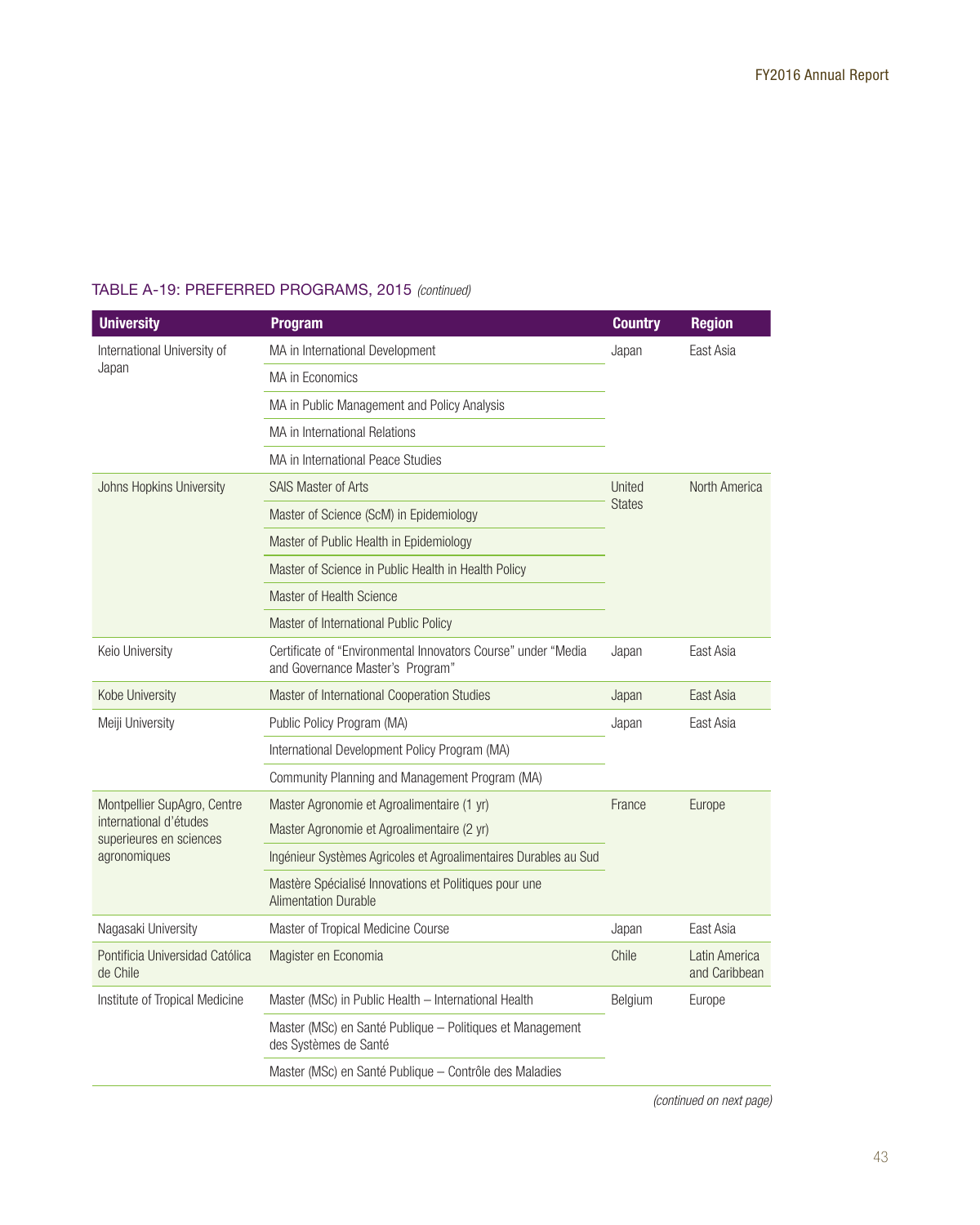| <b>University</b>                      | <b>Program</b>                                                                                 | <b>Country</b> | <b>Region</b> |
|----------------------------------------|------------------------------------------------------------------------------------------------|----------------|---------------|
| Ritsumeikan University                 | Master's Program in International Relations                                                    | Japan          | East Asia     |
|                                        | Master's Program on Regional Policy and Planning                                               |                |               |
|                                        | International Program for Science and Engineering                                              |                |               |
|                                        | International Program for Information Science and Engineering                                  |                |               |
|                                        | International Program for Life Sciences                                                        |                |               |
| Ritsumeikan Asia Pacific<br>University | Master of Science in Asia Pacific Studies - International<br>Relations                         | Japan          | East Asia     |
|                                        | Master of Science in Asia Pacific Studies - Society and Culture                                |                |               |
|                                        | Master of Science in International Cooperation Policy -<br>Development Economics               |                |               |
|                                        | Master of Science in International Cooperation Policy -<br>International Public Administration |                |               |
|                                        | Master of Science in International Cooperation Policy - Public<br>Health Management            |                |               |
|                                        | Master of Science in International Cooperation Policy -<br><b>Sustainability Sciences</b>      |                |               |
|                                        | Master of Science in International Cooperation Policy - Tourism<br>and Hospitality             |                |               |
| Saitama University                     | International Graduate Program on Civil and Environmental<br>Engineering                       | Japan          | East Asia     |
| Sciences Po                            | Master in Development Practice                                                                 | France         | Europe        |
|                                        | Master in Environmental Policy                                                                 |                |               |
|                                        | Master in Human Rights and Humanitarian Action                                                 |                |               |
|                                        | Master in International Development                                                            |                |               |
|                                        | Master in International Economic Policy                                                        |                |               |
|                                        | Master in International Energy                                                                 |                |               |
|                                        | International Public Management                                                                |                |               |
|                                        | Joint Master in Journalism and International Affairs                                           |                |               |
| Tohoku University                      | Global Program in Economics and Management                                                     | Japan          | East Asia     |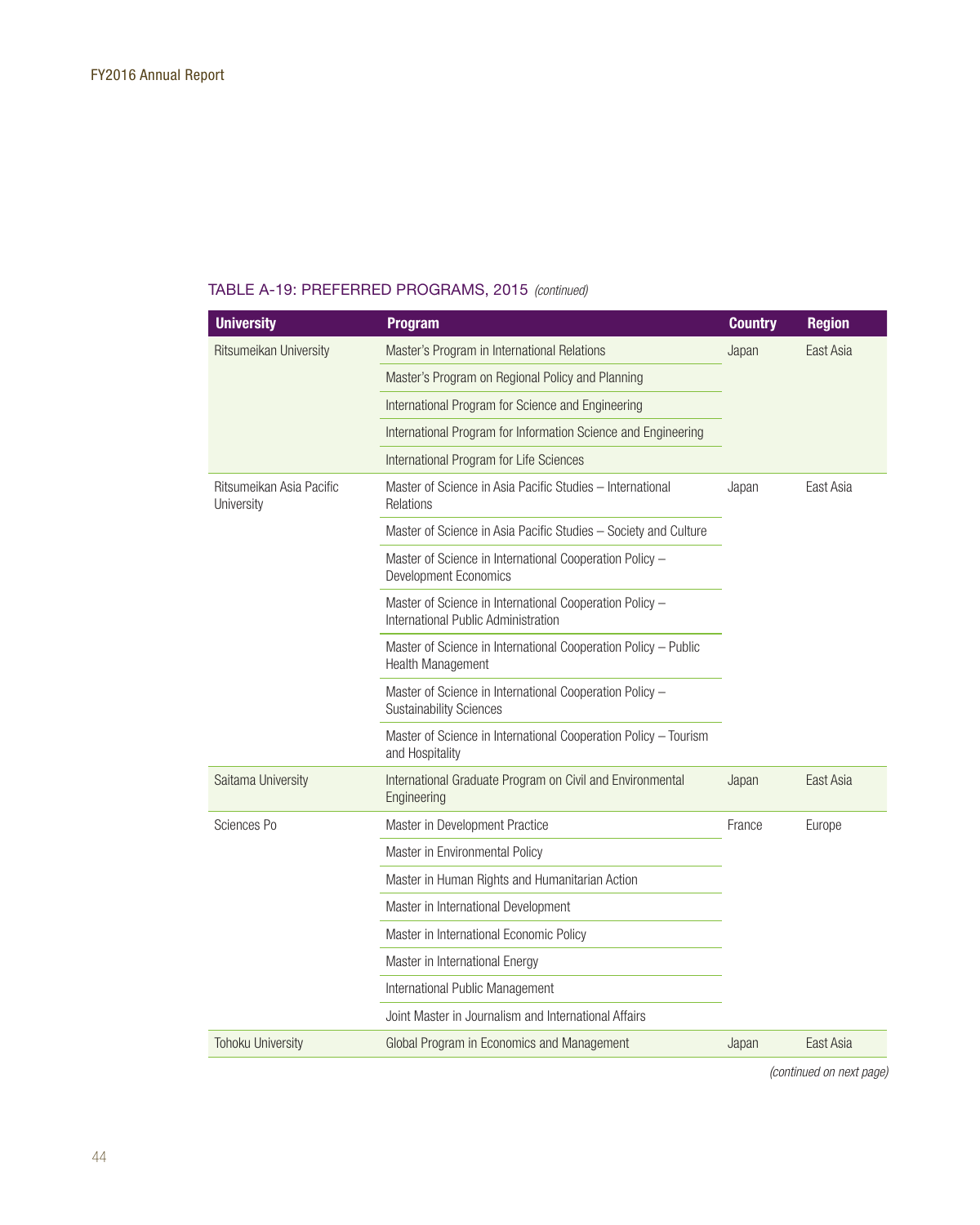| <b>University</b>    | <b>Program</b>                                                                                                     | <b>Country</b> | <b>Region</b>                  |
|----------------------|--------------------------------------------------------------------------------------------------------------------|----------------|--------------------------------|
| UNESCO-IHE           | MSc in Environmental Planning and Management                                                                       | Netherlands    | Europe                         |
|                      | MSc in Environmental Science and Technology                                                                        |                |                                |
|                      | MSc in Hydraulic Engineering and River Basin Development                                                           |                |                                |
|                      | MSc in Hydraulic Engineering - Land and Water Development                                                          |                |                                |
|                      | MSc in Coastal Engineering and Port Development                                                                    |                |                                |
|                      | MSc in Hydroinformatics, Modelling, and Information Systems<br>for Water Management                                |                |                                |
|                      | MSc in Hydrology and Water Resources                                                                               |                |                                |
|                      | MSc in Limnology and Wetland Ecosystems (joint program with<br>Egerton University, Kenya and BOKU, Austria)        |                |                                |
|                      | MSc in Sanitary Engineering                                                                                        |                |                                |
|                      | MSc in Urban Water Engineering and Management (joint<br>program with AIT Thailand)                                 |                |                                |
|                      | MSc in Water Quality Management                                                                                    |                |                                |
|                      | MSc in Water Resources Management                                                                                  |                |                                |
|                      | MSc in Water Services Management                                                                                   |                |                                |
|                      | MSc in Water Supply Engineering                                                                                    |                |                                |
|                      | MSc in Water Conflict Management                                                                                   |                |                                |
|                      | MSc in Water Management                                                                                            |                |                                |
|                      | MSc in Environmental Technology for Sustainable Development<br>(joint program with AIT Thailand)                   |                |                                |
|                      | MSc in Agricultural Water Management for Enhanced Land and<br>Water Productivity (joint program with AIT Thailand) |                |                                |
| Universidad de Chile | Magister en Economia                                                                                               | Chile          | Latin America<br>and Caribbean |
|                      | Magister en Políticas Públicas                                                                                     |                |                                |
|                      |                                                                                                                    |                |                                |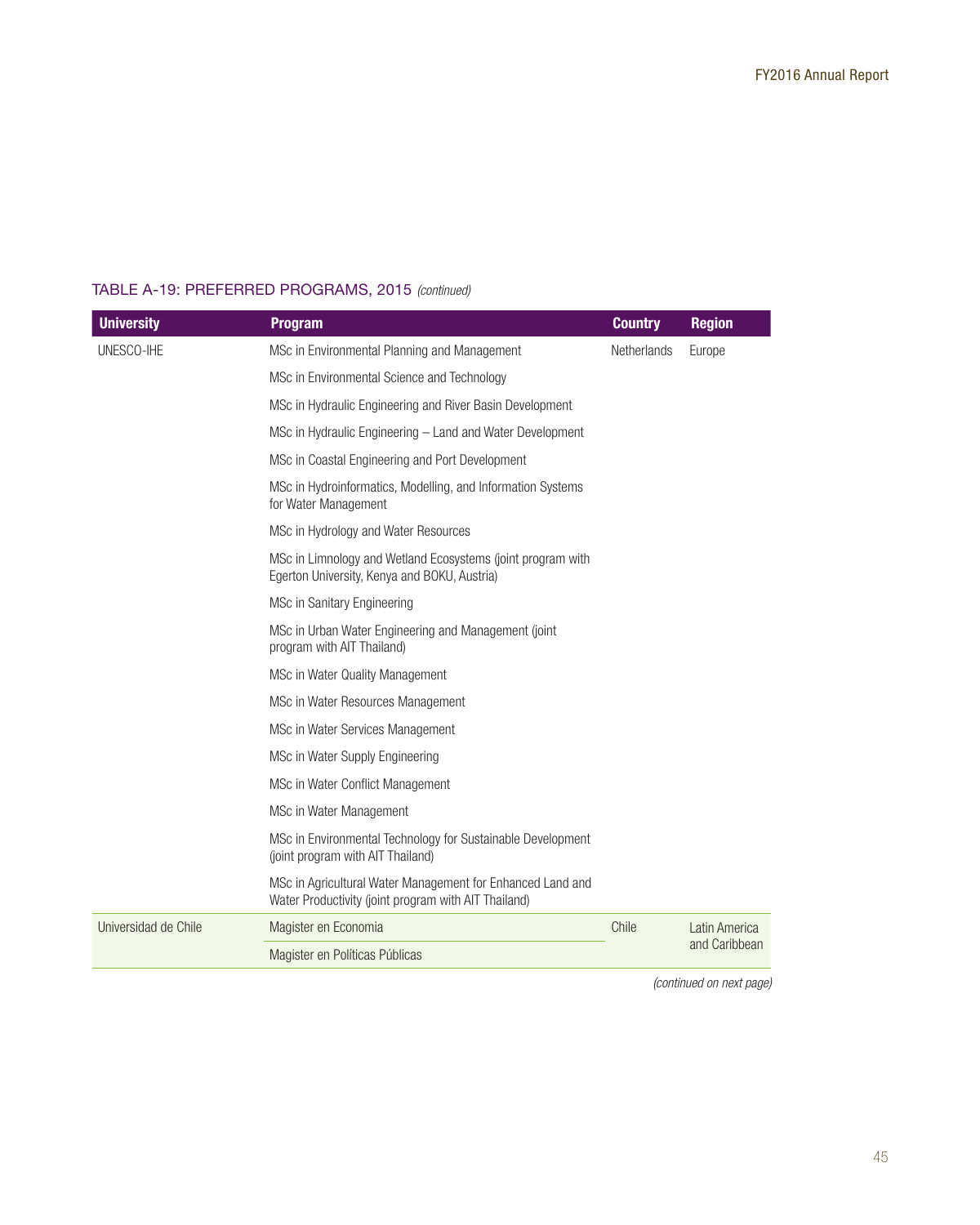| <b>University</b>             | <b>Program</b>                                                                    | <b>Country</b>       | <b>Region</b>                  |
|-------------------------------|-----------------------------------------------------------------------------------|----------------------|--------------------------------|
| Universidad Torcuato di Tella | Maestría en Administración de la Educación                                        | Argentina            | Latin America<br>and Caribbean |
|                               | Maestría en Economía                                                              |                      |                                |
|                               | Maestría en Economía Urbana                                                       |                      |                                |
|                               | Maestría en Políticas Educativas                                                  |                      |                                |
|                               | Maestría en Políticas Públicas                                                    |                      |                                |
| Université de Montreal        | Maîtrise en Santé communautaire                                                   | Canada               | North America                  |
|                               | Maîtrise en Sciences économiques                                                  |                      |                                |
| Université Laval              | Maîtrise en Aménagement du Territoire et Développement<br>Régional                | Canada               | North America                  |
|                               | Maîtrise en Aménagement du Territoire et Développement<br>Régional - avec mémoire |                      |                                |
|                               | Maîtrise en Agroéconomie                                                          |                      |                                |
|                               | Maîtrise en Economique                                                            |                      |                                |
|                               | Maîtrise en Economique - avec mémoire                                             |                      |                                |
|                               | Maîtrise en Administration et évaluation en éducation                             |                      |                                |
|                               | Maîtrise en Administration et évaluation en éducation – avec<br>mémoire           |                      |                                |
|                               | Maîtrise en Epidémiologie - avec mémoire (MSc)                                    |                      |                                |
|                               | Maîtrise en Sociologie                                                            |                      |                                |
|                               | Maîtrise en Sociologie - avec mémoire                                             |                      |                                |
| University of Bradford        | MSc in Development and Project Planning                                           | United<br>Kingdom    | Europe                         |
|                               | MSc in Economics and Finance for Development                                      |                      |                                |
|                               | MA in International Development Management                                        |                      |                                |
|                               | MSc in Project Planning and Management                                            |                      |                                |
|                               | Masters in Public Administration                                                  |                      |                                |
| University of Chicago         | Master of Public Policy                                                           | <b>United States</b> | North America                  |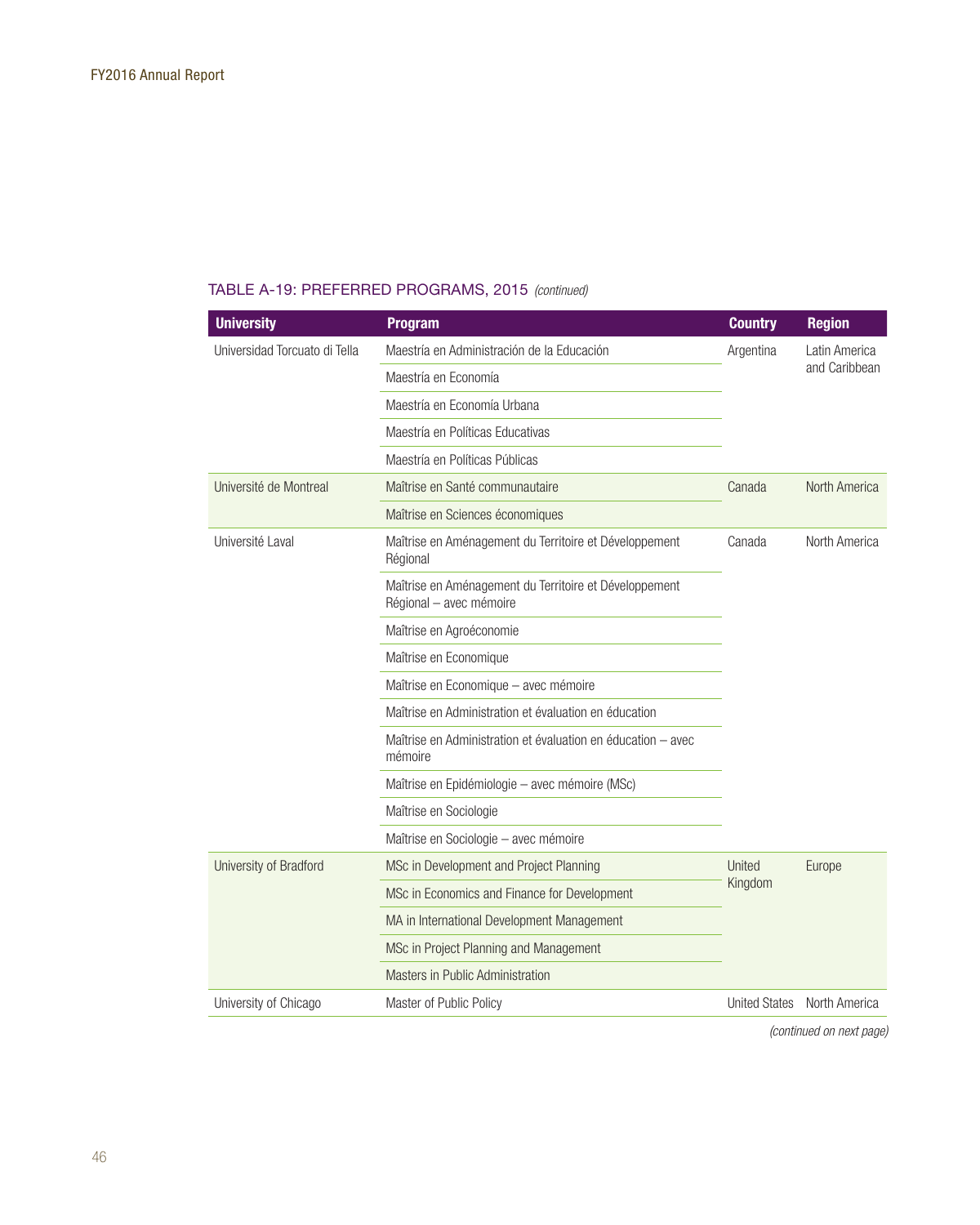| <b>University</b>          | <b>Program</b>                                                        | <b>Country</b>    | <b>Region</b> |
|----------------------------|-----------------------------------------------------------------------|-------------------|---------------|
| University of East Anglia  | MSc, Development Economics                                            | United<br>Kingdom | Europe        |
|                            | MSc, Economics                                                        |                   |               |
|                            | MSc, Environment and International Development                        |                   |               |
|                            | MA, Gender Analysis and International Development                     |                   |               |
|                            | MA, International Social Development                                  |                   |               |
|                            | MA, Agriculture and Rural Development                                 |                   |               |
| University of Leeds        | MSc, Economics                                                        | United            | Europe        |
|                            | MSc, Economics and Finance                                            | Kingdom           |               |
|                            | MSc (Eng), Environmental Engineering and Project Management           |                   |               |
|                            | MSc, Food Science                                                     |                   |               |
|                            | MA, Gender Studies                                                    |                   |               |
|                            | MSc, Geographical Information Systems                                 |                   |               |
|                            | MA, Health Management, Planning and Policy                            |                   |               |
|                            | MA, Hospital Management                                               |                   |               |
|                            | MSc (Eng), International Construction Management and<br>Engineering   |                   |               |
|                            | Master of Public Health (International)                               |                   |               |
| University of London, IOE, | Economics of Education, MA                                            | United<br>Kingdom | Europe        |
| Institute of Education     | Education and International Development, MA                           |                   |               |
|                            | Educational Planning, Economics, and International<br>Development, MA |                   |               |
|                            | Education, Gender, and International Development, MA                  |                   |               |
|                            | Education, Health Promotion, and International Development            |                   |               |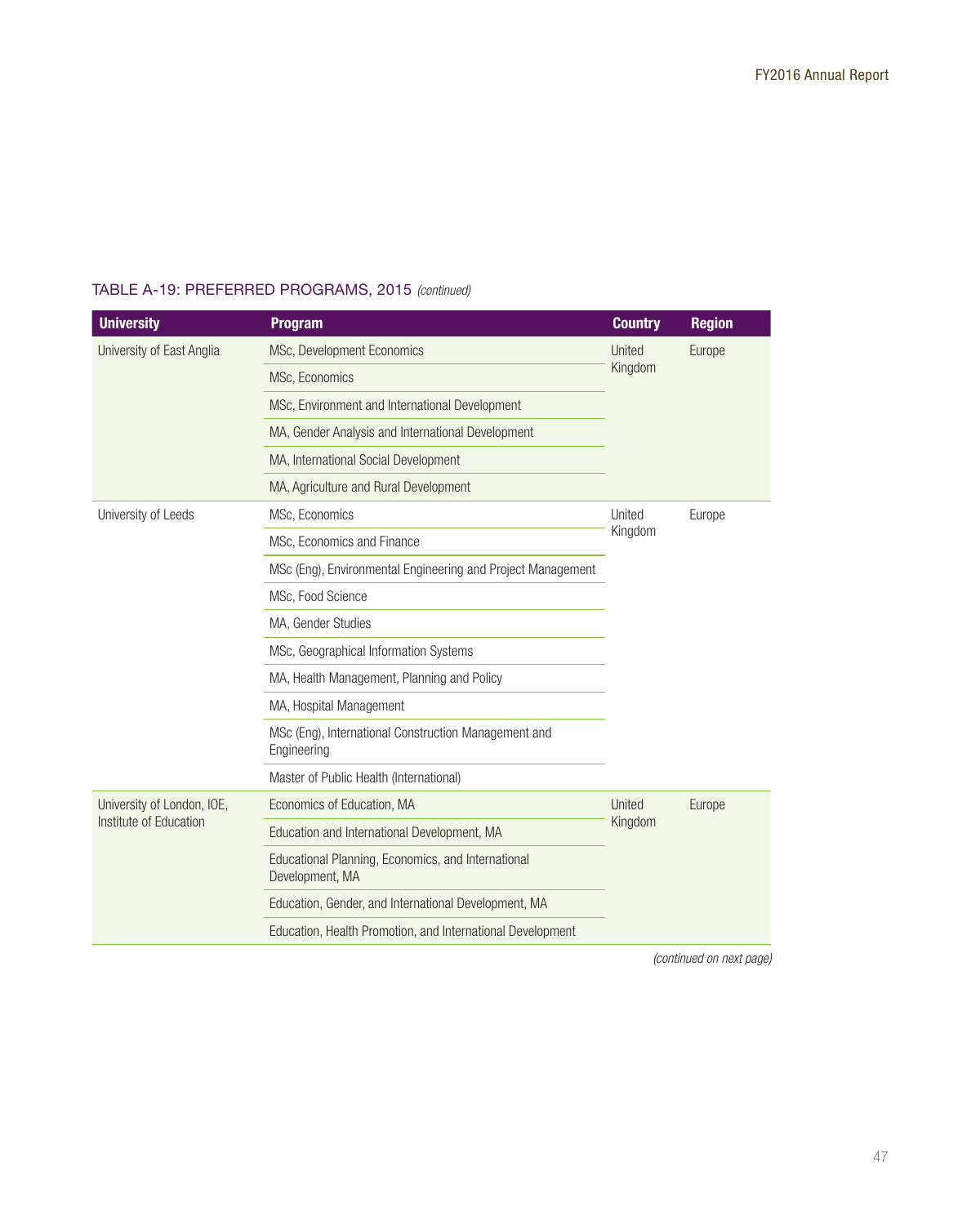| <b>University</b>                                                                   | <b>Program</b>                                                                                             | <b>Country</b>    | <b>Region</b> |
|-------------------------------------------------------------------------------------|------------------------------------------------------------------------------------------------------------|-------------------|---------------|
| University of London, London<br>School of Economics and<br><b>Political Science</b> | MSc, Management of Information Systems and Digital Innovation                                              | United<br>Kingdom | Europe        |
|                                                                                     | MSc, Development Management                                                                                |                   |               |
|                                                                                     | MSc, Development Studies                                                                                   |                   |               |
|                                                                                     | MPA, Public Administration                                                                                 |                   |               |
|                                                                                     | MSc, Economic History                                                                                      |                   |               |
|                                                                                     | MSc, Economics                                                                                             |                   |               |
|                                                                                     | MSc, Economics (two-year program)                                                                          |                   |               |
|                                                                                     | MSc, Finance                                                                                               |                   |               |
|                                                                                     | MSc, Finance and Economics                                                                                 |                   |               |
|                                                                                     | MSc, Gender, Policy, and Inequalities                                                                      |                   |               |
|                                                                                     | MSc, Gender, Development, and Globalisation                                                                |                   |               |
|                                                                                     | MSc, Human Resource Management                                                                             |                   |               |
|                                                                                     | MSc, Local Economic Development                                                                            |                   |               |
|                                                                                     | MSc, Management, Organization, and Governance                                                              |                   |               |
|                                                                                     | MPA, Public Policy and Administration                                                                      |                   |               |
|                                                                                     | MSc, Social Policy and Development                                                                         |                   |               |
|                                                                                     | MSc, Social Policy and Planning                                                                            |                   |               |
| University of London, London<br>School of Hygiene and Tropical                      | Master's, Medical Entomology for Disease Control (formerly<br>Biology and Control of Disease Vectors), MSc | United<br>Kingdom | Europe        |
| Medicine                                                                            | Master's, Epidemiology, MSc                                                                                |                   |               |
|                                                                                     | Master's, Health Policy, Planning, and Finance, MSc                                                        |                   |               |
|                                                                                     | Master's, Public Health (Health Promotion Stream)                                                          |                   |               |
|                                                                                     | Master's, Immunology of Infectious Diseases, MSc                                                           |                   |               |
|                                                                                     | Master's, Medical Microbiology, MSc                                                                        |                   |               |
|                                                                                     | Master's, Medical Statistics, MSc                                                                          |                   |               |
|                                                                                     | Master's, Public Health, MSc                                                                               |                   |               |
|                                                                                     | Master's, Public Health in Developing Countries, MSc                                                       |                   |               |
|                                                                                     | Master's, Reproductive and Sexual Health Research, MSc                                                     |                   |               |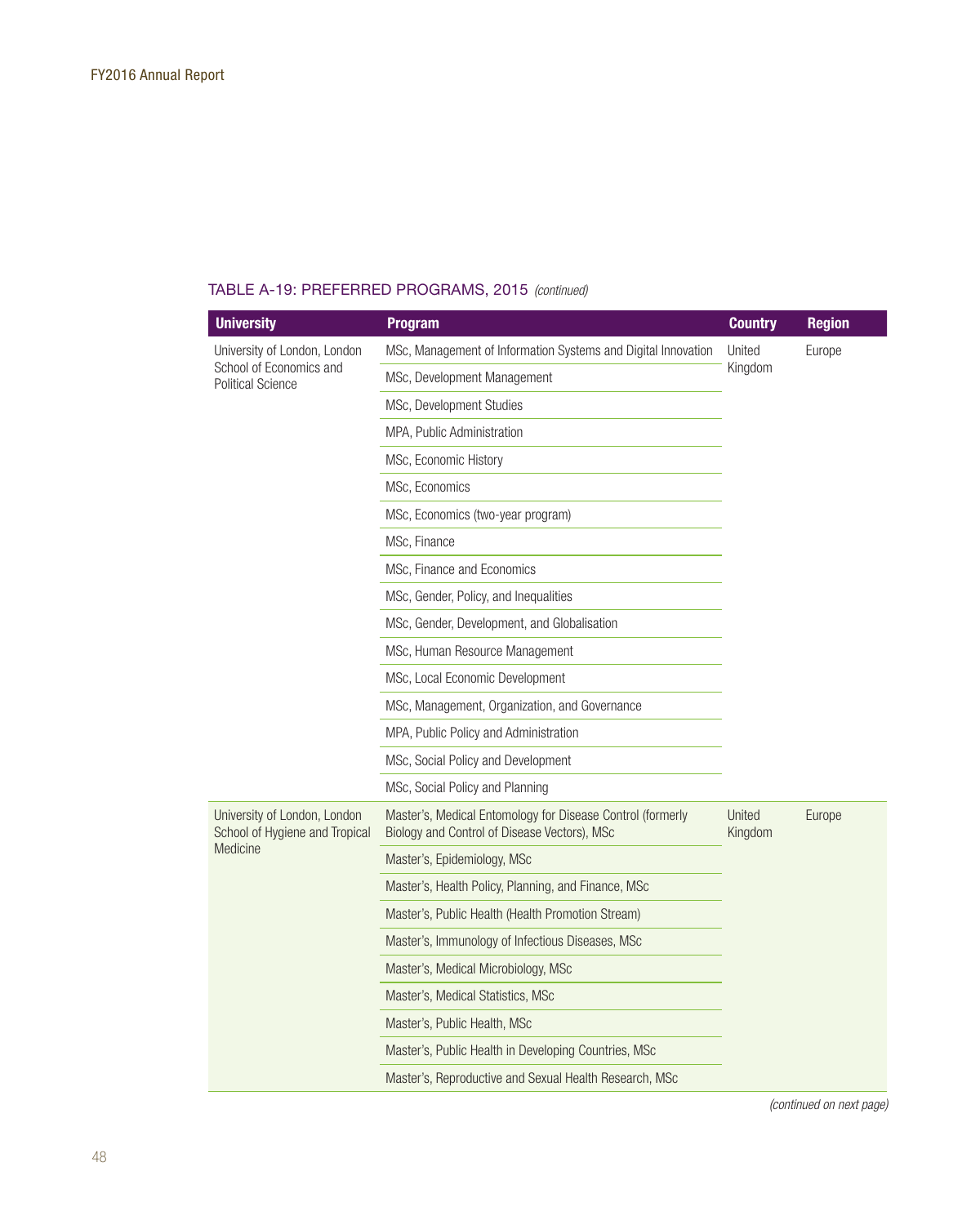| <b>University</b>                                               | <b>Program</b>                                                      | <b>Country</b>    | <b>Region</b> |
|-----------------------------------------------------------------|---------------------------------------------------------------------|-------------------|---------------|
| University of London, School of<br>Oriental and African Studies | MSc, Development Economics                                          | United<br>Kingdom | Europe        |
|                                                                 | MSc, Finance and Development                                        |                   |               |
|                                                                 | MSc, Globalization and Development                                  |                   |               |
|                                                                 | MA in Human Rights Law                                              |                   |               |
|                                                                 | MSc, Political Economy of Development                               |                   |               |
| University of London, University                                | Environment and Sustainable Development, MSc                        | United            | Europe        |
| College London                                                  | Environmental Systems Engineering, MSc                              | Kingdom           |               |
|                                                                 | MA in Gender Society and Representation                             |                   |               |
|                                                                 | MSc in Pediatrics and Child Health: Global Child Health             |                   |               |
|                                                                 | MSc in International Public Policy                                  |                   |               |
|                                                                 | Urban Development Planning, MSc                                     |                   |               |
| University of Manchester                                        | Development Finance, MSc                                            | United            | Europe        |
|                                                                 | Econometrics, MSc                                                   | Kingdom           |               |
|                                                                 | Economics, MSc                                                      |                   |               |
|                                                                 | MA, TESOL (Educational Technology)                                  |                   |               |
|                                                                 | Globalization and Development, MSc                                  |                   |               |
|                                                                 | Human Resource Management and Industrial Relations, MSc             |                   |               |
|                                                                 | International Development, Development Management, MA               |                   |               |
|                                                                 | Management and Implementation of Development Projects, MSc          |                   |               |
|                                                                 | Management and Information Systems, Change, and<br>Development, MSc |                   |               |